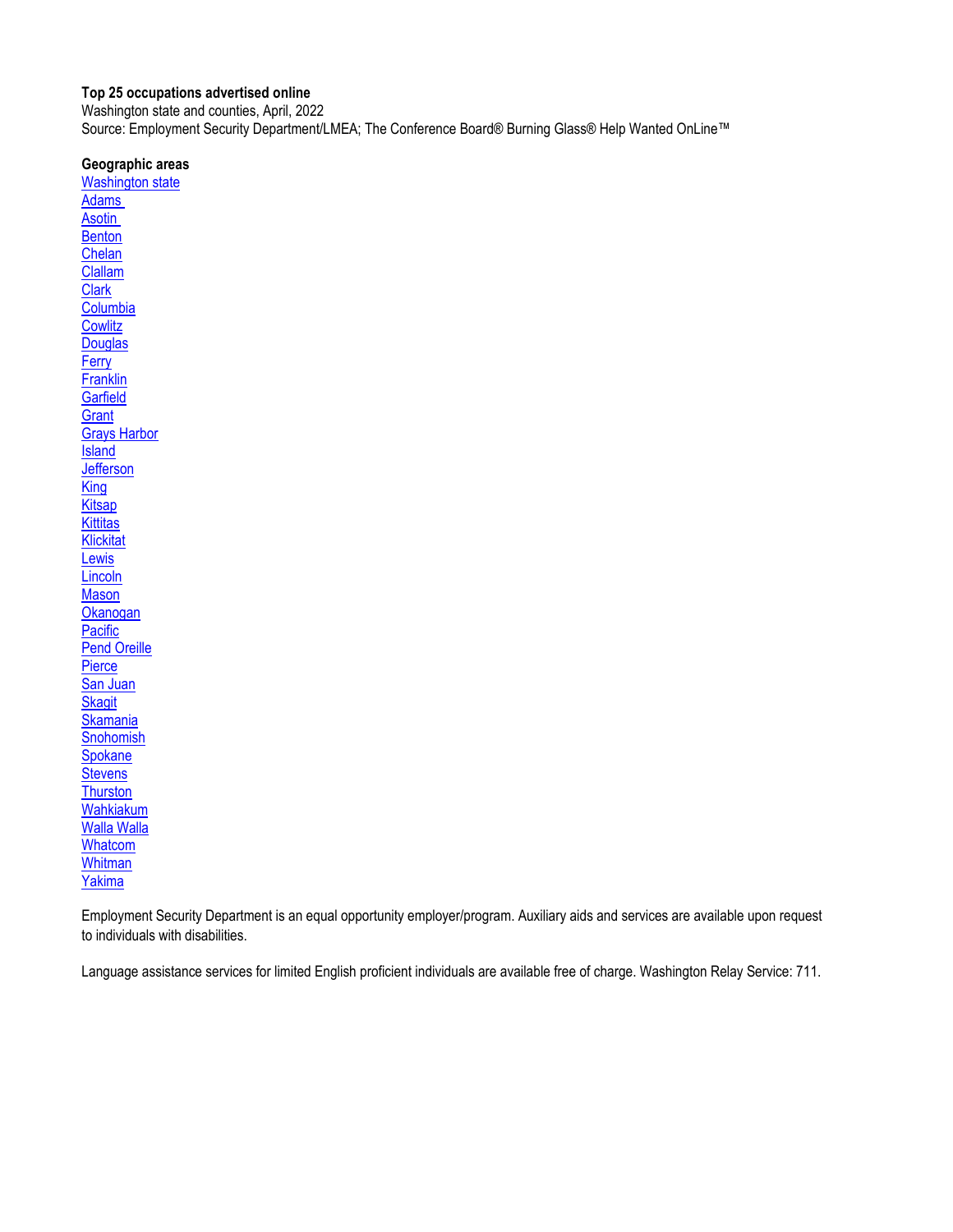Washington state, April, 2022

Source: Employment Security Department/LMEA; The Conference Board, Help Wanted OnLine job announcements

<span id="page-1-0"></span>

| <b>Rank</b>      | <b>SOC</b> | <b>Title</b>                                                                            | All job<br>postings <sup>1</sup> |
|------------------|------------|-----------------------------------------------------------------------------------------|----------------------------------|
| $\overline{1}$   | 15-1256    | Software Developers and Software Quality Assurance Analysts and Testers                 | 8,563                            |
| $\overline{2}$   | 29-1141    | <b>Registered Nurses</b>                                                                | 7,198                            |
| $\overline{3}$   | 15-1299    | Computer Occupations, All Other                                                         | 6,122                            |
| $\overline{4}$   | 11-9198    | Personal Service Managers, All Other; Entertainment and Recreation Managers, Exce       | 5,657                            |
| 5                | 41-2031    | <b>Retail Salespersons</b>                                                              | 3,666                            |
| $6\overline{6}$  | 41-4012    | Sales Representatives, Wholesale and Manufacturing, Except Technical and Scientific     | 3,537                            |
| $\overline{7}$   | 43-4051    | <b>Customer Service Representatives</b>                                                 | 3,232                            |
| $\boldsymbol{8}$ |            | 11-2021 Marketing Managers                                                              | 2,922                            |
| $\overline{9}$   |            | 53-7062 Laborers and Freight, Stock, and Material Movers, Hand                          | 2,728                            |
| 10               |            | 53-3032 Heavy and Tractor-Trailer Truck Drivers                                         | 2,626                            |
| 11               |            | 41-1011 First-Line Supervisors of Retail Sales Workers                                  | 2,528                            |
| 12               | 11-1021    | <b>General and Operations Managers</b>                                                  | 2,183                            |
| 13               |            | 35-3023 Fast Food and Counter Workers                                                   | 2,073                            |
| 14               |            | 49-9071 Maintenance and Repair Workers, General                                         | 2,029                            |
| 15               | 11-9111    | Medical and Health Services Managers                                                    | 1,996                            |
| 16               |            | 53-7065 Stockers and Order Fillers                                                      | 1,855                            |
| 17               |            | 43-6014 Secretaries and Administrative Assistants, Except Legal, Medical, and Executive | 1,797                            |
| 18               |            | 13-1071 Human Resources Specialists                                                     | 1,643                            |
| 19               | 37-2011    | Janitors and Cleaners, Except Maids and Housekeeping Cleaners                           | 1,593                            |
| 20               | 33-9032    | <b>Security Guards</b>                                                                  | 1,565                            |
| 21               |            | 31-9092 Medical Assistants                                                              | 1,511                            |
| 22               |            | 11-2022 Sales Managers                                                                  | 1,409                            |
| 23               |            | 17-2199 Engineers, All Other                                                            | 1,381                            |
| 24               | 13-1111    | <b>Management Analysts</b>                                                              | 1,322                            |
| 25               | 39-9011    | <b>Childcare Workers</b>                                                                | 1,283                            |
|                  |            |                                                                                         |                                  |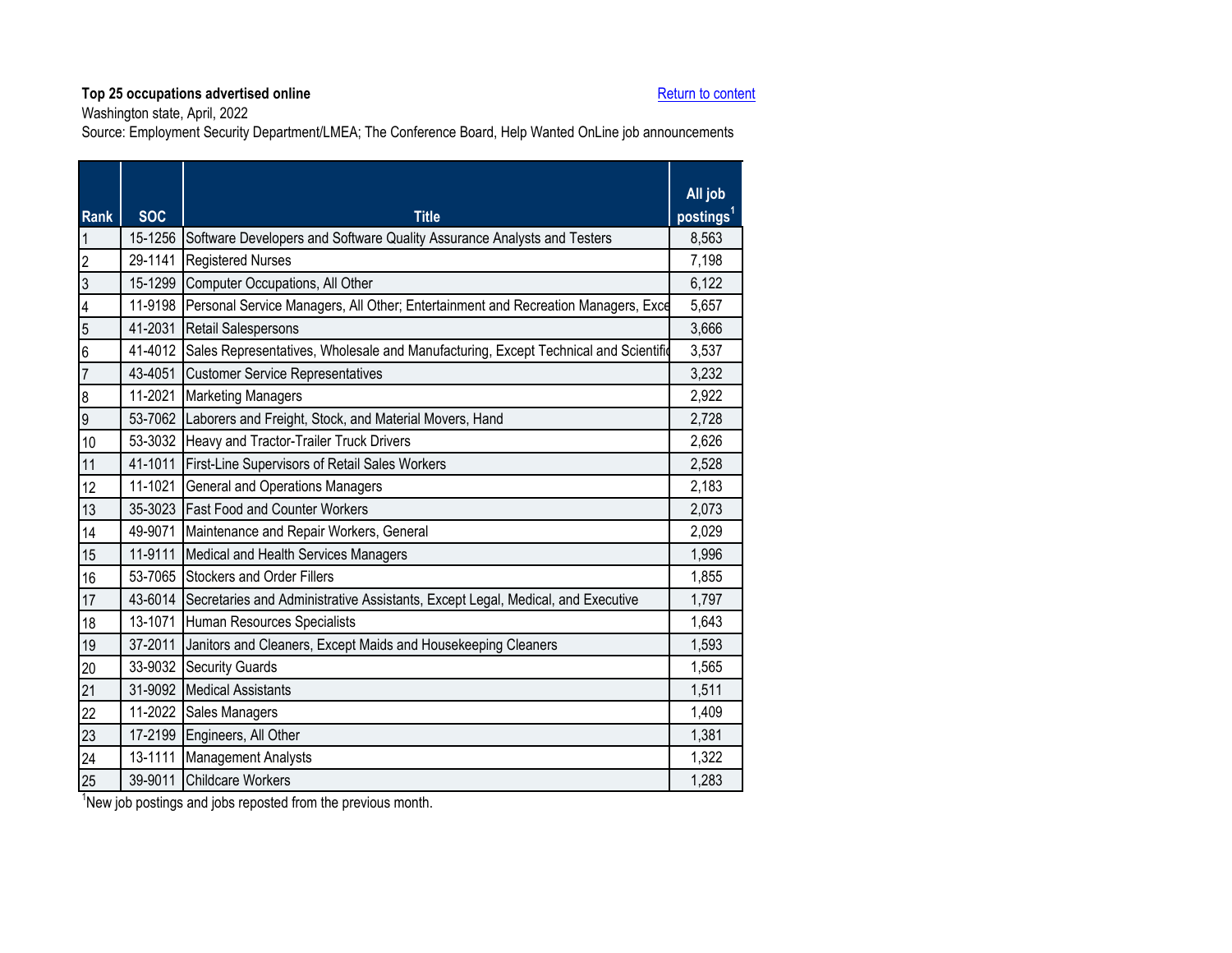Adams County, April, 2022

Source: Employment Security Department/LMEA; The Conference Board, Help Wanted OnLine job announcements

<span id="page-2-0"></span>

| <b>Rank</b>             | <b>SOC</b> | <b>Title</b>                                                                              | All job<br>postings <sup>1</sup> |
|-------------------------|------------|-------------------------------------------------------------------------------------------|----------------------------------|
| $\mathbf{1}$            |            | 53-7062 Laborers and Freight, Stock, and Material Movers, Hand                            | 6                                |
| $\overline{c}$          | 53-7065    | Stockers and Order Fillers                                                                | 5                                |
| $\overline{3}$          |            | 13-1131 Fundraisers                                                                       | $\overline{4}$                   |
| $\overline{\mathbf{4}}$ | 11-9032    | Education Administrators, Kindergarten through Secondary                                  | 4                                |
| $\overline{5}$          |            | 27-2022 Coaches and Scouts                                                                | $\overline{4}$                   |
| $6\phantom{a}$          | 51-8031    | Water and Wastewater Treatment Plant and System Operators                                 | 3                                |
| $\overline{7}$          |            | 51-9199 Production Workers, All Other                                                     | 3                                |
| $\bf 8$                 |            | 11-9198 Personal Service Managers, All Other; Entertainment and Recreation Managers, Exce | 3                                |
| $\overline{9}$          |            | 43-9061 Office Clerks, General                                                            | 3                                |
| 10                      | 25-9045    | <b>Teaching Assistants, Except Postsecondary</b>                                          | $\overline{2}$                   |
| 11                      |            | 25-3031 Substitute Teachers, Short-Term                                                   | $\overline{2}$                   |
| 12                      | 25-2031    | Secondary School Teachers, Except Special and Career/Technical Education                  | $\overline{2}$                   |
| 13                      |            | 29-1141 Registered Nurses                                                                 | 2                                |
| 14                      |            | 25-1199 Postsecondary Teachers, All Other                                                 | $\overline{2}$                   |
| 15                      | 31-1131    | <b>Nursing Assistants</b>                                                                 | $\overline{2}$                   |
| 16                      | 25-2022    | Middle School Teachers, Except Special and Career/Technical Education                     | $\overline{2}$                   |
| 17                      |            | 11-9111 Medical and Health Services Managers                                              | $\overline{2}$                   |
| 18                      | 49-9071    | Maintenance and Repair Workers, General                                                   | $\overline{2}$                   |
| 19                      |            | 37-2012 Maids and Housekeeping Cleaners                                                   | $\overline{2}$                   |
| 20                      |            | 45-4029 Logging Workers, All Other                                                        | $\overline{2}$                   |
| 21                      | 53-3032    | Heavy and Tractor-Trailer Truck Drivers                                                   | $\overline{2}$                   |
| 22                      | 11-9051    | <b>Food Service Managers</b>                                                              | $\overline{2}$                   |
| 23                      |            | 51-3093 Food Cooking Machine Operators and Tenders                                        | $\overline{2}$                   |
| 24                      | 51-1011    | First-Line Supervisors of Production and Operating Workers                                | $\overline{2}$                   |
| 25                      |            | 35-1012 First-Line Supervisors of Food Preparation and Serving Workers                    | $\overline{2}$                   |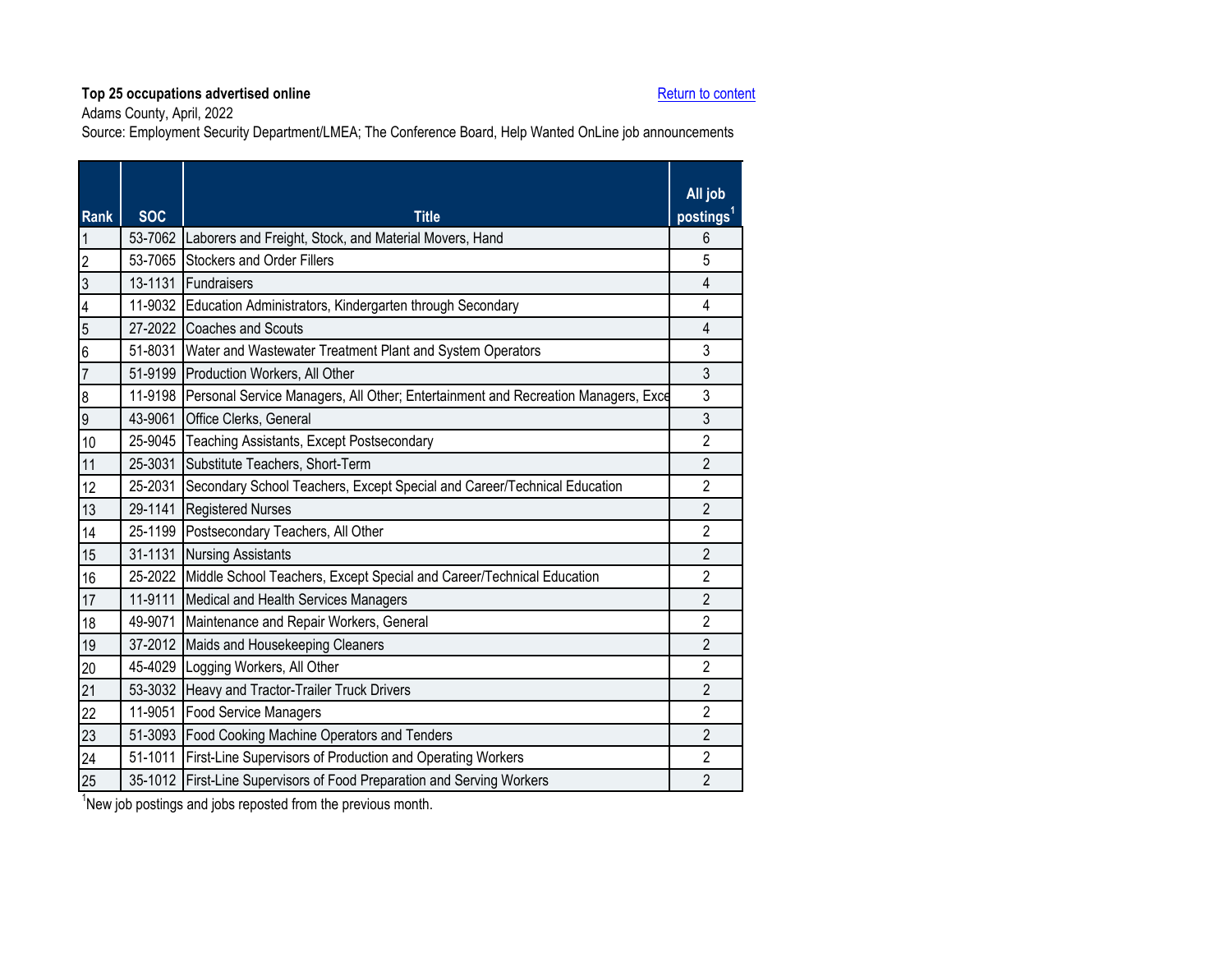Asotin County, April, 2022

Source: Employment Security Department/LMEA; The Conference Board, Help Wanted OnLine job announcements

<span id="page-3-0"></span>

| <b>Rank</b>             | <b>SOC</b>      | <b>Title</b>                                                                                | All job<br>postings <sup>1</sup> |
|-------------------------|-----------------|---------------------------------------------------------------------------------------------|----------------------------------|
| $\overline{1}$          |                 | 43-4051 Customer Service Representatives                                                    | 4                                |
| $\overline{2}$          | 17-3031         | Surveying and Mapping Technicians                                                           | 3                                |
| $\overline{3}$          |                 | 53-7065 Stockers and Order Fillers                                                          | 3                                |
| $\overline{\mathbf{4}}$ |                 | 43-6014 Secretaries and Administrative Assistants, Except Legal, Medical, and Executive     | 3                                |
| $\overline{5}$          | 47-5071         | Roustabouts, Oil and Gas                                                                    | 3                                |
| $\overline{6}$          |                 | 27-1026 Merchandise Displayers and Window Trimmers                                          | 3                                |
| $\overline{7}$          |                 | 31-9092 Medical Assistants                                                                  | $\overline{3}$                   |
| $\overline{8}$          |                 | 11-9051 Food Service Managers                                                               | 3                                |
| 6                       |                 | 41-1011 First-Line Supervisors of Retail Sales Workers                                      | 3                                |
| 10                      |                 | 35-3023 Fast Food and Counter Workers                                                       | 3                                |
| 11                      | 51-4121         | Welders, Cutters, Solderers, and Brazers                                                    | $\overline{2}$                   |
| 12                      |                 | 53-7062 Laborers and Freight, Stock, and Material Movers, Hand                              | $\overline{2}$                   |
| 13                      |                 | 13-1071 Human Resources Specialists                                                         | $\overline{2}$                   |
| 14                      |                 | 35-1012 First-Line Supervisors of Food Preparation and Serving Workers                      | $\overline{2}$                   |
| 15                      |                 | 17-2199 Engineers, All Other                                                                | $\overline{2}$                   |
| 16                      |                 | 17-2071 Electrical Engineers                                                                | $\overline{2}$                   |
| 17                      |                 | 51-4032 Drilling and Boring Machine Tool Setters, Operators, and Tenders, Metal and Plastic | $\overline{2}$                   |
| 18                      | 15-1257         | Web Developers and Digital Interface Designers                                              | 1                                |
| 19                      | 43-5071         | Shipping, Receiving, and Inventory Clerks                                                   | 1                                |
| 20                      |                 | 41-3031 Securities, Commodities, and Financial Services Sales Agents                        | 1                                |
| 21                      |                 | 41-4012 Sales Representatives, Wholesale and Manufacturing, Except Technical and Scientific | 1                                |
| 22                      | 41-3091         | Sales Representatives of Services, Except Advertising, Insurance, Financial Services,       | 1                                |
| 23                      | 49-9096 Riggers |                                                                                             | 1                                |
| 24                      |                 | 41-2031 Retail Salespersons                                                                 |                                  |
| 25                      |                 | 43-5061 Production, Planning, and Expediting Clerks                                         |                                  |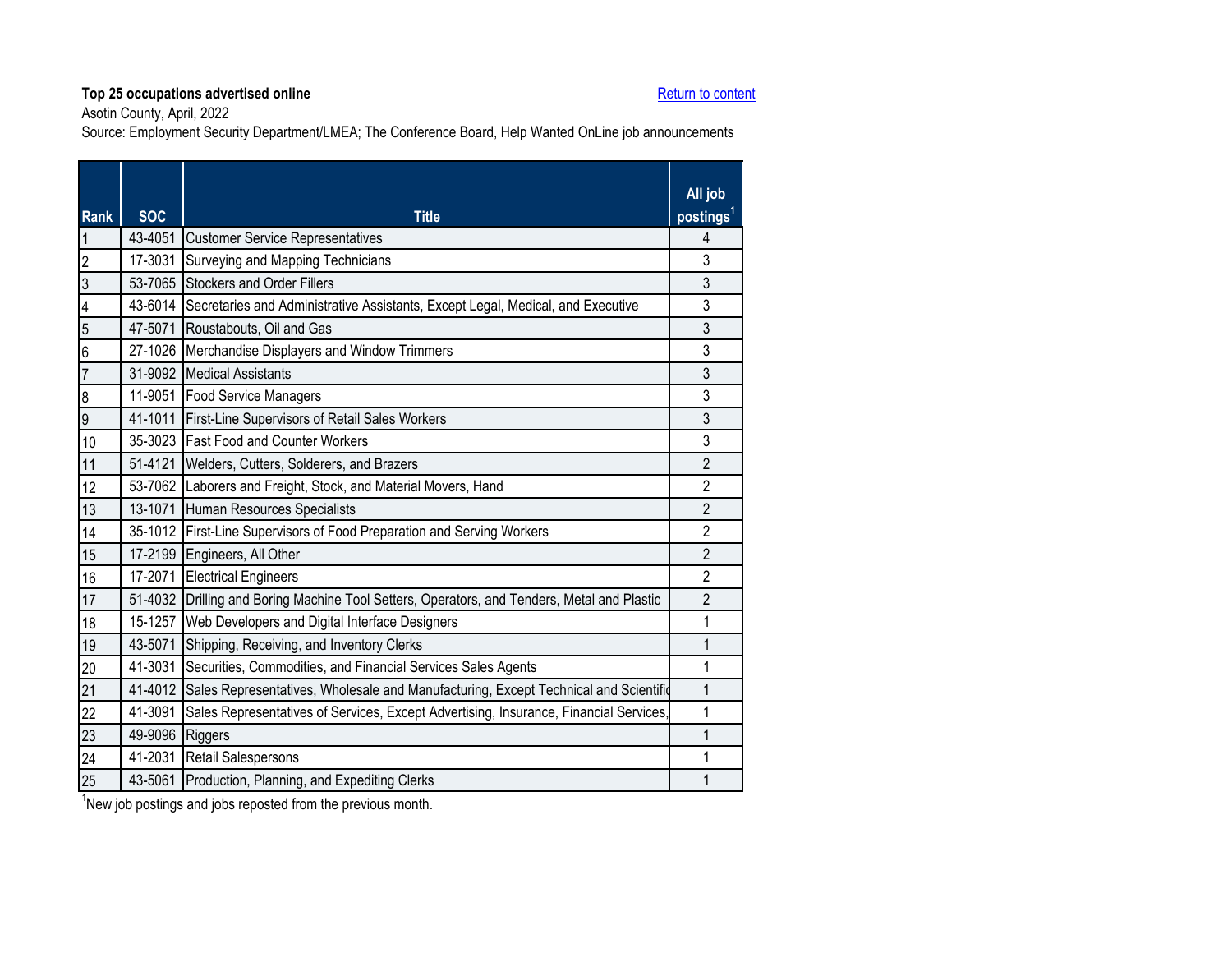Benton County, April, 2022

Source: Employment Security Department/LMEA; The Conference Board, Help Wanted OnLine job announcements

<span id="page-4-0"></span>

| <b>Rank</b>             | <b>SOC</b> | <b>Title</b>                                                                              | All job<br>postings <sup>1</sup> |
|-------------------------|------------|-------------------------------------------------------------------------------------------|----------------------------------|
| $\overline{\mathbf{1}}$ |            | 29-1141 Registered Nurses                                                                 | 82                               |
| $\overline{2}$          |            | 41-1011 First-Line Supervisors of Retail Sales Workers                                    | 44                               |
| $\overline{3}$          | 41-4012    | Sales Representatives, Wholesale and Manufacturing, Except Technical and Scientific       | 42                               |
| $\overline{4}$          |            | 31-1131 Nursing Assistants                                                                | 35                               |
| 5                       |            | 53-7065 Stockers and Order Fillers                                                        | 34                               |
| $6\overline{6}$         |            | 43-4051 Customer Service Representatives                                                  | 32                               |
| $\overline{7}$          |            | 41-2031 Retail Salespersons                                                               | 31                               |
| $\boldsymbol{8}$        |            | 53-3032 Heavy and Tractor-Trailer Truck Drivers                                           | 31                               |
| $\overline{9}$          |            | 11-9198 Personal Service Managers, All Other; Entertainment and Recreation Managers, Exce | 25                               |
| 10                      |            | 43-6014 Secretaries and Administrative Assistants, Except Legal, Medical, and Executive   | 24                               |
| 11                      |            | 15-1299 Computer Occupations, All Other                                                   | 23                               |
| 12                      |            | 53-7062 Laborers and Freight, Stock, and Material Movers, Hand                            | 22                               |
| 13                      | 11-9111    | Medical and Health Services Managers                                                      | 21                               |
| 14                      |            | 49-9071 Maintenance and Repair Workers, General                                           | 20                               |
| 15                      |            | 25-3031 Substitute Teachers, Short-Term                                                   | 19                               |
| 16                      |            | 15-2031 Operations Research Analysts                                                      | 19                               |
| 17                      |            | 35-2014 Cooks, Restaurant                                                                 | 19                               |
| 18                      |            | 29-2061 I Licensed Practical and Licensed Vocational Nurses                               | 18                               |
| 19                      |            | 37-2011 Janitors and Cleaners, Except Maids and Housekeeping Cleaners                     | 18                               |
| 20                      |            | 25-9045 Teaching Assistants, Except Postsecondary                                         | 16                               |
| 21                      |            | 25-2022 Middle School Teachers, Except Special and Career/Technical Education             | 16                               |
| 22                      | 11-1021    | <b>General and Operations Managers</b>                                                    | 16                               |
| 23                      |            | 19-1099 Life Scientists, All Other                                                        | 15                               |
| 24                      |            | 29-1171 Nurse Practitioners                                                               | 14                               |
| 25                      |            | 17-2071 Electrical Engineers                                                              | 14                               |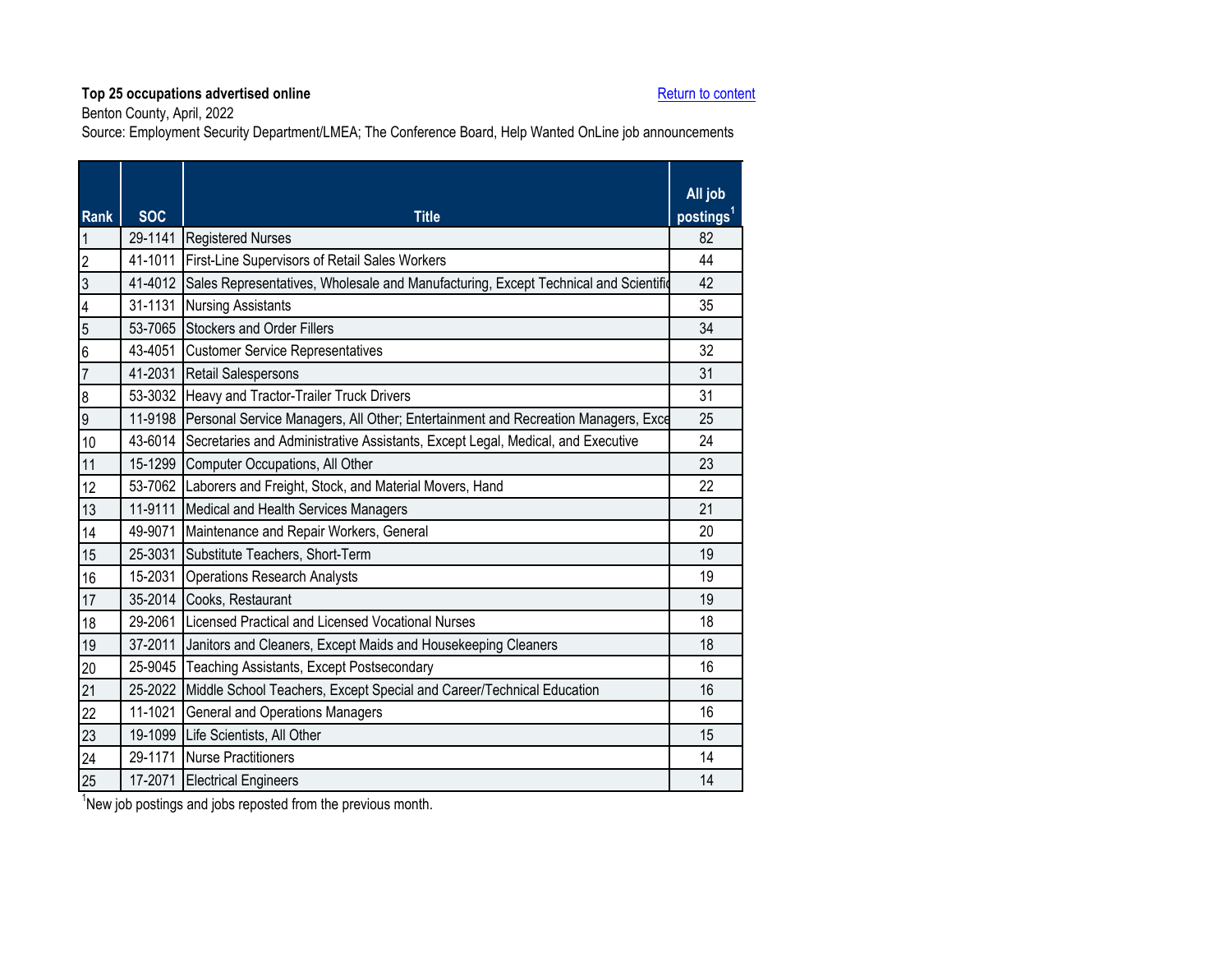Chelan County, April, 2022

Source: Employment Security Department/LMEA; The Conference Board, Help Wanted OnLine job announcements

<span id="page-5-0"></span>

| Rank             | <b>SOC</b> | <b>Title</b>                                                                                | All job<br>postings <sup>1</sup> |
|------------------|------------|---------------------------------------------------------------------------------------------|----------------------------------|
| $\overline{1}$   |            | 53-3032 Heavy and Tractor-Trailer Truck Drivers                                             | 32                               |
| $\overline{2}$   | 31-1131    | <b>Nursing Assistants</b>                                                                   | 26                               |
| မ                |            | 27-2022 Coaches and Scouts                                                                  | 24                               |
| $\overline{4}$   |            | 41-2031 Retail Salespersons                                                                 | 23                               |
| $\overline{5}$   |            | 53-7062 Laborers and Freight, Stock, and Material Movers, Hand                              | 23                               |
| $\overline{6}$   |            | 29-1141 Registered Nurses                                                                   | 22                               |
| $\overline{7}$   |            | 35-2014 Cooks, Restaurant                                                                   | 21                               |
| $\boldsymbol{8}$ |            | 11-9198 Personal Service Managers, All Other; Entertainment and Recreation Managers, Exce   | 20                               |
| $\overline{9}$   |            | 43-4051 Customer Service Representatives                                                    | 20                               |
| 10               |            | 49-9071 Maintenance and Repair Workers, General                                             | 18                               |
| 11               |            | 37-2011 Janitors and Cleaners, Except Maids and Housekeeping Cleaners                       | 18                               |
| 12               |            | 47-2061 Construction Laborers                                                               | 15                               |
| 13               |            | 35-3031 Waiters and Waitresses                                                              | 14                               |
| 14               |            | 43-3031 Bookkeeping, Accounting, and Auditing Clerks                                        | 13                               |
| 15               |            | 25-2059 Special Education Teachers, All Other                                               | 12                               |
| 16               |            | 25-2021 Elementary School Teachers, Except Special Education                                | 12                               |
| 17               |            | 47-2031 Carpenters                                                                          | 12                               |
| 18               |            | 53-7065 Stockers and Order Fillers                                                          | 11                               |
| 19               |            | 37-2012 Maids and Housekeeping Cleaners                                                     | 11                               |
| 20               |            | 11-9051 Food Service Managers                                                               | 11                               |
| 21               |            | 35-1012 First-Line Supervisors of Food Preparation and Serving Workers                      | 11                               |
| 22               |            | 43-6014 Secretaries and Administrative Assistants, Except Legal, Medical, and Executive     | 10                               |
| 23               |            | 41-4012 Sales Representatives, Wholesale and Manufacturing, Except Technical and Scientific | 10                               |
| 24               |            | 43-4171 Receptionists and Information Clerks                                                | 10                               |
| 25               |            | 41-1011 First-Line Supervisors of Retail Sales Workers                                      | 10                               |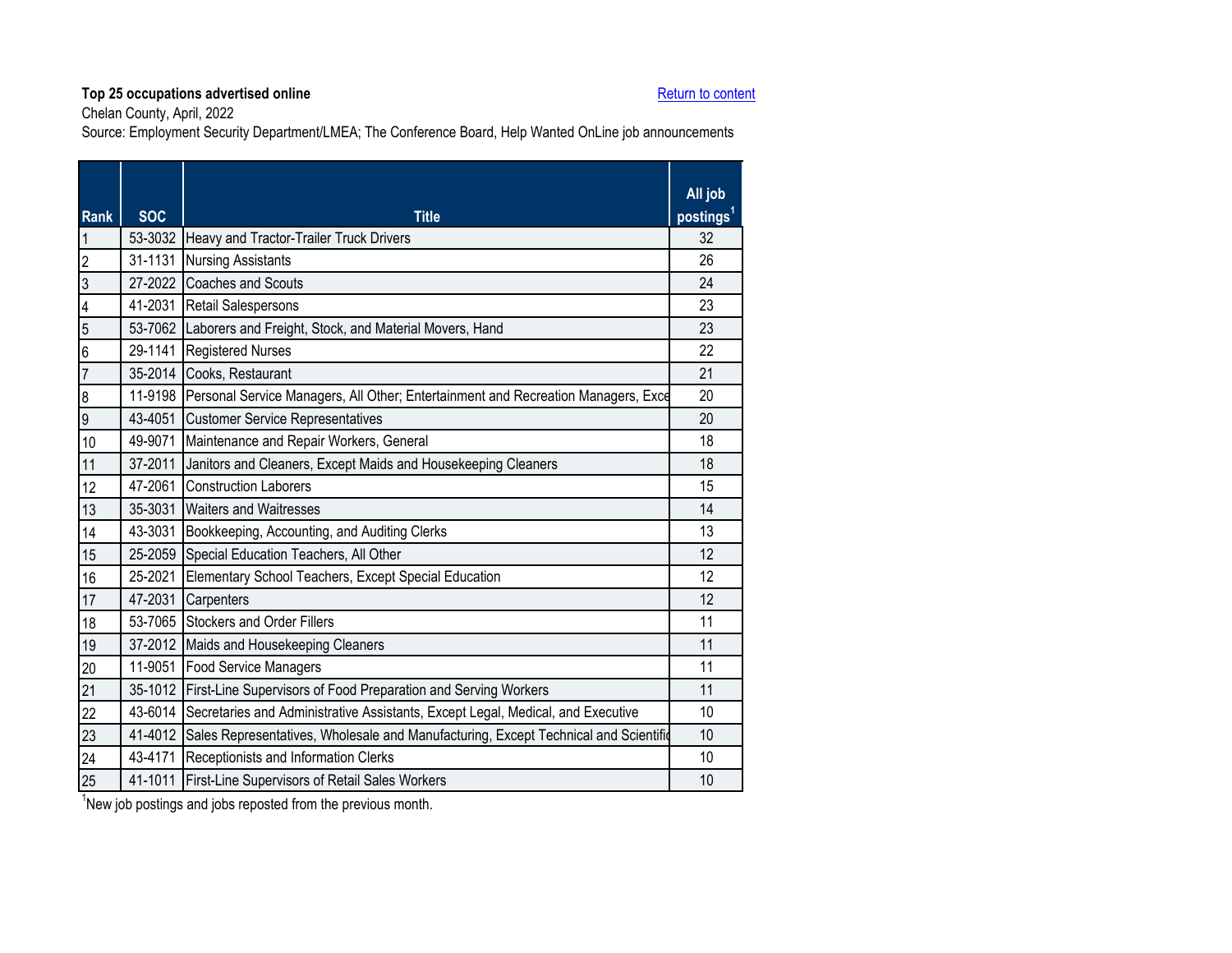Clallam County, April, 2022

Source: Employment Security Department/LMEA; The Conference Board, Help Wanted OnLine job announcements

<span id="page-6-0"></span>

| <b>Rank</b>             | <b>SOC</b>       | <b>Title</b>                                                                                | All job<br>postings <sup>1</sup> |
|-------------------------|------------------|---------------------------------------------------------------------------------------------|----------------------------------|
| 1                       |                  | 53-7065 Stockers and Order Fillers                                                          | 16                               |
| $\overline{c}$          |                  | 53-3032 Heavy and Tractor-Trailer Truck Drivers                                             | 15                               |
| $\overline{3}$          |                  | 35-2014 Cooks, Restaurant                                                                   | 14                               |
| $\overline{\mathbf{4}}$ |                  | 37-2012 Maids and Housekeeping Cleaners                                                     | 13                               |
| $\overline{5}$          | 41-2031          | <b>Retail Salespersons</b>                                                                  | 12                               |
| 6                       |                  | 29-1141 Registered Nurses                                                                   | 12                               |
| $\overline{7}$          | 41-1011          | First-Line Supervisors of Retail Sales Workers                                              | 12                               |
| $\boldsymbol{8}$        |                  | 43-4051 Customer Service Representatives                                                    | 12                               |
| $\overline{9}$          |                  | 35-3031 Waiters and Waitresses                                                              | 10                               |
| 10                      |                  | 37-3011 Landscaping and Groundskeeping Workers                                              | 10                               |
| 11                      |                  | 35-3023 Fast Food and Counter Workers                                                       | 10                               |
| 12                      |                  | 31-1120 Home Health and Personal Care Aides                                                 | 9                                |
| 13                      |                  | 35-9021 Dishwashers                                                                         | 9                                |
| 14                      | 41-2011 Cashiers |                                                                                             | 8                                |
| 15                      |                  | 29-2061 Licensed Practical and Licensed Vocational Nurses                                   | 7                                |
| 16                      |                  | 37-2011 Janitors and Cleaners, Except Maids and Housekeeping Cleaners                       | 7                                |
| 17                      |                  | 41-4012 Sales Representatives, Wholesale and Manufacturing, Except Technical and Scientific | $6\phantom{1}6$                  |
| 18                      |                  | 27-1026 Merchandise Displayers and Window Trimmers                                          | 6                                |
| 19                      | 11-9111          | Medical and Health Services Managers                                                        | $6\phantom{1}6$                  |
| 20                      | 37-1011          | First-Line Supervisors of Housekeeping and Janitorial Workers                               | 6                                |
| 21                      | 35-3011          | Bartenders                                                                                  | $6\phantom{1}$                   |
| 22                      |                  | 51-9199 Production Workers, All Other                                                       | 5                                |
| 23                      | 49-9071          | Maintenance and Repair Workers, General                                                     | 5                                |
| 24                      |                  | 51-6011 Laundry and Dry-Cleaning Workers                                                    | 5                                |
| 25                      |                  | 43-4081 Hotel, Motel, and Resort Desk Clerks                                                | 5                                |
|                         |                  |                                                                                             |                                  |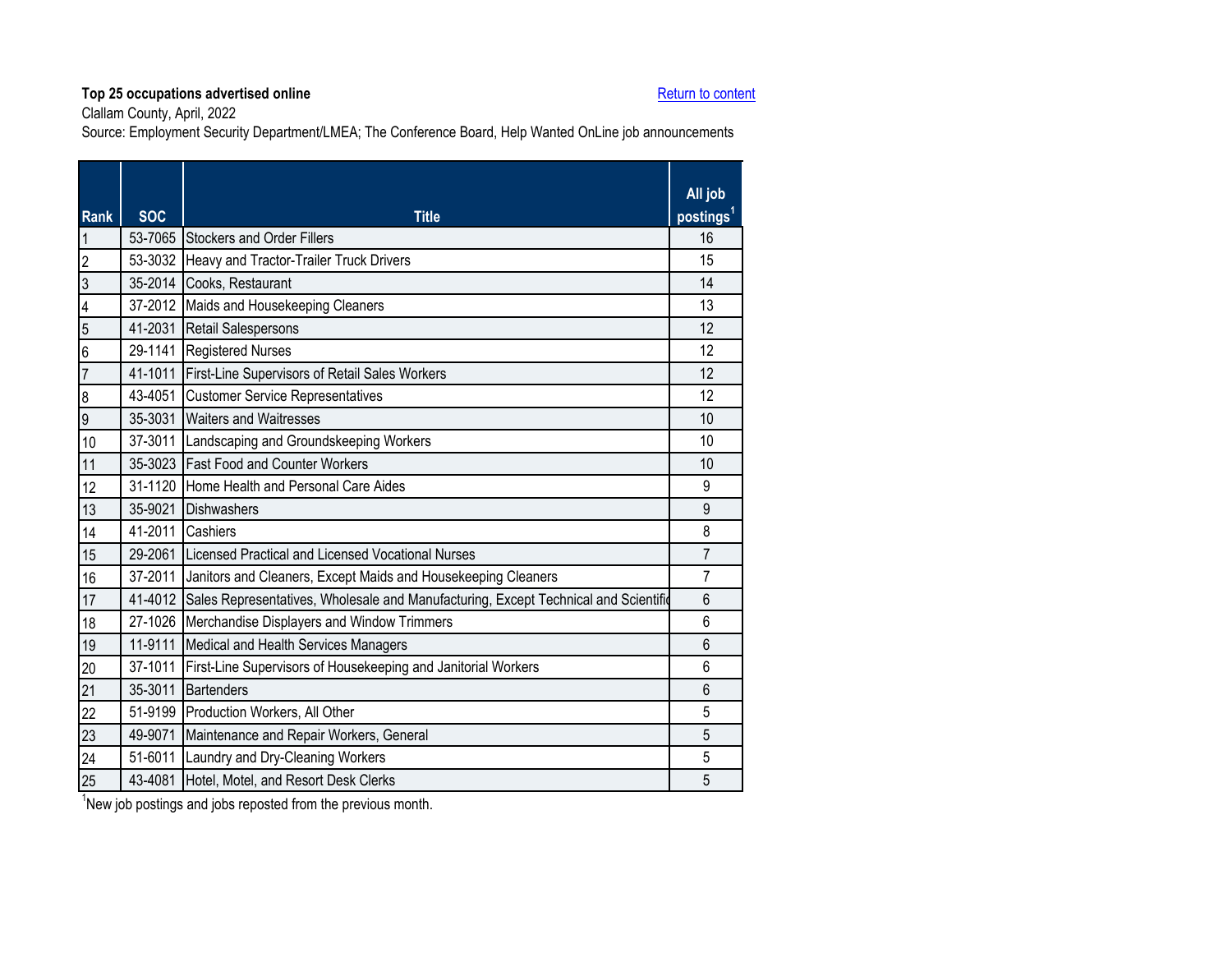Clark County, April, 2022

Source: Employment Security Department/LMEA; The Conference Board, Help Wanted OnLine job announcements

<span id="page-7-0"></span>

| <b>Rank</b>      | <b>SOC</b>  | <b>Title</b>                                                                                | All job<br>postings <sup>1</sup> |
|------------------|-------------|---------------------------------------------------------------------------------------------|----------------------------------|
| $\mathbf{1}$     |             | 29-1141 Registered Nurses                                                                   | 331                              |
| $\overline{2}$   | 11-9198     | Personal Service Managers, All Other; Entertainment and Recreation Managers, Exce           | 223                              |
| ပြ               |             | 53-3032 Heavy and Tractor-Trailer Truck Drivers                                             | 199                              |
| $\overline{4}$   | 41-4012     | Sales Representatives, Wholesale and Manufacturing, Except Technical and Scientific         | 193                              |
| $\overline{5}$   |             | 43-4051 Customer Service Representatives                                                    | 193                              |
| $6\overline{6}$  |             | 15-1299 Computer Occupations, All Other                                                     | 191                              |
| $\overline{7}$   |             | 41-2031 Retail Salespersons                                                                 | 186                              |
| $\boldsymbol{8}$ |             | 41-1011 First-Line Supervisors of Retail Sales Workers                                      | 175                              |
| $\overline{9}$   |             | 15-1256 Software Developers and Software Quality Assurance Analysts and Testers             | 171                              |
| 10               | 11-2021     | <b>Marketing Managers</b>                                                                   | 130                              |
| 11               | 49-9071     | Maintenance and Repair Workers, General                                                     | 130                              |
| 12               |             | 33-9032 Security Guards                                                                     | 124                              |
| 13               | 11-9111     | Medical and Health Services Managers                                                        | 123                              |
| 14               |             | 53-7062 Laborers and Freight, Stock, and Material Movers, Hand                              | 111                              |
| 15               |             | 35-3023 Fast Food and Counter Workers                                                       | 111                              |
| 16               |             | 11-3031 Financial Managers                                                                  | 109                              |
| 17               |             | 43-6014 Secretaries and Administrative Assistants, Except Legal, Medical, and Executive     | 88                               |
| 18               | $11 - 1021$ | <b>General and Operations Managers</b>                                                      | 86                               |
| 19               | 43-3031     | Bookkeeping, Accounting, and Auditing Clerks                                                | 85                               |
| 20               |             | 29-2098 Medical Dosimetrists, Medical Records Specialists, and Health Technologists and Ted | 81                               |
| 21               | 11-9051     | <b>Food Service Managers</b>                                                                | 80                               |
| $\overline{22}$  | 13-1071     | Human Resources Specialists                                                                 | 78                               |
| 23               | 31-1131     | <b>Nursing Assistants</b>                                                                   | 76                               |
| 24               |             | 53-7065 Stockers and Order Fillers                                                          | 75                               |
| 25               |             | 39-9011 Childcare Workers                                                                   | 70                               |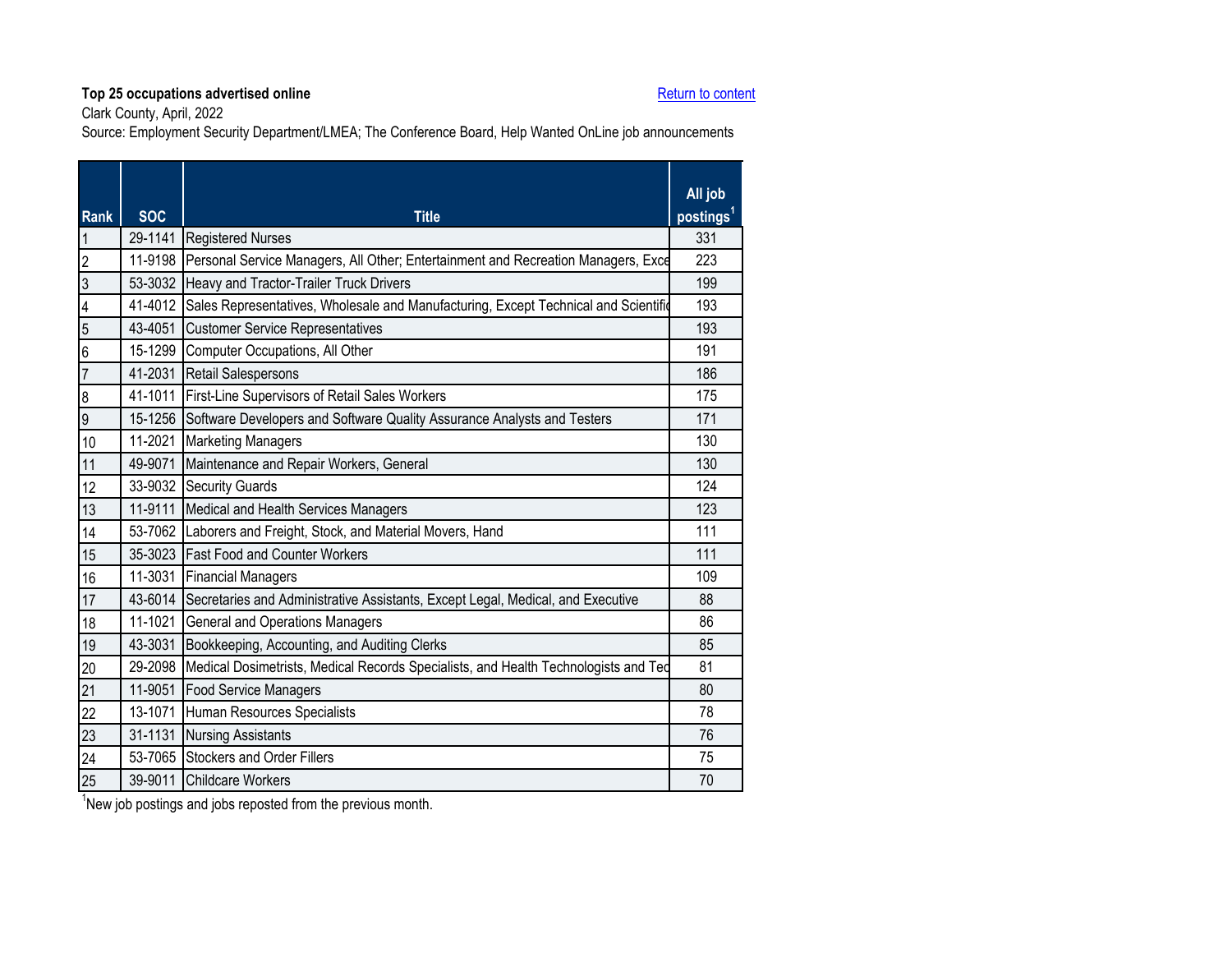Columbia County, April, 2022

Source: Employment Security Department/LMEA; The Conference Board, Help Wanted OnLine job announcements

<span id="page-8-0"></span>

| <b>Rank</b>             | <b>SOC</b> | <b>Title</b>                                                             | All job<br>postings <sup>1</sup> |
|-------------------------|------------|--------------------------------------------------------------------------|----------------------------------|
| $\vert$                 | 25-2031    | Secondary School Teachers, Except Special and Career/Technical Education |                                  |
| $\overline{c}$          | 19-4010    | Agricultural and Food Science Technicians                                | 2                                |
| $\overline{3}$          | 29-1127    | Speech-Language Pathologists                                             |                                  |
| $\overline{\mathbf{4}}$ | 25-2059    | Special Education Teachers, All Other                                    |                                  |
| $\overline{5}$          | 29-1123    | <b>Physical Therapists</b>                                               |                                  |
| $6\overline{6}$         | 19-5011    | Occupational Health and Safety Specialists                               |                                  |
| $\overline{7}$          |            | 31-1120 Home Health and Personal Care Aides                              |                                  |
| $\boldsymbol{8}$        | 11-1021    | <b>General and Operations Managers</b>                                   |                                  |
| 9                       | 51-1011    | First-Line Supervisors of Production and Operating Workers               |                                  |
| 10                      | 25-2021    | Elementary School Teachers, Except Special Education                     |                                  |
| 11                      | 47-2111    | Electricians                                                             |                                  |
| 12                      | 19-4021    | <b>Biological Technicians</b>                                            |                                  |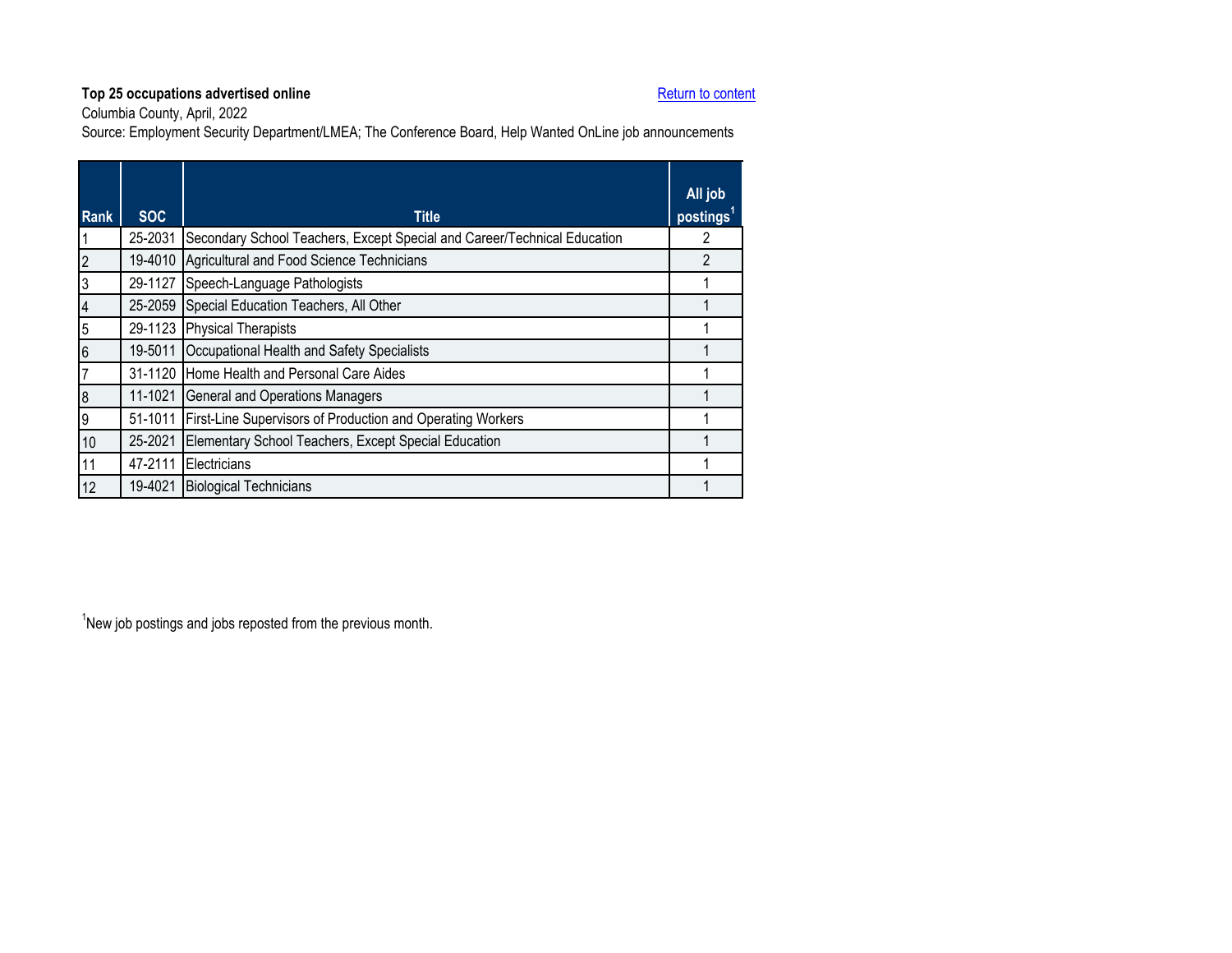Cowlitz County, April, 2022

Source: Employment Security Department/LMEA; The Conference Board, Help Wanted OnLine job announcements

<span id="page-9-0"></span>

| <b>Rank</b>      | <b>SOC</b> | <b>Title</b>                                                                                | All job<br>postings <sup>1</sup> |
|------------------|------------|---------------------------------------------------------------------------------------------|----------------------------------|
| $\mathbf{1}$     |            | 29-1141 Registered Nurses                                                                   | 47                               |
| $\overline{2}$   |            | 53-7062 Laborers and Freight, Stock, and Material Movers, Hand                              | 31                               |
| ပြ               | 41-2031    | Retail Salespersons                                                                         | 30                               |
| $\overline{4}$   |            | 51-9199 Production Workers, All Other                                                       | 26                               |
| $\overline{5}$   |            | 53-7065 Stockers and Order Fillers                                                          | 24                               |
| $6\overline{6}$  |            | 43-4051 Customer Service Representatives                                                    | 24                               |
| $\overline{7}$   |            | 11-9198 Personal Service Managers, All Other; Entertainment and Recreation Managers, Exce   | 23                               |
| $\boldsymbol{8}$ |            | 35-3023 Fast Food and Counter Workers                                                       | 19                               |
| $\overline{9}$   |            | 37-2011 Janitors and Cleaners, Except Maids and Housekeeping Cleaners                       | 18                               |
| 10               |            | 31-1120 Home Health and Personal Care Aides                                                 | 18                               |
| 11               |            | 41-1011 First-Line Supervisors of Retail Sales Workers                                      | 18                               |
| 12               | 49-9071    | Maintenance and Repair Workers, General                                                     | 17                               |
| 13               |            | 53-3032 Heavy and Tractor-Trailer Truck Drivers                                             | 17                               |
| 14               |            | 41-4012 Sales Representatives, Wholesale and Manufacturing, Except Technical and Scientific | 16                               |
| 15               |            | 51-1011 First-Line Supervisors of Production and Operating Workers                          | 16                               |
| 16               |            | 33-9032 Security Guards                                                                     | 13                               |
| 17               | 11-9111    | Medical and Health Services Managers                                                        | 13                               |
| 18               |            | 31-9092 Medical Assistants                                                                  | 13                               |
| 19               |            | 13-1071 Human Resources Specialists                                                         | 12                               |
| 20               |            | 35-1012 First-Line Supervisors of Food Preparation and Serving Workers                      | 12                               |
| 21               | 41-2011    | Cashiers                                                                                    | 12                               |
| 22               |            | 35-3031 Waiters and Waitresses                                                              | 11                               |
| 23               |            | 41-2022 Parts Salespersons                                                                  | 11                               |
| 24               |            | 49-1011 First-Line Supervisors of Mechanics, Installers, and Repairers                      | 11                               |
| 25               | 43-9061    | Office Clerks, General                                                                      | 10                               |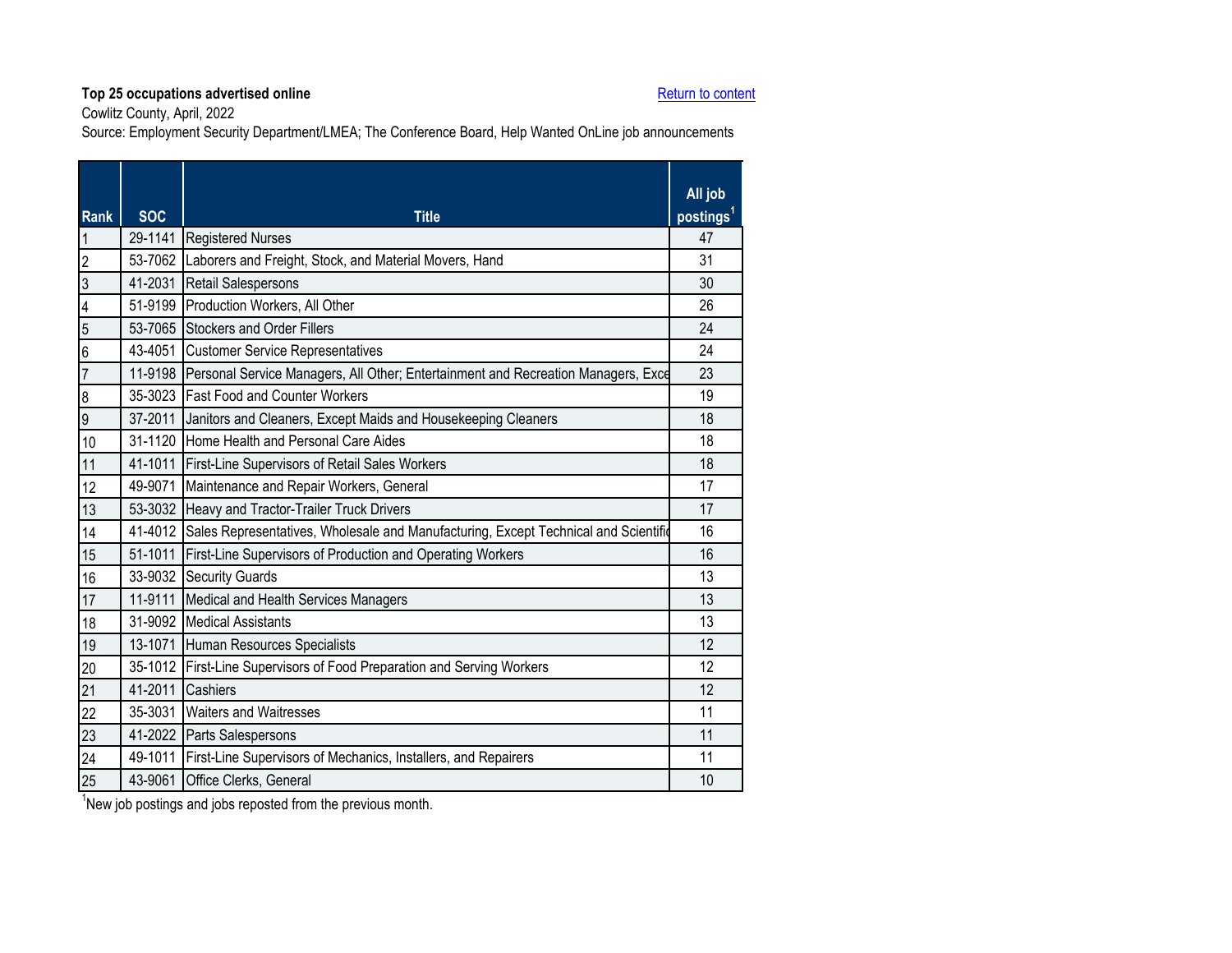Douglas County, April, 2022

Source: Employment Security Department/LMEA; The Conference Board, Help Wanted OnLine job announcements

<span id="page-10-0"></span>

| <b>Rank</b>     | <b>SOC</b> | <b>Title</b>                                                                                | All job<br>postings <sup>1</sup> |
|-----------------|------------|---------------------------------------------------------------------------------------------|----------------------------------|
| $\overline{1}$  |            | 25-2022 Middle School Teachers, Except Special and Career/Technical Education               | 21                               |
| $\overline{2}$  |            | 27-2022 Coaches and Scouts                                                                  | 13                               |
| $\overline{3}$  | 25-2021    | Elementary School Teachers, Except Special Education                                        | 12                               |
| $\overline{4}$  |            | 53-3032 Heavy and Tractor-Trailer Truck Drivers                                             | 9                                |
| $\overline{5}$  | 25-9045    | <b>Teaching Assistants, Except Postsecondary</b>                                            | 8                                |
| $6\overline{6}$ | 53-7062    | Laborers and Freight, Stock, and Material Movers, Hand                                      | 8                                |
| $\overline{7}$  |            | 53-7065 Stockers and Order Fillers                                                          | 6                                |
| $\overline{8}$  |            | 41-1011 First-Line Supervisors of Retail Sales Workers                                      | 6                                |
| $\overline{9}$  |            | 43-4051 Customer Service Representatives                                                    | $6\phantom{1}6$                  |
| 10              |            | 25-2059 Special Education Teachers, All Other                                               | 5                                |
| 11              |            | 31-1131 Nursing Assistants                                                                  | 5                                |
| 12              |            | 49-9071 Maintenance and Repair Workers, General                                             | 5                                |
| 13              |            | 37-2011 Janitors and Cleaners, Except Maids and Housekeeping Cleaners                       | 5                                |
| 14              |            | 43-6014 Secretaries and Administrative Assistants, Except Legal, Medical, and Executive     | 4                                |
| 15              |            | 53-3033 Light Truck Drivers                                                                 | $\overline{4}$                   |
| 16              |            | 11-1021 General and Operations Managers                                                     | 4                                |
| 17              |            | 35-2014 Cooks, Restaurant                                                                   | 4                                |
| 18              | 33-9093    | <b>Transportation Security Screeners</b>                                                    | 3                                |
| 19              |            | 29-1127 Speech-Language Pathologists                                                        | 3                                |
| 20              | 25-2031    | Secondary School Teachers, Except Special and Career/Technical Education                    | 3                                |
| 21              |            | 41-4012 Sales Representatives, Wholesale and Manufacturing, Except Technical and Scientific | 3                                |
| 22              |            | 25-9031 Instructional Coordinators                                                          | 3                                |
| 23              | 31-1120    | <b>Home Health and Personal Care Aides</b>                                                  | 3                                |
| 24              |            | 11-9032 Education Administrators, Kindergarten through Secondary                            | 3                                |
| 25              | 47-2031    | Carpenters                                                                                  | 3                                |
|                 |            |                                                                                             |                                  |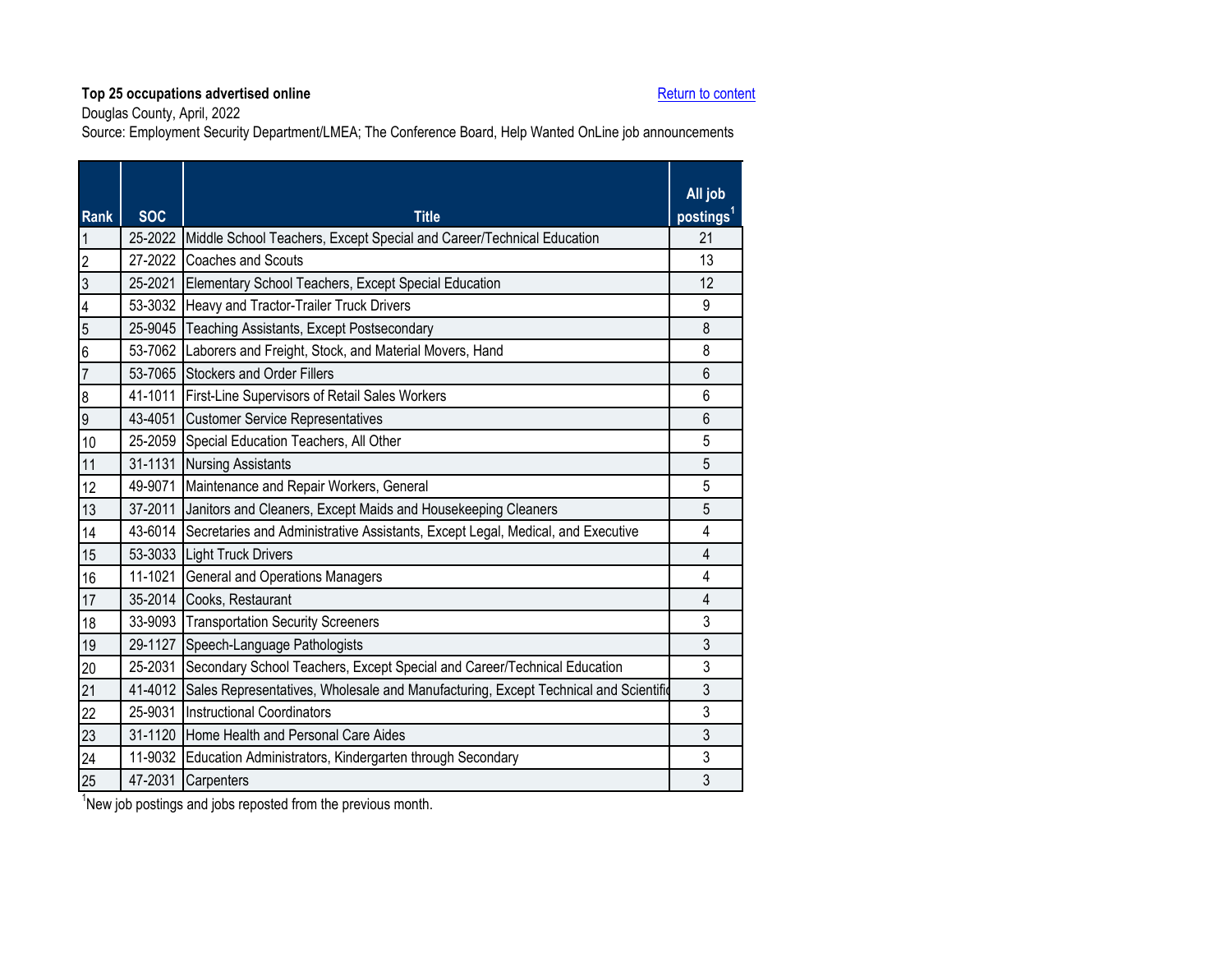Ferry County, April, 2022

Source: Employment Security Department/LMEA; The Conference Board, Help Wanted OnLine job announcements

<span id="page-11-0"></span>

|                          |            |                                                                       | All job               |
|--------------------------|------------|-----------------------------------------------------------------------|-----------------------|
| <b>Rank</b>              | <b>SOC</b> | <b>Title</b>                                                          | postings <sup>1</sup> |
|                          | 51-9199    | Production Workers, All Other                                         | 4                     |
| $\overline{2}$           | 43-4051    | <b>Customer Service Representatives</b>                               | $\overline{2}$        |
| $\overline{3}$           |            | 19-1023 Zoologists and Wildlife Biologists                            | 1                     |
| $\overline{\mathcal{L}}$ |            | 25-2059 Special Education Teachers, All Other                         | 1                     |
| $\overline{5}$           | 49-9044    | Millwrights                                                           | 1                     |
| $6\overline{6}$          | 25-2022    | Middle School Teachers, Except Special and Career/Technical Education | 1                     |
| $\overline{7}$           |            | 27-1026 Merchandise Displayers and Window Trimmers                    | 1                     |
| $\boldsymbol{8}$         |            | 45-4023 Log Graders and Scalers                                       | 1                     |
| $\overline{9}$           |            | 53-7062 Laborers and Freight, Stock, and Material Movers, Hand        | 1                     |
| 10                       |            | 15-1212 Information Security Analysts                                 | 1                     |
| 11                       | 11-3121    | Human Resources Managers                                              | 1                     |
| 12                       |            | 19-2042 Geoscientists, Except Hydrologists and Geographers            | 1                     |
| 13                       |            | 45-2093 Farmworkers, Farm, Ranch, and Aquacultural Animals            | 1                     |
| 14                       | 11-9032    | Education Administrators, Kindergarten through Secondary              | 1                     |
| 15                       | 11-9021    | <b>Construction Managers</b>                                          | 1                     |
| 16                       | 13-1141    | Compensation, Benefits, and Job Analysis Specialists                  | 1                     |
| 17                       | 19-3031    | Clinical, Counseling, and School Psychologists                        | 1                     |
| 18                       | 29-2031    | Cardiovascular Technologists and Technicians                          | 1                     |
| 19                       | 13-2011    | <b>Accountants and Auditors</b>                                       |                       |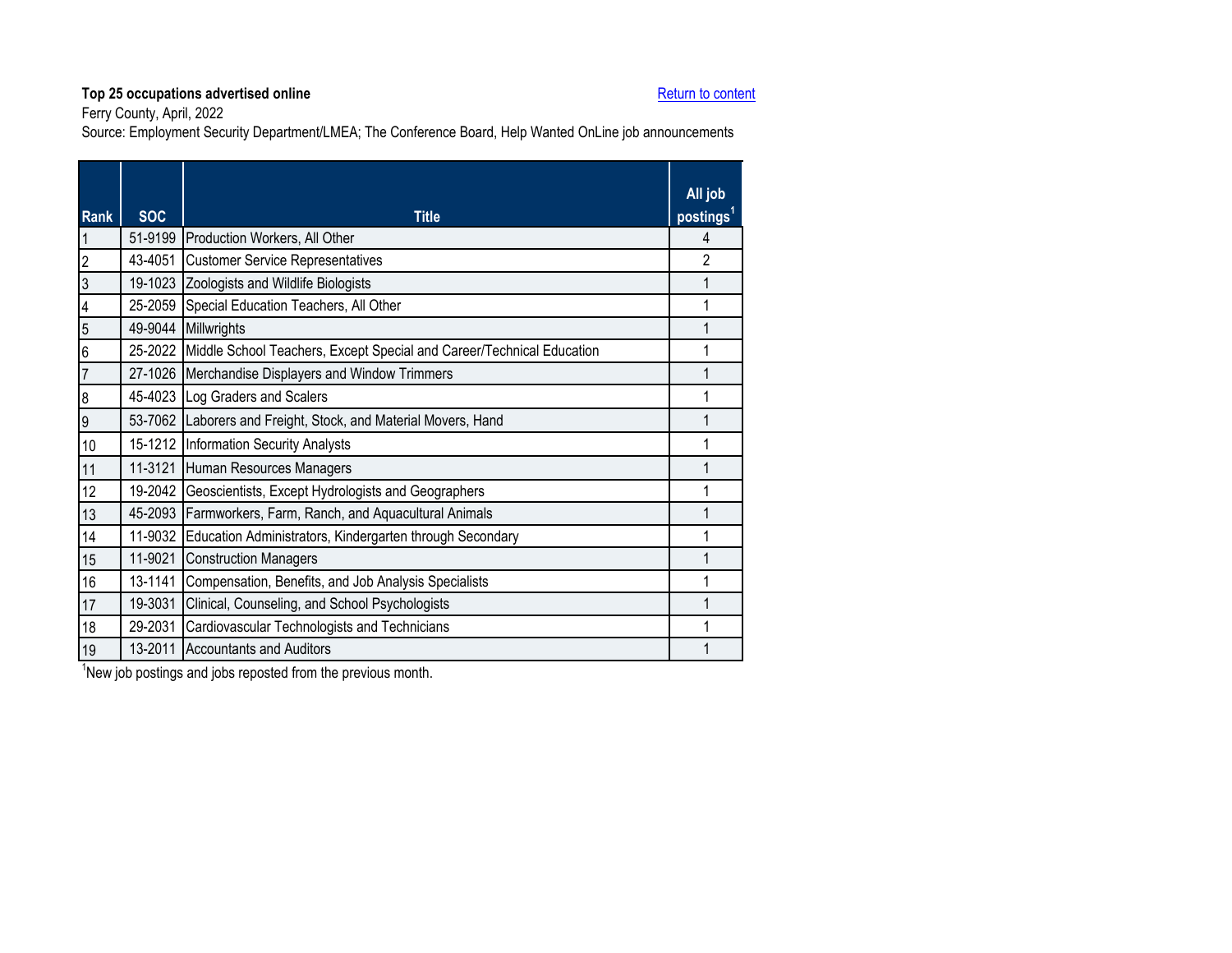Franklin County, April, 2022

Source: Employment Security Department/LMEA; The Conference Board, Help Wanted OnLine job announcements

<span id="page-12-0"></span>

| <b>SOC</b><br><b>Title</b><br><b>Rank</b>                                                                     | All job<br>postings <sup>1</sup> |
|---------------------------------------------------------------------------------------------------------------|----------------------------------|
| 53-3032 Heavy and Tractor-Trailer Truck Drivers<br>$\overline{\mathbf{1}}$                                    | 30                               |
| $\overline{2}$<br>37-2011<br>Janitors and Cleaners, Except Maids and Housekeeping Cleaners                    | 26                               |
| $\overline{3}$<br>53-7062 Laborers and Freight, Stock, and Material Movers, Hand                              | 24                               |
| $\overline{\mathcal{L}}$<br>25-9045<br><b>Teaching Assistants, Except Postsecondary</b>                       | 20                               |
| $\overline{5}$<br>41-4012 Sales Representatives, Wholesale and Manufacturing, Except Technical and Scientific | 19                               |
| $\overline{6}$<br>49-9071<br>Maintenance and Repair Workers, General                                          | 18                               |
| $\overline{7}$<br>27-2022 Coaches and Scouts                                                                  | 14                               |
| 43-4051 Customer Service Representatives<br>$\boldsymbol{8}$                                                  | 13                               |
| $\overline{9}$<br>11-9198 Personal Service Managers, All Other; Entertainment and Recreation Managers, Exce   | 11                               |
| 10<br>53-7065 Stockers and Order Fillers                                                                      | 10                               |
| 43-6014 Secretaries and Administrative Assistants, Except Legal, Medical, and Executive<br>11                 | 8                                |
| 13-1071 Human Resources Specialists<br>12                                                                     | 8                                |
| 11-9032 Education Administrators, Kindergarten through Secondary<br>13                                        | 8                                |
| 29-2010 Clinical Laboratory Technologists and Technicians<br>14                                               | 8                                |
| 41-2011 Cashiers<br>15                                                                                        | 8                                |
| 41-2031 Retail Salespersons<br>16                                                                             | 7                                |
| 29-1141 Registered Nurses<br>17                                                                               | 7                                |
| 41-1011 First-Line Supervisors of Retail Sales Workers<br>18                                                  | 6                                |
| 49-3031<br>Bus and Truck Mechanics and Diesel Engine Specialists<br>19                                        | 6                                |
| 43-5071 Shipping, Receiving, and Inventory Clerks<br>20                                                       | 5                                |
| 21<br>43-9061 Office Clerks, General                                                                          | 5                                |
| 22<br>53-3033 Light Truck Drivers                                                                             | 5                                |
| 23<br>11-3031 Financial Managers                                                                              | 5                                |
| 24<br>45-2092 Farmworkers and Laborers, Crop, Nursery, and Greenhouse                                         | 5                                |
| 25<br>47-2111 Electricians                                                                                    | 5                                |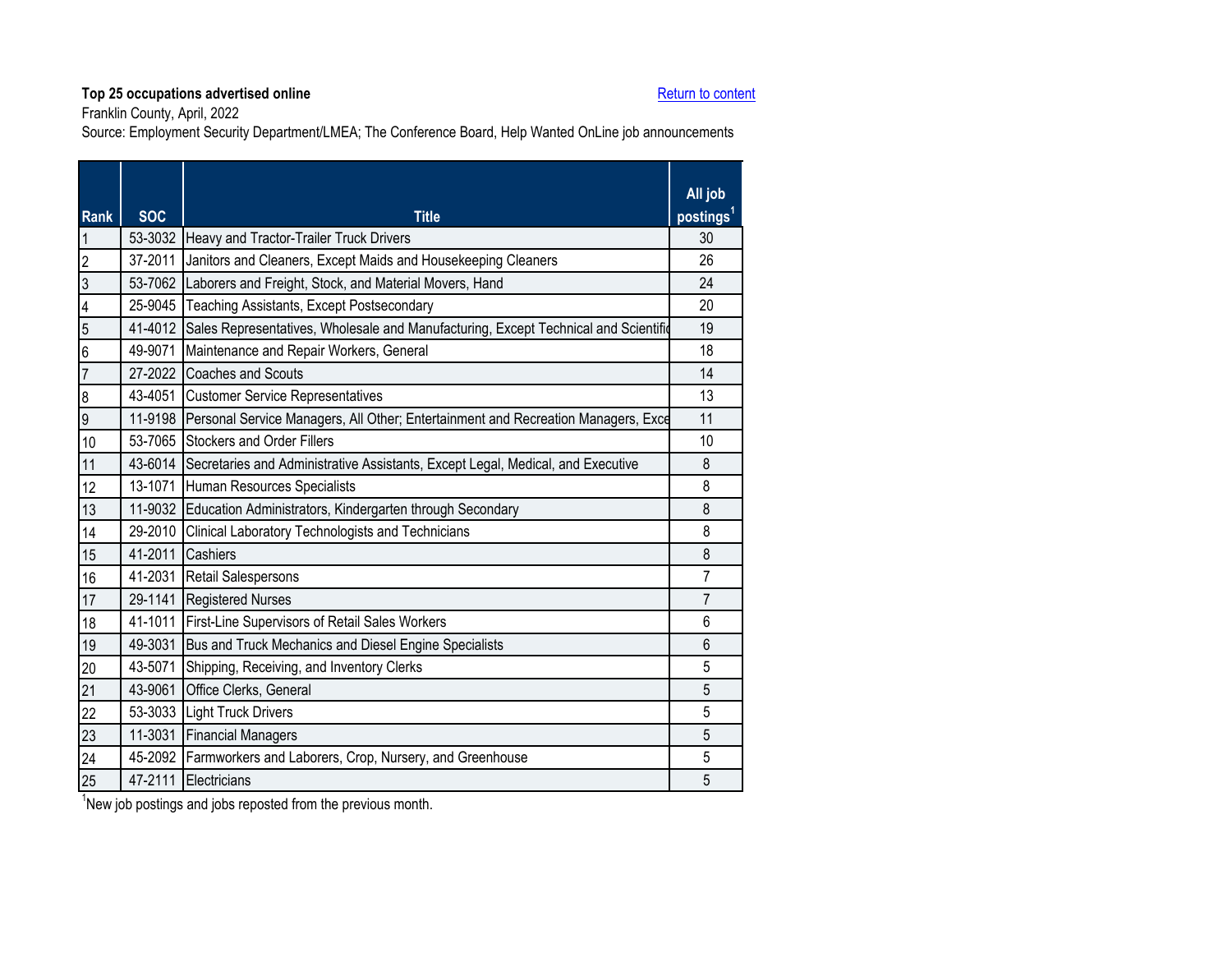Garfield County, April, 2022

Source: Employment Security Department/LMEA; The Conference Board, Help Wanted OnLine job announcements

<span id="page-13-0"></span>

| <b>Rank</b> | SOC. | Title                                                                                       | All job<br>postings <sup>1</sup> |
|-------------|------|---------------------------------------------------------------------------------------------|----------------------------------|
|             |      | 25-3021 Self-Enrichment Teachers                                                            |                                  |
| 2           |      | 29-2098 Medical Dosimetrists, Medical Records Specialists, and Health Technologists and Ted |                                  |
| 3           |      | 19-1031 Conservation Scientists                                                             |                                  |
| 4           |      | 49-3023 Automotive Service Technicians and Mechanics                                        |                                  |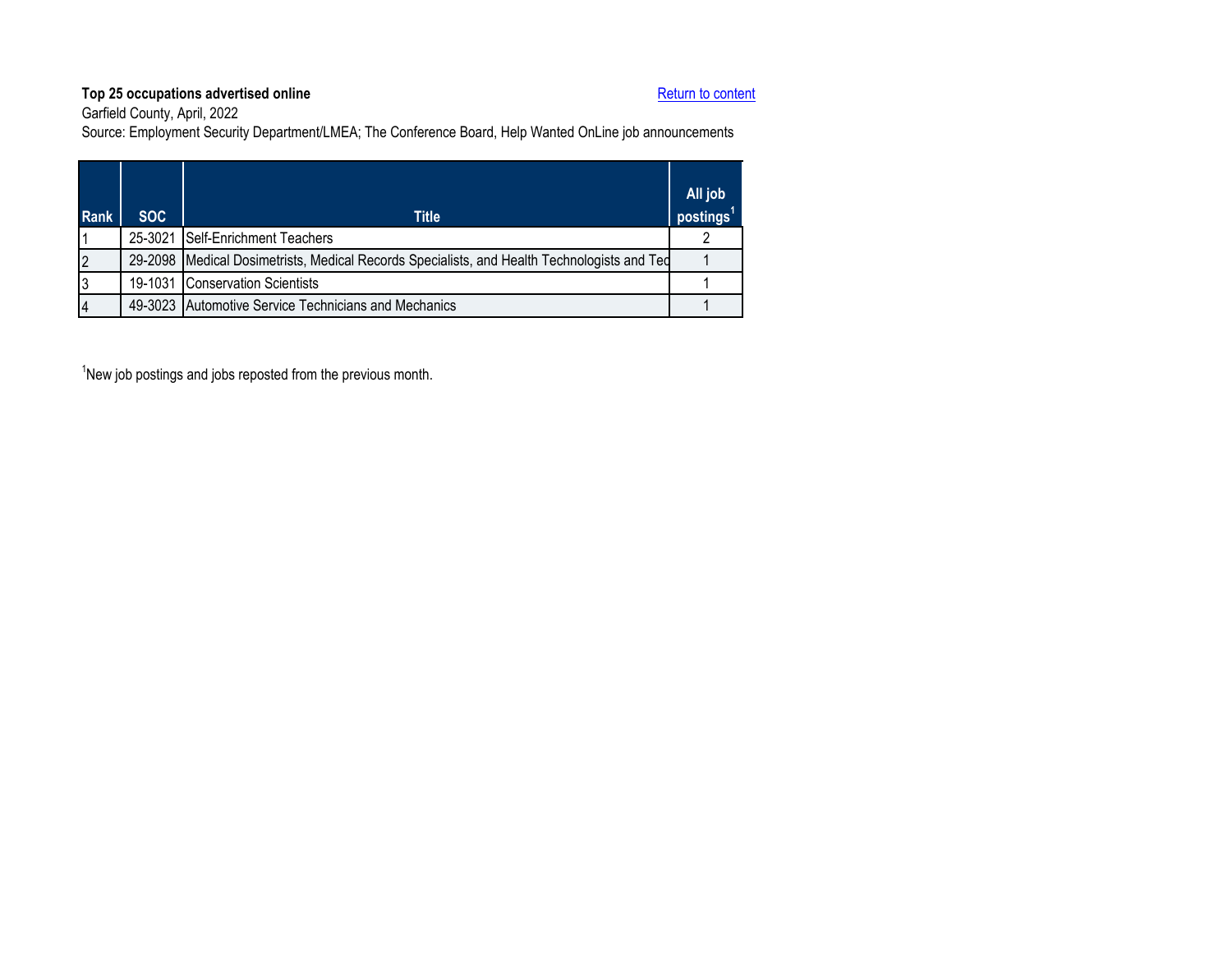Grant County, April, 2022

Source: Employment Security Department/LMEA; The Conference Board, Help Wanted OnLine job announcements

<span id="page-14-0"></span>

| <b>Rank</b>             | <b>SOC</b> | <b>Title</b>                                                                              | All job<br>postings <sup>1</sup> |
|-------------------------|------------|-------------------------------------------------------------------------------------------|----------------------------------|
| $\overline{1}$          |            | 53-3032 Heavy and Tractor-Trailer Truck Drivers                                           | 38                               |
| $\overline{2}$          |            | 33-9032 Security Guards                                                                   | 30                               |
| မ                       |            | 27-2022 Coaches and Scouts                                                                | 28                               |
| $\overline{\mathbf{4}}$ |            | 41-2031 Retail Salespersons                                                               | 25                               |
| $\overline{5}$          | 49-9071    | Maintenance and Repair Workers, General                                                   | 18                               |
| $\overline{6}$          |            | 53-7062 Laborers and Freight, Stock, and Material Movers, Hand                            | 16                               |
| $\overline{7}$          |            | 43-6014 Secretaries and Administrative Assistants, Except Legal, Medical, and Executive   | 15                               |
| $\overline{8}$          |            | 11-9198 Personal Service Managers, All Other; Entertainment and Recreation Managers, Exce | 15                               |
| $\overline{9}$          | 37-2011    | Janitors and Cleaners, Except Maids and Housekeeping Cleaners                             | 15                               |
| 10                      | 25-3031    | Substitute Teachers, Short-Term                                                           | 14                               |
| 11                      |            | 11-9032 Education Administrators, Kindergarten through Secondary                          | 14                               |
| 12                      | 25-9045    | <b>Teaching Assistants, Except Postsecondary</b>                                          | 12                               |
| 13                      |            | 41-1011 First-Line Supervisors of Retail Sales Workers                                    | 12                               |
| 14                      |            | 53-7065 Stockers and Order Fillers                                                        | 11                               |
| 15                      |            | 25-2022 Middle School Teachers, Except Special and Career/Technical Education             | 11                               |
| 16                      |            | 11-9051 Food Service Managers                                                             | 10                               |
| 17                      |            | 29-1141 Registered Nurses                                                                 | 9                                |
| 18                      | 11-9111    | Medical and Health Services Managers                                                      | 9                                |
| 19                      | 49-1011    | First-Line Supervisors of Mechanics, Installers, and Repairers                            | $\overline{9}$                   |
| 20                      | 25-2021    | Elementary School Teachers, Except Special Education                                      | 9                                |
| 21                      |            | 43-4051 Customer Service Representatives                                                  | $\mathsf g$                      |
| 22                      |            | 25-2059 Special Education Teachers, All Other                                             | $\overline{7}$                   |
| 23                      | 51-1011    | First-Line Supervisors of Production and Operating Workers                                | $\overline{7}$                   |
| 24                      | 29-2010    | Clinical Laboratory Technologists and Technicians                                         | $\overline{7}$                   |
| 25                      | 17-3098    | Calibration Technologists and Technicians and Engineering Technologists and Techn         | $\overline{7}$                   |
|                         |            |                                                                                           |                                  |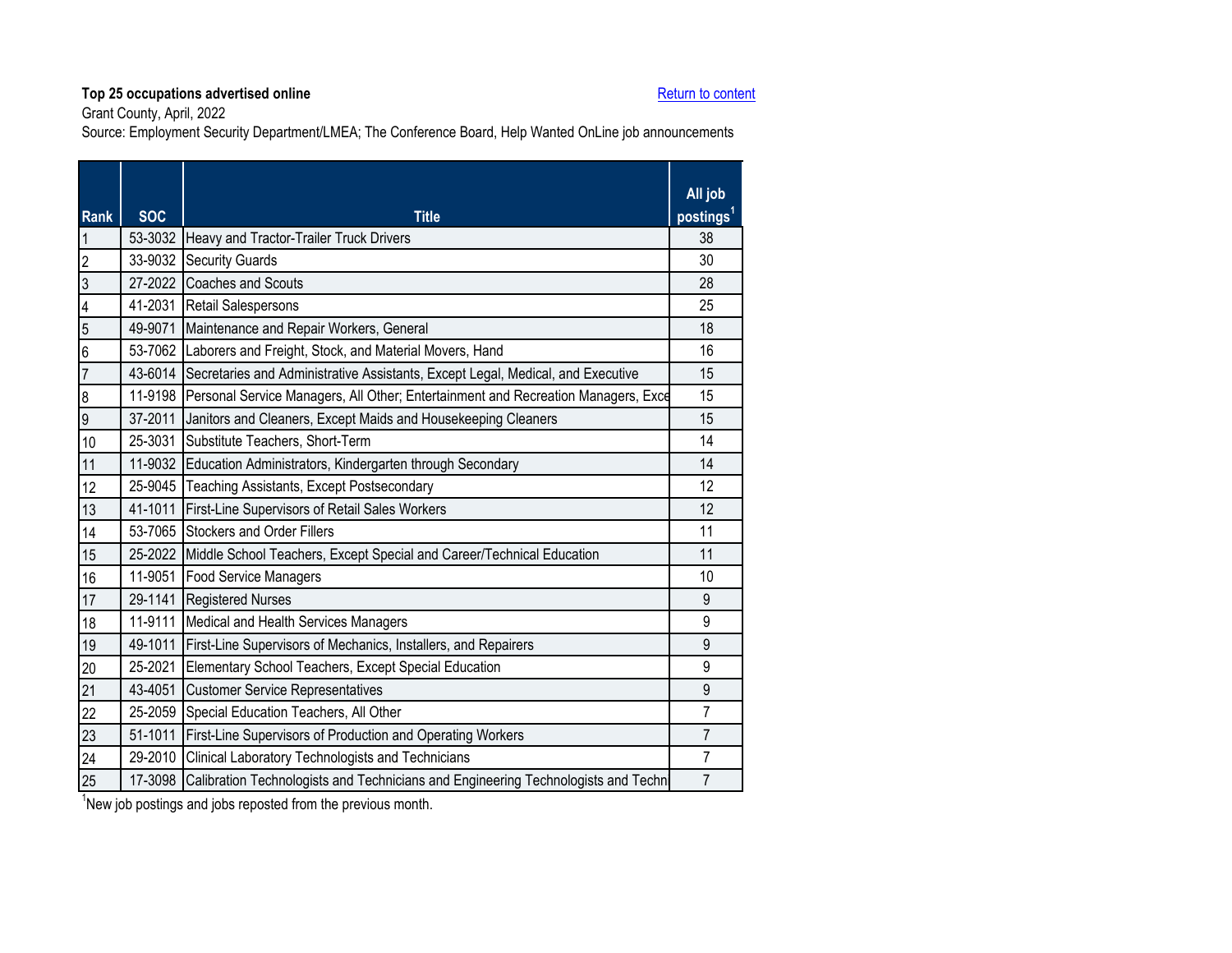Grays Harbor County, April, 2022

Source: Employment Security Department/LMEA; The Conference Board, Help Wanted OnLine job announcements

<span id="page-15-0"></span>

| <b>Rank</b>             | <b>SOC</b> | <b>Title</b>                                                                              | All job<br>postings <sup>1</sup> |
|-------------------------|------------|-------------------------------------------------------------------------------------------|----------------------------------|
| 1                       |            | 29-1141 Registered Nurses                                                                 | 15                               |
| $\overline{2}$          |            | 21-1018 Substance Abuse, Behavioral Disorder, and Mental Health Counselors                | 10                               |
| $\overline{3}$          |            | 37-2012 Maids and Housekeeping Cleaners                                                   | 9                                |
| $\overline{\mathbf{4}}$ | 41-1011    | First-Line Supervisors of Retail Sales Workers                                            | 9                                |
| $\overline{5}$          |            | 25-2059 Special Education Teachers, All Other                                             | 8                                |
| $\overline{6}$          | 49-9071    | Maintenance and Repair Workers, General                                                   | 8                                |
| $\overline{7}$          | 43-4051    | <b>Customer Service Representatives</b>                                                   | 8                                |
| 8                       |            | 11-9198 Personal Service Managers, All Other; Entertainment and Recreation Managers, Exce | $\overline{7}$                   |
| $\overline{9}$          | 11-9111    | Medical and Health Services Managers                                                      | $\overline{7}$                   |
| 10                      | 29-2061    | Licensed Practical and Licensed Vocational Nurses                                         | $\overline{7}$                   |
| 11                      | 29-2040    | Emergency Medical Technicians and Paramedics                                              | $\overline{7}$                   |
| 12                      | 11-9032    | Education Administrators, Kindergarten through Secondary                                  | $\overline{7}$                   |
| 13                      |            | 11-9033 Education Administrators, Postsecondary                                           | 6                                |
| 14                      | 31-1131    | <b>Nursing Assistants</b>                                                                 | 5                                |
| 15                      |            | 53-3032 Heavy and Tractor-Trailer Truck Drivers                                           | 5                                |
| 16                      | 19-3031    | Clinical, Counseling, and School Psychologists                                            | 5                                |
| 17                      | 25-9045    | Teaching Assistants, Except Postsecondary                                                 | $\overline{\mathbf{4}}$          |
| 18                      | 53-7065    | <b>Stockers and Order Fillers</b>                                                         | 4                                |
| 19                      |            | 15-1256 Software Developers and Software Quality Assurance Analysts and Testers           | 4                                |
| 20                      | 25-2031    | Secondary School Teachers, Except Special and Career/Technical Education                  | 4                                |
| 21                      | 41-4012    | Sales Representatives, Wholesale and Manufacturing, Except Technical and Scientific       | $\overline{\mathbf{4}}$          |
| 22                      |            | 25-1199 Postsecondary Teachers, All Other                                                 | 4                                |
| 23                      | 31-2011    | Occupational Therapy Assistants                                                           | 4                                |
| 24                      |            | 15-1244 Network and Computer Systems Administrators                                       | $\overline{4}$                   |
| 25                      |            | 53-7062 Laborers and Freight, Stock, and Material Movers, Hand                            | 4                                |
|                         |            |                                                                                           |                                  |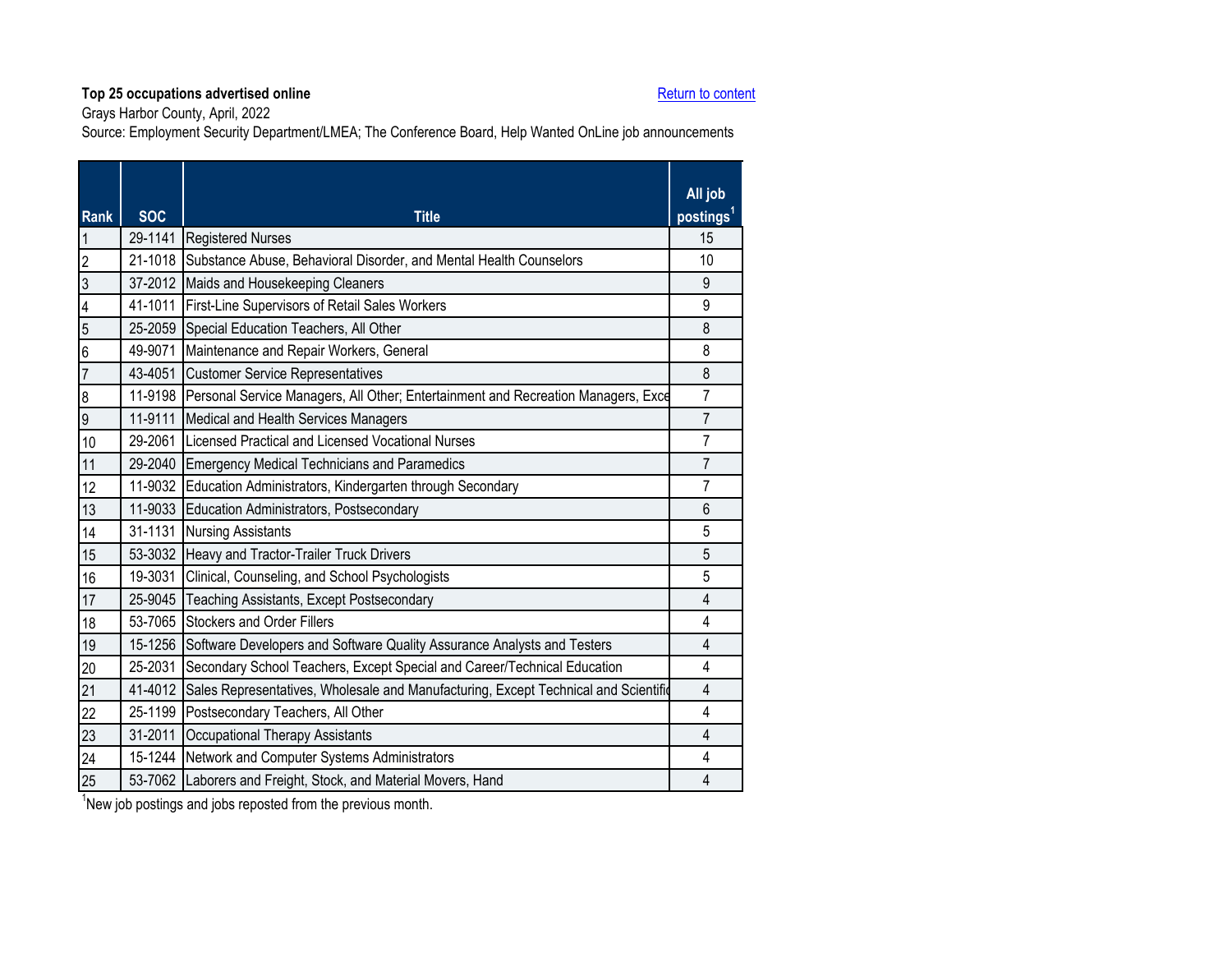Island County, April, 2022

Source: Employment Security Department/LMEA; The Conference Board, Help Wanted OnLine job announcements

<span id="page-16-0"></span>

| <b>Rank</b>      | <b>SOC</b> | <b>Title</b>                                                                        | All job<br>postings <sup>1</sup> |
|------------------|------------|-------------------------------------------------------------------------------------|----------------------------------|
| $\mathbf{1}$     | 15-1256    | Software Developers and Software Quality Assurance Analysts and Testers             | 88                               |
| $\overline{2}$   | 15-1299    | Computer Occupations, All Other                                                     | 88                               |
| $\mathfrak{z}$   | 31-1120    | Home Health and Personal Care Aides                                                 | 28                               |
| $\overline{4}$   | 17-2199    | Engineers, All Other                                                                | 28                               |
| 5                | 17-2112    | <b>Industrial Engineers</b>                                                         | 27                               |
| $6\overline{6}$  | 17-2071    | <b>Electrical Engineers</b>                                                         | 27                               |
| $\overline{7}$   | 17-2011    | Aerospace Engineers                                                                 | 26                               |
| $\boldsymbol{8}$ | 53-3032    | Heavy and Tractor-Trailer Truck Drivers                                             | 23                               |
| $\overline{9}$   | 11-9041    | Architectural and Engineering Managers                                              | 23                               |
| 10               | 17-2141    | <b>Mechanical Engineers</b>                                                         | 21                               |
| 11               | 11-9198    | Personal Service Managers, All Other; Entertainment and Recreation Managers, Exce   | 20                               |
| 12               | 17-3098    | Calibration Technologists and Technicians and Engineering Technologists and Techn   | 20                               |
| 13               | 35-3023    | <b>Fast Food and Counter Workers</b>                                                | 19                               |
| 14               | 41-2031    | <b>Retail Salespersons</b>                                                          | 17                               |
| 15               | 13-1111    | <b>Management Analysts</b>                                                          | 17                               |
| 16               | 15-2031    | <b>Operations Research Analysts</b>                                                 | 16                               |
| 17               | 17-2051    | <b>Civil Engineers</b>                                                              | 16                               |
| 18               | 49-9071    | Maintenance and Repair Workers, General                                             | 15                               |
| 19               | 19-4099    | Life, Physical, and Social Science Technicians, All Other                           | 15                               |
| 20               | 17-2111    | Health and Safety Engineers, Except Mining Safety Engineers and Inspectors          | 15                               |
| 21               | 43-4051    | <b>Customer Service Representatives</b>                                             | 15                               |
| 22               | 41-4012    | Sales Representatives, Wholesale and Manufacturing, Except Technical and Scientific | 14                               |
| 23               | 53-7065    | <b>Stockers and Order Fillers</b>                                                   | 13                               |
| 24               | 29-1141    | <b>Registered Nurses</b>                                                            | 13                               |
| 25               |            | 37-2012 Maids and Housekeeping Cleaners                                             | 13                               |
|                  |            |                                                                                     |                                  |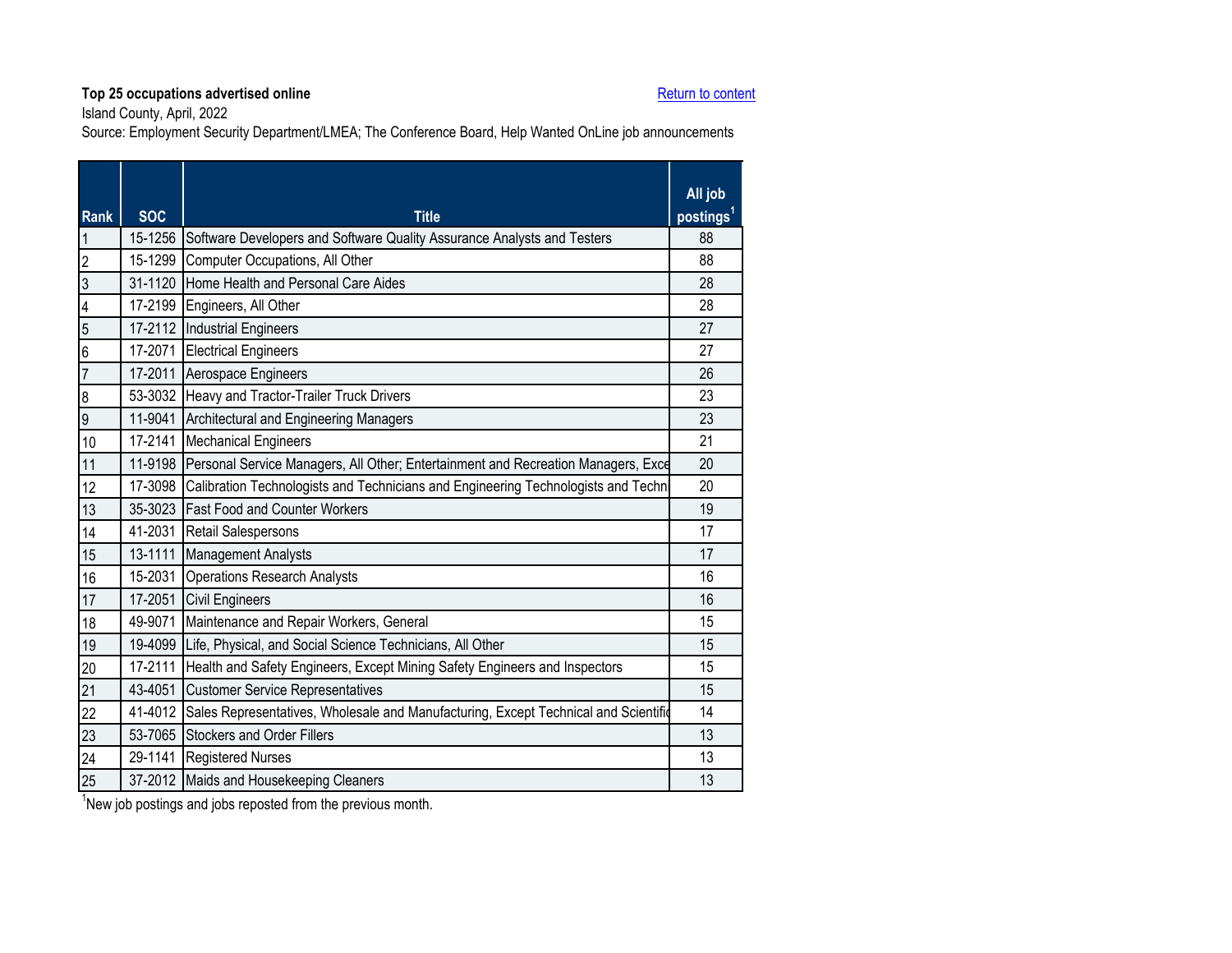Jefferson County, April, 2022

Source: Employment Security Department/LMEA; The Conference Board, Help Wanted OnLine job announcements

<span id="page-17-0"></span>

| <b>Rank</b>      | <b>SOC</b> | <b>Title</b>                                                                                | All job<br>postings <sup>1</sup> |
|------------------|------------|---------------------------------------------------------------------------------------------|----------------------------------|
| $\overline{1}$   | 15-1256    | Software Developers and Software Quality Assurance Analysts and Testers                     | 47                               |
| $\overline{2}$   |            | 29-1141 Registered Nurses                                                                   | 46                               |
| $\overline{3}$   | 15-1299    | Computer Occupations, All Other                                                             | 31                               |
| $\overline{4}$   |            | 37-2012 Maids and Housekeeping Cleaners                                                     | 24                               |
| $\overline{5}$   |            | 11-9111 Medical and Health Services Managers                                                | 19                               |
| $\overline{6}$   | 13-1111    | <b>Management Analysts</b>                                                                  | 17                               |
| $\overline{7}$   |            | 11-9198 Personal Service Managers, All Other; Entertainment and Recreation Managers, Exce   | 15                               |
| $\boldsymbol{8}$ |            | 29-2061 Licensed Practical and Licensed Vocational Nurses                                   | 15                               |
| $\overline{9}$   | 17-2199    | Engineers, All Other                                                                        | 15                               |
| 10               | 41-2031    | <b>Retail Salespersons</b>                                                                  | 13                               |
| 11               |            | 51-9199 Production Workers, All Other                                                       | 13                               |
| 12               |            | 31-9092 Medical Assistants                                                                  | 12                               |
| 13               |            | 35-3031 Waiters and Waitresses                                                              | 11                               |
| 14               |            | 53-7065 Stockers and Order Fillers                                                          | 11                               |
| 15               | 49-9071    | Maintenance and Repair Workers, General                                                     | 10                               |
| 16               |            | 37-2011 Janitors and Cleaners, Except Maids and Housekeeping Cleaners                       | 10                               |
| 17               |            | 41-4012 Sales Representatives, Wholesale and Manufacturing, Except Technical and Scientific | 9                                |
| 18               | 17-2141    | <b>Mechanical Engineers</b>                                                                 | 9                                |
| 19               |            | 17-2112 Industrial Engineers                                                                | 9                                |
| 20               |            | 17-2051 Civil Engineers                                                                     | 9                                |
| 21               | 43-6014    | Secretaries and Administrative Assistants, Except Legal, Medical, and Executive             | 8                                |
| 22               | 31-1131    | <b>Nursing Assistants</b>                                                                   | 8                                |
| 23               |            | 13-1071 Human Resources Specialists                                                         | 8                                |
| 24               |            | 17-2071 Electrical Engineers                                                                | 8                                |
| 25               |            | 11-9032 Education Administrators, Kindergarten through Secondary                            | 8                                |
|                  |            |                                                                                             |                                  |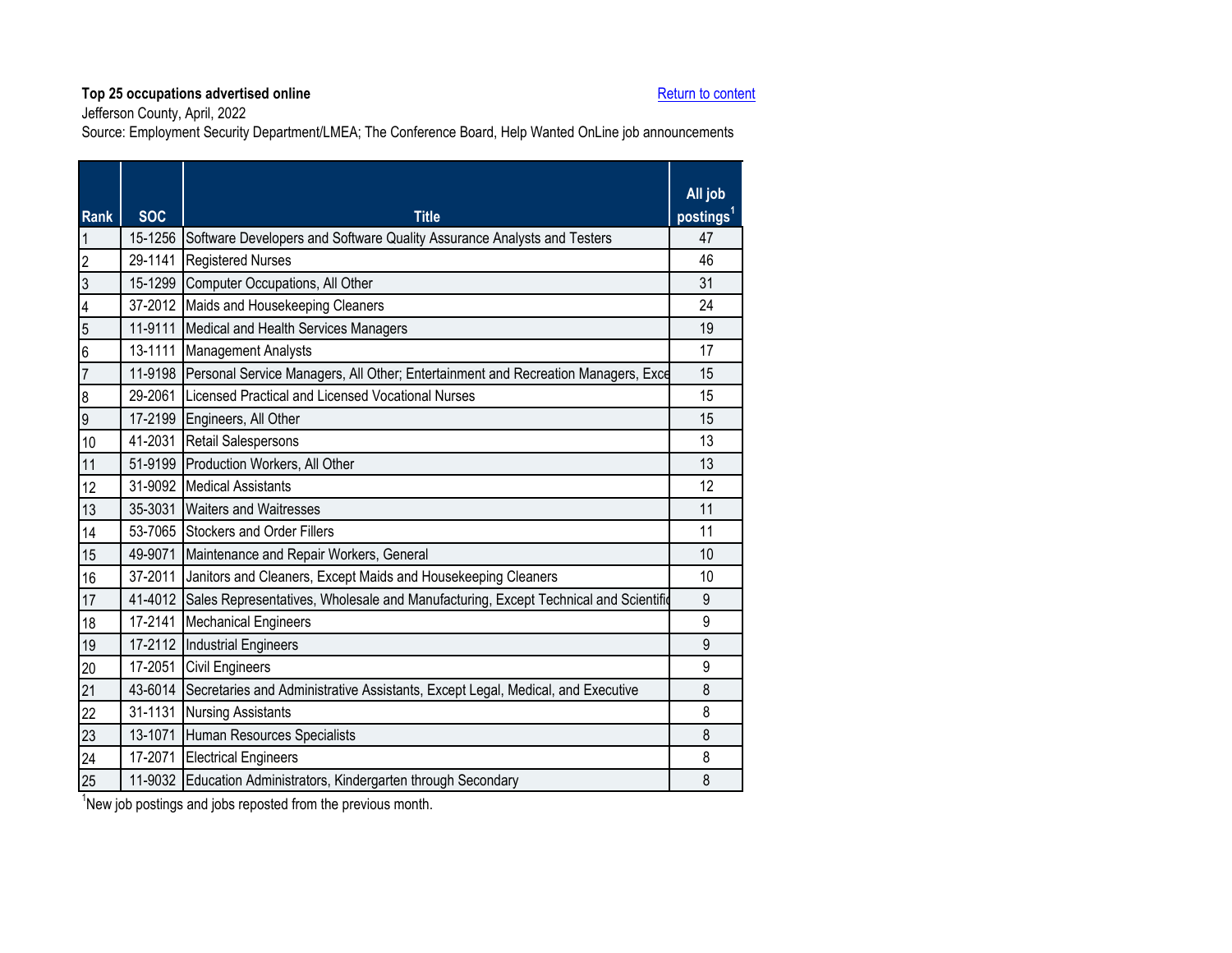King County, April, 2022

Source: Employment Security Department/LMEA; The Conference Board, Help Wanted OnLine job announcements

<span id="page-18-0"></span>

| Rank             | <b>SOC</b> | <b>Title</b>                                                                                | All job<br>postings <sup>1</sup> |
|------------------|------------|---------------------------------------------------------------------------------------------|----------------------------------|
| $\overline{1}$   | 15-1256    | Software Developers and Software Quality Assurance Analysts and Testers                     | 6,190                            |
| $\overline{2}$   | 11-9198    | Personal Service Managers, All Other; Entertainment and Recreation Managers, Exce           | 3,877                            |
| မ                |            | 15-1299 Computer Occupations, All Other                                                     | 3,761                            |
| $\overline{4}$   | 29-1141    | <b>Registered Nurses</b>                                                                    | 2,931                            |
| $\overline{5}$   | 11-2021    | <b>Marketing Managers</b>                                                                   | 2,352                            |
| $\overline{6}$   |            | 41-4012 Sales Representatives, Wholesale and Manufacturing, Except Technical and Scientific | 1,874                            |
| $\overline{7}$   |            | 41-2031 Retail Salespersons                                                                 | 1,544                            |
| $\boldsymbol{8}$ |            | 43-4051 Customer Service Representatives                                                    | 1,453                            |
| $\overline{9}$   |            | 11-1021 General and Operations Managers                                                     | 1,411                            |
| 10               |            | 53-7062 Laborers and Freight, Stock, and Material Movers, Hand                              | 1,095                            |
| 11               |            | 41-1011 First-Line Supervisors of Retail Sales Workers                                      | 1,041                            |
| 12               | 13-1071    | Human Resources Specialists                                                                 | 1,002                            |
| 13               |            | 53-3032 Heavy and Tractor-Trailer Truck Drivers                                             | 998                              |
| 14               |            | 11-9111 Medical and Health Services Managers                                                | 987                              |
| 15               |            | 11-2022 Sales Managers                                                                      | 970                              |
| 16               |            | 35-3023 Fast Food and Counter Workers                                                       | 966                              |
| 17               |            | 49-9071 Maintenance and Repair Workers, General                                             | 929                              |
| 18               |            | 39-9011 Childcare Workers                                                                   | 884                              |
| 19               | 15-1257    | Web Developers and Digital Interface Designers                                              | 834                              |
| 20               | 43-6014    | Secretaries and Administrative Assistants, Except Legal, Medical, and Executive             | 832                              |
| 21               |            | 33-9032 Security Guards                                                                     | 820                              |
| 22               | 11-9041    | Architectural and Engineering Managers                                                      | 809                              |
| 23               | 13-1111    | <b>Management Analysts</b>                                                                  | 766                              |
| 24               |            | 17-2199 Engineers, All Other                                                                | 759                              |
| 25               |            | 15-2031 Operations Research Analysts                                                        | 736                              |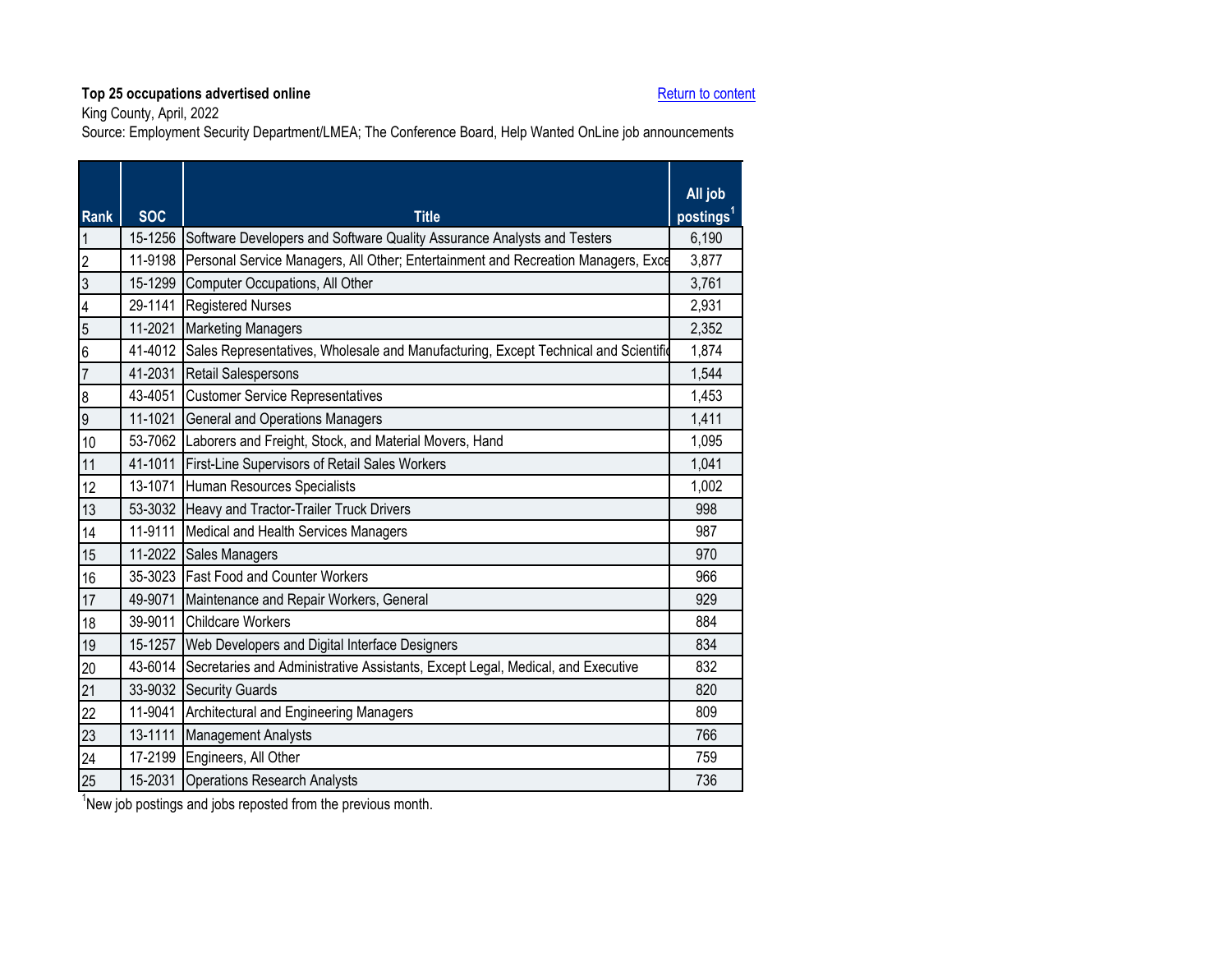Kitsap County, April, 2022

Source: Employment Security Department/LMEA; The Conference Board, Help Wanted OnLine job announcements

<span id="page-19-0"></span>

| Rank                    | <b>SOC</b> | <b>Title</b>                                                                              | All job<br>postings <sup>1</sup> |
|-------------------------|------------|-------------------------------------------------------------------------------------------|----------------------------------|
| $\overline{1}$          | 15-1256    | Software Developers and Software Quality Assurance Analysts and Testers                   | 568                              |
| $\overline{2}$          | 15-1299    | Computer Occupations, All Other                                                           | 513                              |
| $\overline{3}$          | 29-1141    | <b>Registered Nurses</b>                                                                  | 458                              |
| $\overline{\mathbf{4}}$ |            | 31-9092 Medical Assistants                                                                | 150                              |
| $\overline{5}$          | 17-2199    | Engineers, All Other                                                                      | 150                              |
| $\overline{6}$          | 11-9198    | Personal Service Managers, All Other; Entertainment and Recreation Managers, Exce         | 141                              |
| $\overline{7}$          | 41-2031    | <b>Retail Salespersons</b>                                                                | 140                              |
| $\overline{8}$          |            | 17-2141 Mechanical Engineers                                                              | 109                              |
| 6                       | 13-1111    | <b>Management Analysts</b>                                                                | 99                               |
| 10                      |            | 53-7062 Laborers and Freight, Stock, and Material Movers, Hand                            | 99                               |
| 11                      |            | 53-3032 Heavy and Tractor-Trailer Truck Drivers                                           | 99                               |
| 12                      | 17-2071    | <b>Electrical Engineers</b>                                                               | 98                               |
| 13                      |            | 15-1212 Information Security Analysts                                                     | 94                               |
| 14                      |            | 43-4051 Customer Service Representatives                                                  | 92                               |
| 15                      | 11-9041    | Architectural and Engineering Managers                                                    | 85                               |
| 16                      |            | 41-1011 First-Line Supervisors of Retail Sales Workers                                    | 84                               |
| 17                      |            | 17-2011 Aerospace Engineers                                                               | 78                               |
| 18                      | 11-9111    | Medical and Health Services Managers                                                      | 74                               |
| 19                      |            | 17-3098 Calibration Technologists and Technicians and Engineering Technologists and Techn | 74                               |
| 20                      |            | 17-2112   Industrial Engineers                                                            | 73                               |
| 21                      | 41-4012    | Sales Representatives, Wholesale and Manufacturing, Except Technical and Scientific       | 71                               |
| 22                      | 11-2021    | <b>Marketing Managers</b>                                                                 | 70                               |
| 23                      |            | 53-7065 Stockers and Order Fillers                                                        | 69                               |
| 24                      |            | 35-3023 Fast Food and Counter Workers                                                     | 69                               |
| 25                      |            | 49-9071 Maintenance and Repair Workers, General                                           | 63                               |
|                         |            |                                                                                           |                                  |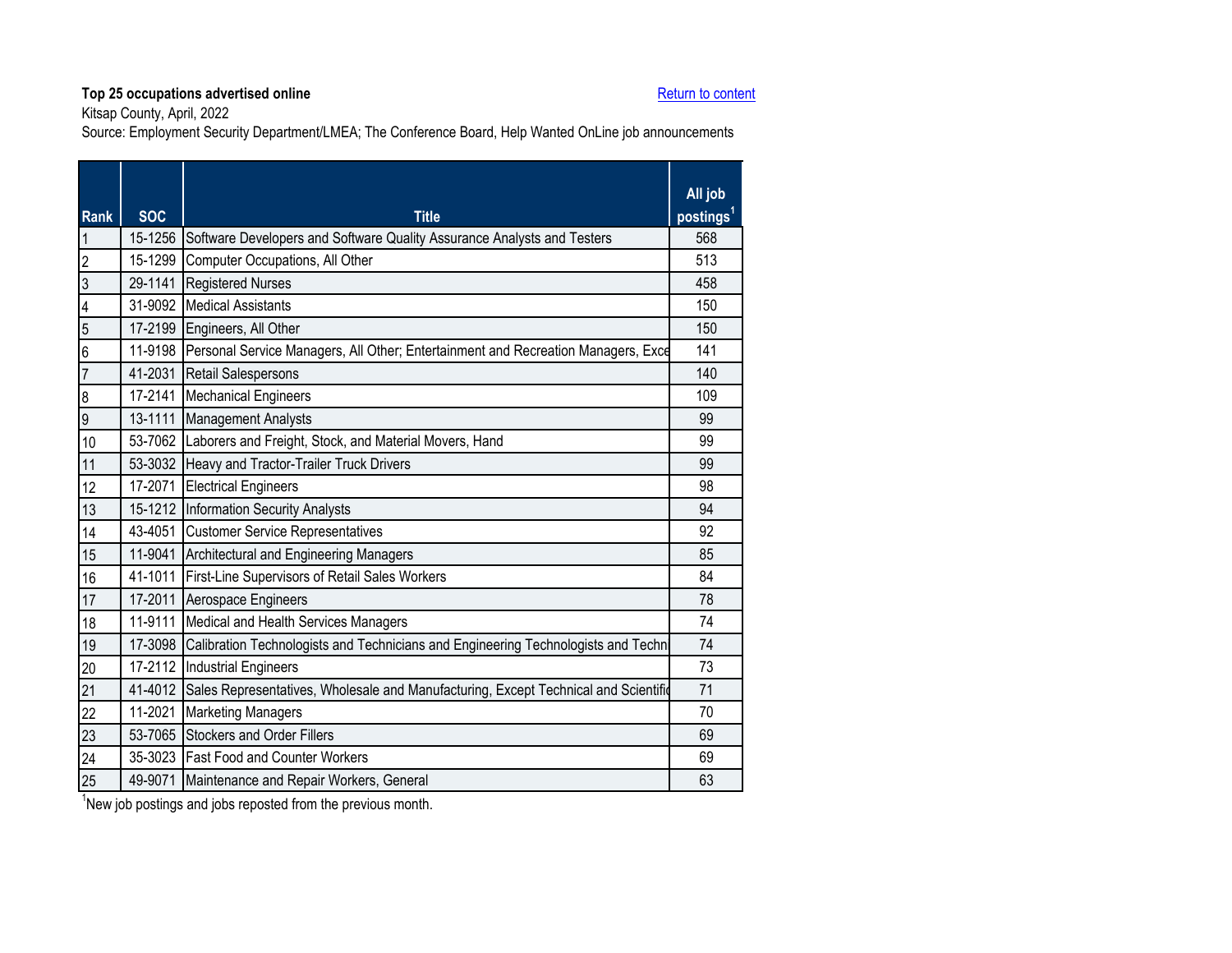Kittitas County, April, 2022

Source: Employment Security Department/LMEA; The Conference Board, Help Wanted OnLine job announcements

<span id="page-20-0"></span>

| <b>Rank</b>    | <b>SOC</b> | <b>Title</b>                                                                              | All job<br>postings <sup>1</sup> |
|----------------|------------|-------------------------------------------------------------------------------------------|----------------------------------|
| 1              |            | 35-2014 Cooks, Restaurant                                                                 | 10                               |
| $\overline{2}$ |            | 53-7065 Stockers and Order Fillers                                                        | 9                                |
| $\overline{3}$ |            | 47-2061 Construction Laborers                                                             | 9                                |
| $\overline{4}$ |            | 35-3031 Waiters and Waitresses                                                            | 8                                |
| $\overline{5}$ |            | 11-9051 Food Service Managers                                                             | 8                                |
| 6              |            | 35-1012 First-Line Supervisors of Food Preparation and Serving Workers                    | 8                                |
| $\overline{7}$ |            | 35-1011 Chefs and Head Cooks                                                              | 8                                |
| 8              |            | 53-7062 Laborers and Freight, Stock, and Material Movers, Hand                            | 6                                |
| 9              |            | 35-3023 Fast Food and Counter Workers                                                     | $6\phantom{1}$                   |
| 10             |            | 39-3091 Amusement and Recreation Attendants                                               | 6                                |
| 11             |            | 25-1199 Postsecondary Teachers, All Other                                                 | 5                                |
| 12             | 37-3011    | Landscaping and Groundskeeping Workers                                                    | 5                                |
| 13             | 41-2011    | Cashiers                                                                                  | 5                                |
| 14             |            | 13-2011 Accountants and Auditors                                                          | 5                                |
| 15             |            | 41-9022 Real Estate Sales Agents                                                          | 4                                |
| 16             |            | 11-9198 Personal Service Managers, All Other; Entertainment and Recreation Managers, Exce | 4                                |
| 17             |            | 11-9111 Medical and Health Services Managers                                              | $\overline{4}$                   |
| 18             | 47-2031    | Carpenters                                                                                | 4                                |
| 19             |            | 49-3023 Automotive Service Technicians and Mechanics                                      | 4                                |
| 20             |            | 41-2031 Retail Salespersons                                                               | 3                                |
| 21             | 43-4181    | Reservation and Transportation Ticket Agents and Travel Clerks                            | 3                                |
| 22             |            | 43-4171 Receptionists and Information Clerks                                              | 3                                |
| 23             |            | 51-9199 Production Workers, All Other                                                     | 3                                |
| 24             |            | 31-1131 Nursing Assistants                                                                | 3                                |
| 25             | 37-2011    | Janitors and Cleaners, Except Maids and Housekeeping Cleaners                             | 3                                |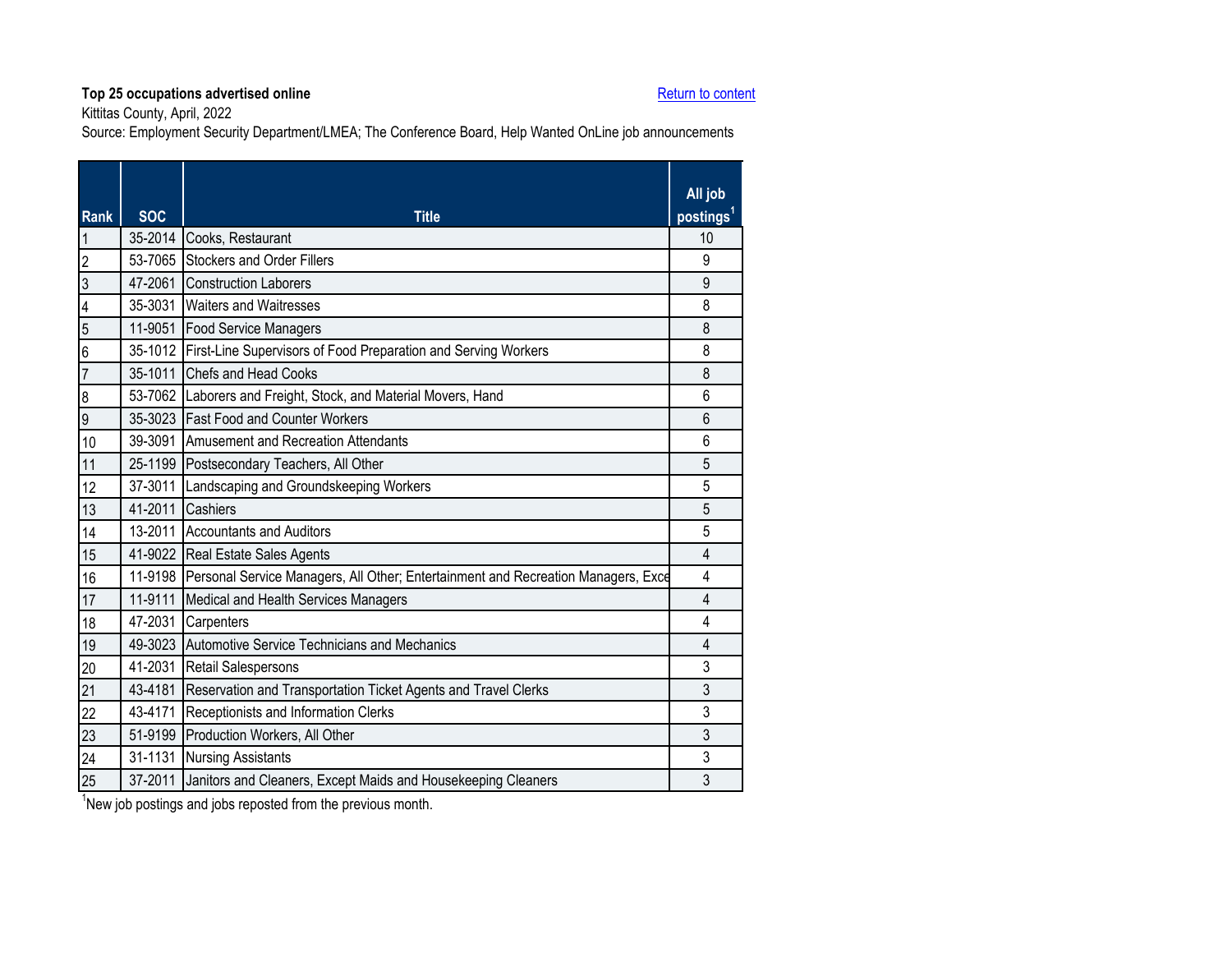Klickitat County, April, 2022

Source: Employment Security Department/LMEA; The Conference Board, Help Wanted OnLine job announcements

<span id="page-21-0"></span>

| 25-2059 Special Education Teachers, All Other<br>7<br>$\overline{\mathbf{1}}$<br>$\overline{2}$<br>53-3032<br>Heavy and Tractor-Trailer Truck Drivers<br>5<br>$\overline{3}$<br>25-2022<br>Middle School Teachers, Except Special and Career/Technical Education<br>$\overline{4}$ |  |
|------------------------------------------------------------------------------------------------------------------------------------------------------------------------------------------------------------------------------------------------------------------------------------|--|
|                                                                                                                                                                                                                                                                                    |  |
|                                                                                                                                                                                                                                                                                    |  |
|                                                                                                                                                                                                                                                                                    |  |
| $\overline{4}$<br>11-1021<br><b>General and Operations Managers</b><br>4                                                                                                                                                                                                           |  |
| 3<br>$\overline{5}$<br>11-9198<br>Personal Service Managers, All Other; Entertainment and Recreation Managers, Exce                                                                                                                                                                |  |
| $\overline{6}$<br>3<br>53-7062 Laborers and Freight, Stock, and Material Movers, Hand                                                                                                                                                                                              |  |
| $\overline{3}$<br>$\overline{7}$<br>17-3026<br>Industrial Engineering Technologists and Technicians                                                                                                                                                                                |  |
| 13-2098<br>3<br>Financial and Investment Analysts, Financial Risk Specialists, and Financial Specialist<br>$\boldsymbol{8}$                                                                                                                                                        |  |
| $\overline{9}$<br>$\mathfrak{Z}$<br>43-4051 Customer Service Representatives                                                                                                                                                                                                       |  |
| 43-5071 Shipping, Receiving, and Inventory Clerks<br>$\overline{2}$<br>10                                                                                                                                                                                                          |  |
| 29-1141<br><b>Registered Nurses</b><br>$\overline{2}$<br>11                                                                                                                                                                                                                        |  |
| $\overline{2}$<br>31-1131 Nursing Assistants<br>12                                                                                                                                                                                                                                 |  |
| $\overline{2}$<br>49-3042 Mobile Heavy Equipment Mechanics, Except Engines<br>13                                                                                                                                                                                                   |  |
| 35-3023 Fast Food and Counter Workers<br>$\overline{2}$<br>14                                                                                                                                                                                                                      |  |
| $\overline{2}$<br>25-2021 Elementary School Teachers, Except Special Education<br>15                                                                                                                                                                                               |  |
| 21-1021<br>$\overline{2}$<br>Child, Family, and School Social Workers<br>16                                                                                                                                                                                                        |  |
| $\overline{2}$<br>11-1011 Chief Executives<br>17                                                                                                                                                                                                                                   |  |
| $\overline{2}$<br>17-3098<br>Calibration Technologists and Technicians and Engineering Technologists and Techn<br>18                                                                                                                                                               |  |
| 49-3031<br>$\overline{2}$<br>Bus and Truck Mechanics and Diesel Engine Specialists<br>19                                                                                                                                                                                           |  |
| 43-3071<br>1<br>20<br><b>Tellers</b>                                                                                                                                                                                                                                               |  |
| 21<br>25-2052 Special Education Teachers, Kindergarten and Elementary School<br>1                                                                                                                                                                                                  |  |
| 21-1093<br>22<br>Social and Human Service Assistants<br>1                                                                                                                                                                                                                          |  |
| 23<br>19-3099<br>Social Scientists and Related Workers, All Other<br>1                                                                                                                                                                                                             |  |
| 24<br>43-6014<br>Secretaries and Administrative Assistants, Except Legal, Medical, and Executive<br>1                                                                                                                                                                              |  |
| 25-2031<br>25<br>Secondary School Teachers, Except Special and Career/Technical Education<br>1                                                                                                                                                                                     |  |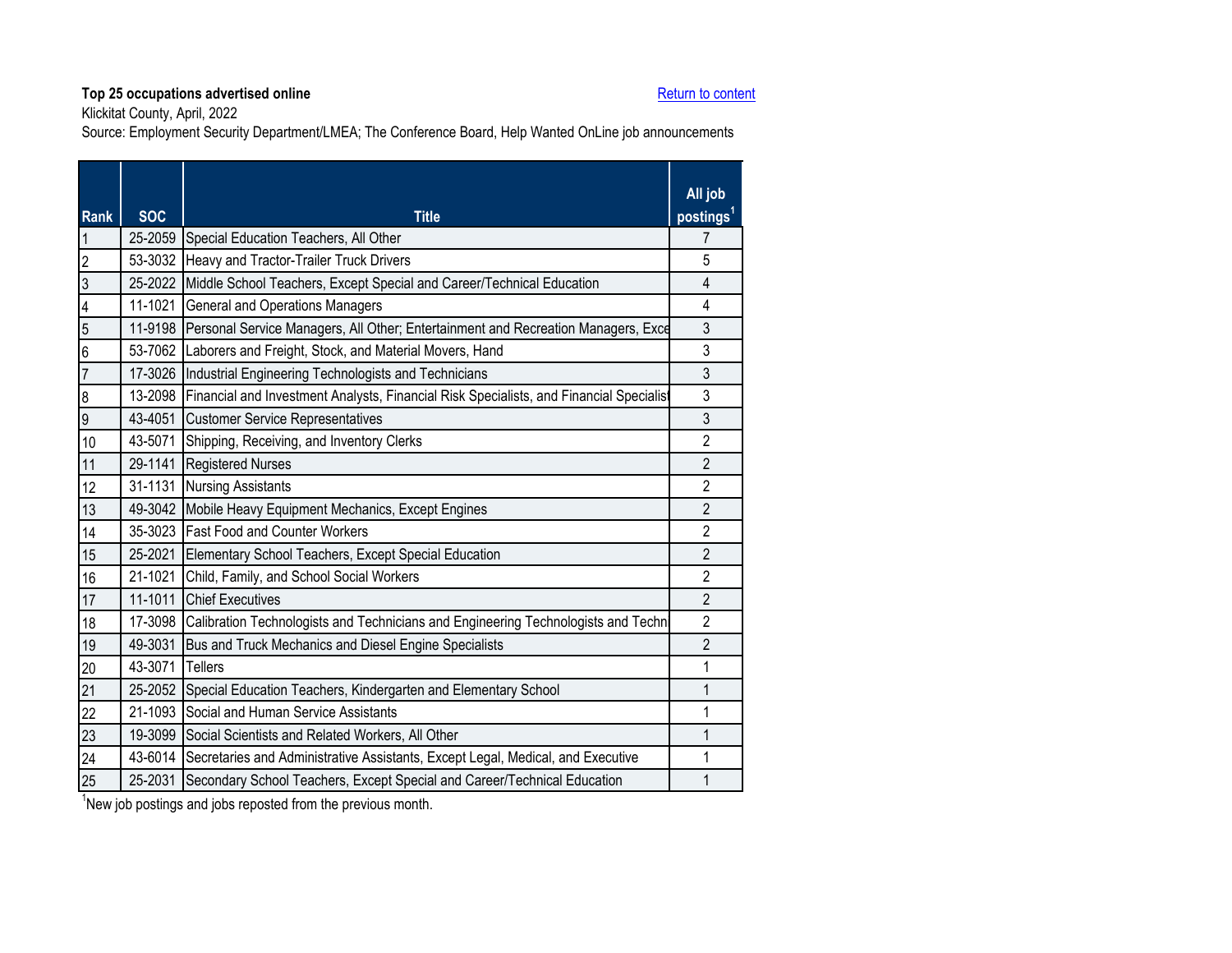Lewis County, April, 2022

Source: Employment Security Department/LMEA; The Conference Board, Help Wanted OnLine job announcements

<span id="page-22-0"></span>

| Rank                    | <b>SOC</b>       | <b>Title</b>                                                                              | All job<br>postings <sup>1</sup> |
|-------------------------|------------------|-------------------------------------------------------------------------------------------|----------------------------------|
| $\overline{1}$          |                  | 29-1141 Registered Nurses                                                                 | 25                               |
| $\overline{2}$          | 41-2031          | <b>Retail Salespersons</b>                                                                | 23                               |
| မ                       | 53-7062          | Laborers and Freight, Stock, and Material Movers, Hand                                    | 18                               |
| $\overline{\mathbf{4}}$ |                  | 53-3032 Heavy and Tractor-Trailer Truck Drivers                                           | 17                               |
| $\overline{5}$          | 49-9071          | Maintenance and Repair Workers, General                                                   | 16                               |
| $\overline{6}$          | 41-1011          | First-Line Supervisors of Retail Sales Workers                                            | 16                               |
| $\overline{7}$          | 31-1120          | Home Health and Personal Care Aides                                                       | 12                               |
| $\boldsymbol{8}$        |                  | 53-7065 Stockers and Order Fillers                                                        | 11                               |
| $\overline{9}$          |                  | 11-9198 Personal Service Managers, All Other; Entertainment and Recreation Managers, Exce | 10                               |
| 10                      |                  | 43-4051 Customer Service Representatives                                                  | 10                               |
| 11                      |                  | 49-3023 Automotive Service Technicians and Mechanics                                      | 10                               |
| 12                      |                  | 37-2011 Janitors and Cleaners, Except Maids and Housekeeping Cleaners                     | 9                                |
| 13                      | 11-9111          | Medical and Health Services Managers                                                      | 8                                |
| 14                      |                  | 35-3023 Fast Food and Counter Workers                                                     | 8                                |
| 15                      |                  | 37-2012 Maids and Housekeeping Cleaners                                                   | $\overline{7}$                   |
| 16                      |                  | 43-3031 Bookkeeping, Accounting, and Auditing Clerks                                      | $\overline{7}$                   |
| 17                      |                  | 25-9045 Teaching Assistants, Except Postsecondary                                         | 6                                |
| 18                      |                  | 43-6014 Secretaries and Administrative Assistants, Except Legal, Medical, and Executive   | 6                                |
| 19                      |                  | 29-1123 Physical Therapists                                                               | $6\phantom{1}$                   |
| 20                      |                  | 29-2052 Pharmacy Technicians                                                              | 6                                |
| 21                      | 29-2098          | Medical Dosimetrists, Medical Records Specialists, and Health Technologists and Ted       | $6\phantom{1}6$                  |
| 22                      |                  | 31-9092 Medical Assistants                                                                | 6                                |
| 23                      | 13-1071          | Human Resources Specialists                                                               | $6\phantom{1}$                   |
| $\overline{24}$         | 41-2011 Cashiers |                                                                                           | 6                                |
| 25                      |                  | 29-1127 Speech-Language Pathologists                                                      | 5                                |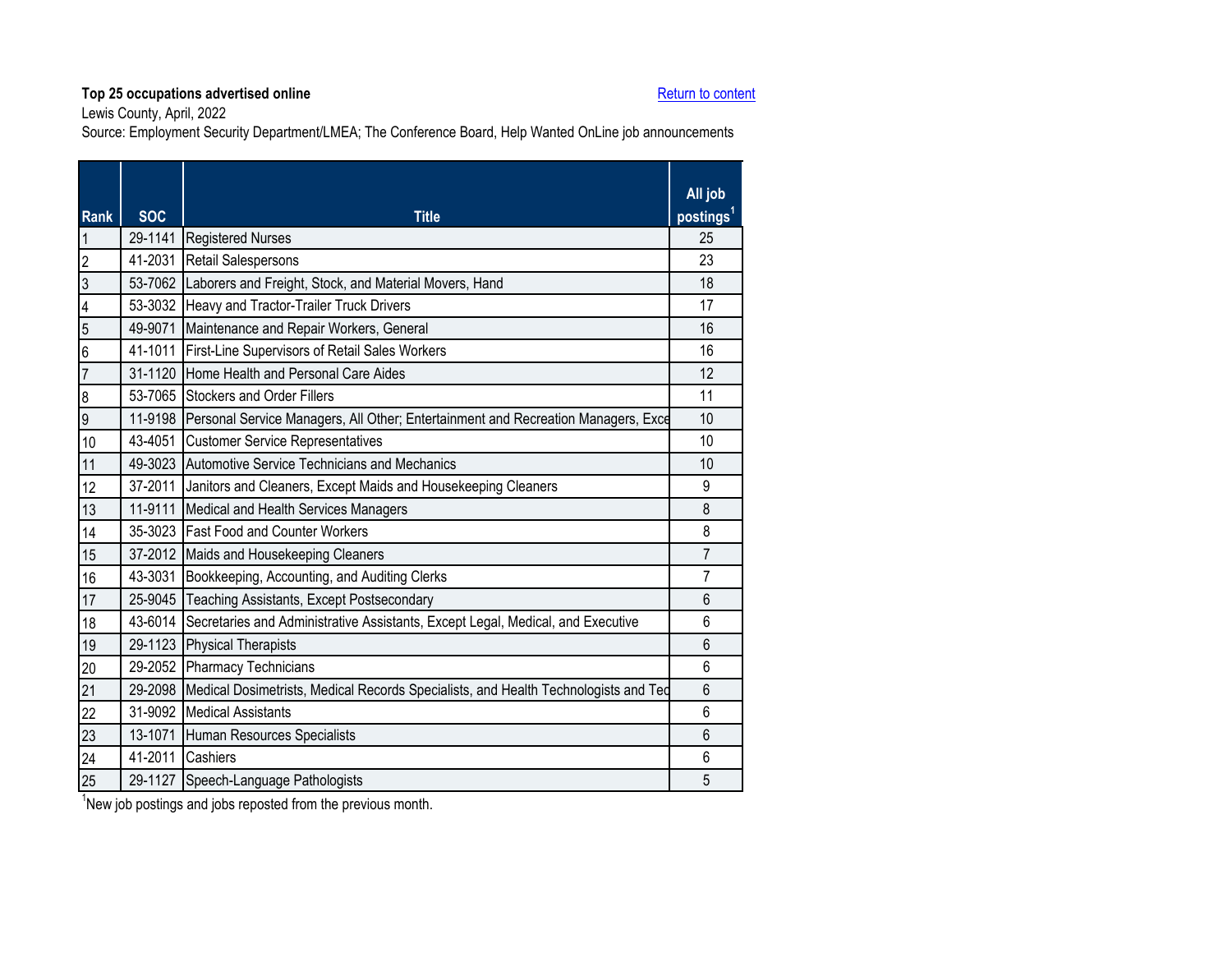Lincoln County, April, 2022

Source: Employment Security Department/LMEA; The Conference Board, Help Wanted OnLine job announcements

<span id="page-23-0"></span>

| <b>Rank</b>             | <b>SOC</b> | <b>Title</b>                                                                        | All job<br>postings <sup>1</sup> |
|-------------------------|------------|-------------------------------------------------------------------------------------|----------------------------------|
|                         | 41-1011    | First-Line Supervisors of Retail Sales Workers                                      | 3                                |
| $\overline{2}$          | 49-3023    | Automotive Service Technicians and Mechanics                                        | 3                                |
| $\overline{3}$          | 25-2059    | Special Education Teachers, All Other                                               | $\overline{2}$                   |
| $\overline{\mathbf{4}}$ | 29-2034    | Radiologic Technologists and Technicians                                            | $\overline{2}$                   |
| $\overline{5}$          | 31-1131    | <b>Nursing Assistants</b>                                                           | $\overline{2}$                   |
| $6\overline{6}$         | 49-9071    | Maintenance and Repair Workers, General                                             | $\overline{2}$                   |
| $\overline{7}$          | 37-2012    | Maids and Housekeeping Cleaners                                                     | $\overline{2}$                   |
| $\boldsymbol{8}$        | 47-2051    | <b>Cement Masons and Concrete Finishers</b>                                         | 2                                |
| $\overline{9}$          | 11-3071    | Transportation, Storage, and Distribution Managers                                  | 1                                |
| 10                      | 49-3093    | <b>Tire Repairers and Changers</b>                                                  | 1                                |
| 11                      | 25-2052    | Special Education Teachers, Kindergarten and Elementary School                      | 1                                |
| 12                      | 33-9032    | <b>Security Guards</b>                                                              | 1                                |
| 13                      | 43-6014    | Secretaries and Administrative Assistants, Except Legal, Medical, and Executive     | 1                                |
| 14                      | 41-2031    | Retail Salespersons                                                                 | 1                                |
| 15                      | 43-4181    | Reservation and Transportation Ticket Agents and Travel Clerks                      |                                  |
| 16                      | 29-1141    | <b>Registered Nurses</b>                                                            | 1                                |
| 17                      | 11-9141    | Property, Real Estate, and Community Association Managers                           | 1                                |
| 18                      | 11-9198    | Personal Service Managers, All Other; Entertainment and Recreation Managers, Exce   | 1                                |
| 19                      | 43-9061    | Office Clerks, General                                                              | 1                                |
| 20                      | 29-1171    | <b>Nurse Practitioners</b>                                                          | 1                                |
| 21                      | 49-3051    | Motorboat Mechanics and Service Technicians                                         | 1                                |
| 22                      | 29-2098    | Medical Dosimetrists, Medical Records Specialists, and Health Technologists and Ted | 1                                |
| 23                      | 53-7062    | Laborers and Freight, Stock, and Material Movers, Hand                              | 1                                |
| 24                      | 13-1071    | Human Resources Specialists                                                         |                                  |
| 25                      | 11-3121    | Human Resources Managers                                                            | 1                                |
|                         |            |                                                                                     |                                  |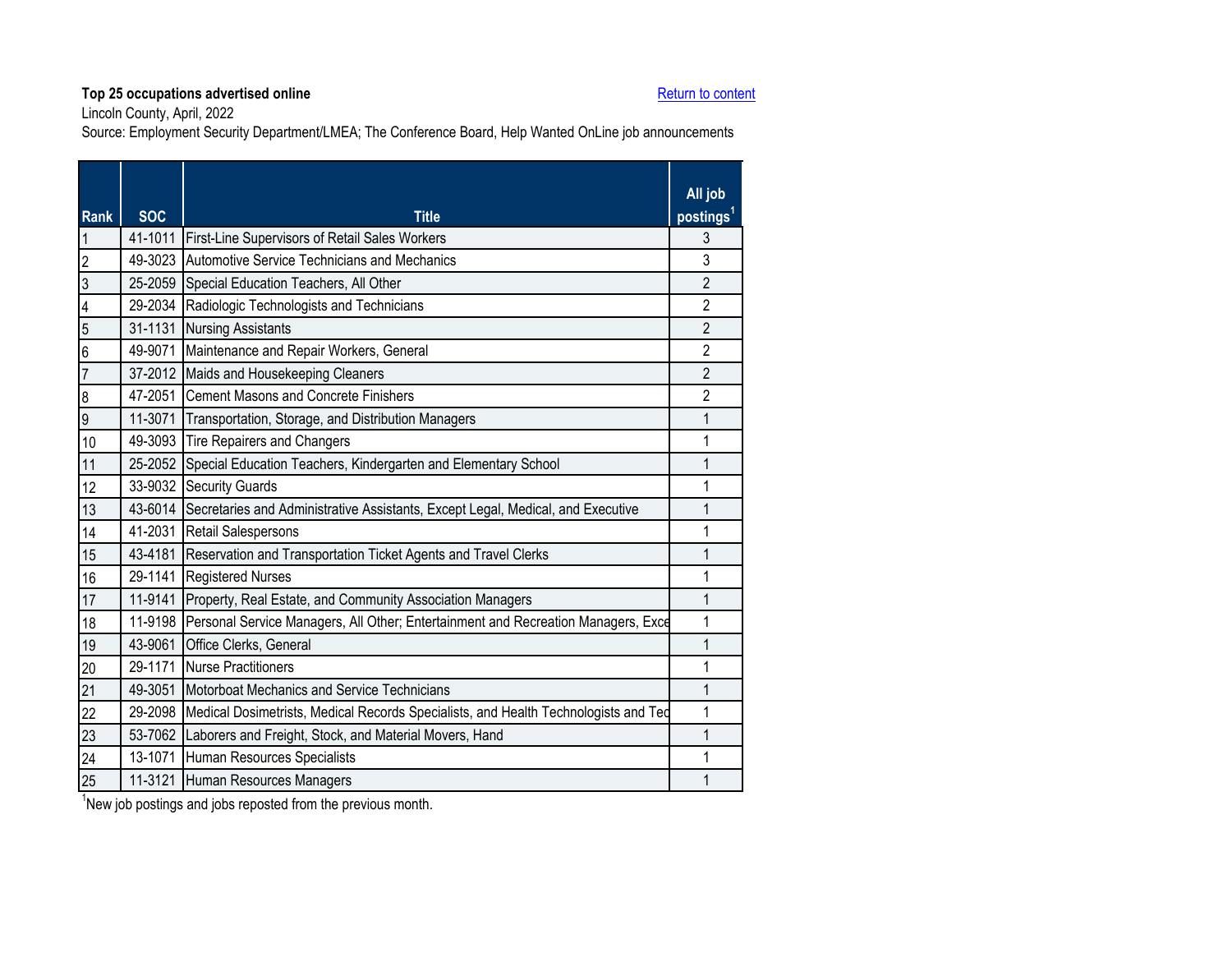Mason County, April, 2022

Source: Employment Security Department/LMEA; The Conference Board, Help Wanted OnLine job announcements

<span id="page-24-0"></span>

| <b>Rank</b>             | <b>SOC</b> | <b>Title</b>                                                                                | All job<br>postings <sup>1</sup> |
|-------------------------|------------|---------------------------------------------------------------------------------------------|----------------------------------|
| $\overline{1}$          |            | 29-1141 Registered Nurses                                                                   | 20                               |
| $\overline{2}$          |            | 53-7065 Stockers and Order Fillers                                                          | 18                               |
| $\overline{3}$          |            | 41-9022 Real Estate Sales Agents                                                            | 13                               |
| $\overline{\mathbf{4}}$ |            | 43-6014 Secretaries and Administrative Assistants, Except Legal, Medical, and Executive     | 8                                |
| $\overline{5}$          |            | 29-2098 Medical Dosimetrists, Medical Records Specialists, and Health Technologists and Ted | 8                                |
| $\overline{6}$          |            | 15-1299 Computer Occupations, All Other                                                     | 8                                |
| $\overline{7}$          |            | 29-2010 Clinical Laboratory Technologists and Technicians                                   | 8                                |
| $\overline{8}$          |            | 21-1018 Substance Abuse, Behavioral Disorder, and Mental Health Counselors                  | $\overline{7}$                   |
| $\overline{9}$          |            | 31-9092 Medical Assistants                                                                  | $\overline{7}$                   |
| 10                      |            | 29-2061 Licensed Practical and Licensed Vocational Nurses                                   | $\overline{7}$                   |
| 11                      |            | 31-1120 Home Health and Personal Care Aides                                                 | $\overline{7}$                   |
| 12                      |            | 41-1011 First-Line Supervisors of Retail Sales Workers                                      | 7                                |
| 13                      |            | 35-3023 Fast Food and Counter Workers                                                       | $\overline{7}$                   |
| 14                      |            | 11-9198 Personal Service Managers, All Other; Entertainment and Recreation Managers, Exce   | 6                                |
| 15                      |            | 13-2052 Personal Financial Advisors                                                         | $6\phantom{1}$                   |
| 16                      |            | 53-3032 Heavy and Tractor-Trailer Truck Drivers                                             | 6                                |
| 17                      |            | 41-2011 Cashiers                                                                            | $6\phantom{1}$                   |
| 18                      |            | 29-1127 Speech-Language Pathologists                                                        | 5                                |
| 19                      |            | 15-1256 Software Developers and Software Quality Assurance Analysts and Testers             | 5                                |
| 20                      |            | 29-1122 Occupational Therapists                                                             | 5                                |
| 21                      |            | 43-6013 Medical Secretaries and Administrative Assistants                                   | 5                                |
| 22                      | 37-2011    | Janitors and Cleaners, Except Maids and Housekeeping Cleaners                               | 5                                |
| 23                      |            | 11-1021 General and Operations Managers                                                     | 5                                |
| 24                      |            | 39-3091 Amusement and Recreation Attendants                                                 | 5                                |
| 25                      |            | 41-4012 Sales Representatives, Wholesale and Manufacturing, Except Technical and Scientific | 4                                |
|                         |            |                                                                                             |                                  |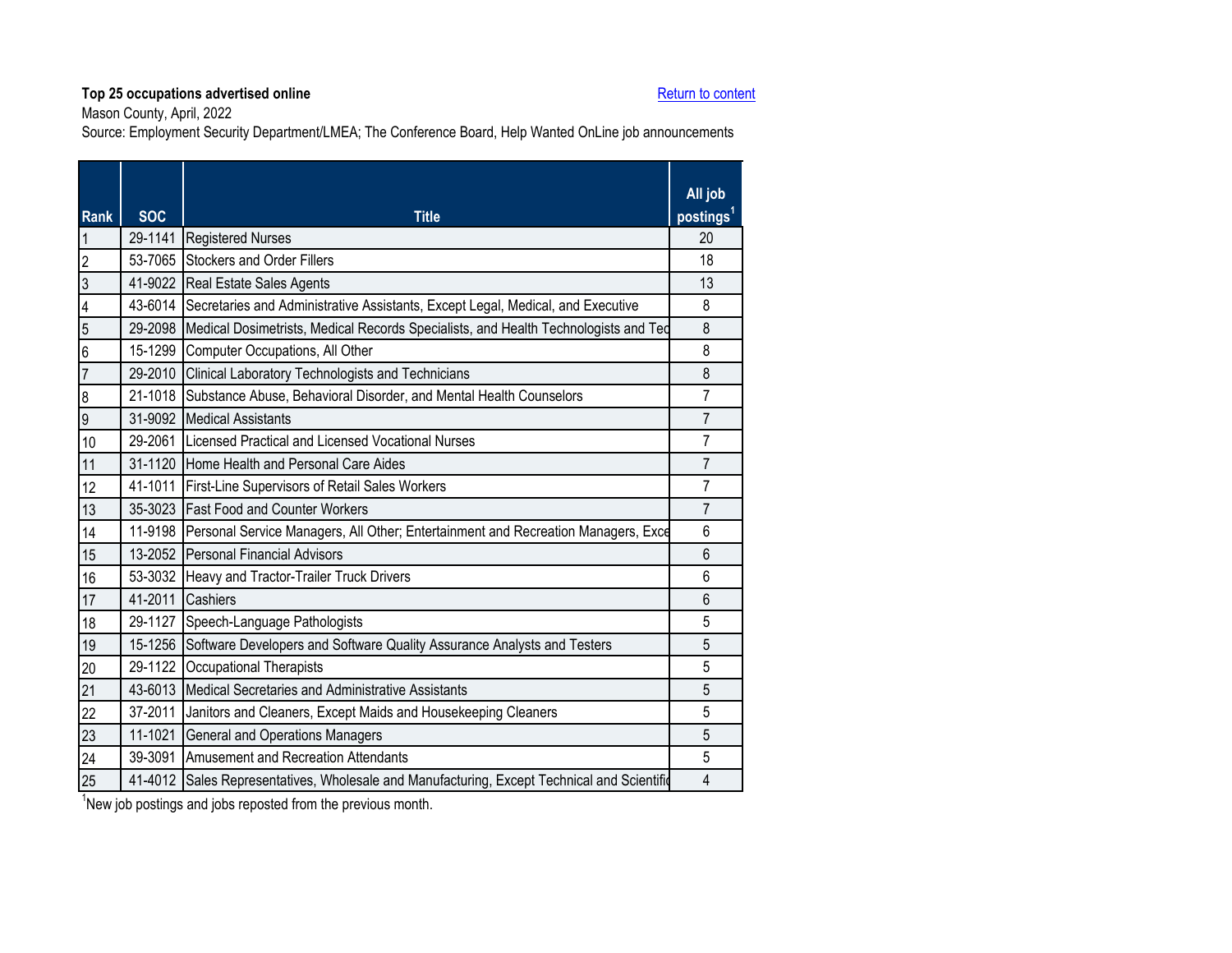Okanogan County, April, 2022

Source: Employment Security Department/LMEA; The Conference Board, Help Wanted OnLine job announcements

<span id="page-25-0"></span>

| 31-9097 Phlebotomists<br>11<br>$\overline{1}$<br>$\overline{2}$<br>29-1141 Registered Nurses<br>10<br>$\overline{3}$<br>53-7062<br>6<br>Laborers and Freight, Stock, and Material Movers, Hand<br>53-7065 Stockers and Order Fillers<br>$\overline{\mathcal{L}}$<br>4<br>$\overline{5}$<br>11-9198 Personal Service Managers, All Other; Entertainment and Recreation Managers, Exce<br>$\overline{4}$<br>$\overline{6}$<br>3<br>29-1171 Nurse Practitioners<br>$\overline{7}$<br>3<br>11-9051 Food Service Managers<br>$\overline{8}$<br>29-1021 Dentists, General<br>3<br>$\overline{9}$<br>3<br>35-2014 Cooks, Restaurant<br>19-1031 Conservation Scientists<br>3<br>10 |
|----------------------------------------------------------------------------------------------------------------------------------------------------------------------------------------------------------------------------------------------------------------------------------------------------------------------------------------------------------------------------------------------------------------------------------------------------------------------------------------------------------------------------------------------------------------------------------------------------------------------------------------------------------------------------|
|                                                                                                                                                                                                                                                                                                                                                                                                                                                                                                                                                                                                                                                                            |
|                                                                                                                                                                                                                                                                                                                                                                                                                                                                                                                                                                                                                                                                            |
|                                                                                                                                                                                                                                                                                                                                                                                                                                                                                                                                                                                                                                                                            |
|                                                                                                                                                                                                                                                                                                                                                                                                                                                                                                                                                                                                                                                                            |
|                                                                                                                                                                                                                                                                                                                                                                                                                                                                                                                                                                                                                                                                            |
|                                                                                                                                                                                                                                                                                                                                                                                                                                                                                                                                                                                                                                                                            |
|                                                                                                                                                                                                                                                                                                                                                                                                                                                                                                                                                                                                                                                                            |
|                                                                                                                                                                                                                                                                                                                                                                                                                                                                                                                                                                                                                                                                            |
|                                                                                                                                                                                                                                                                                                                                                                                                                                                                                                                                                                                                                                                                            |
|                                                                                                                                                                                                                                                                                                                                                                                                                                                                                                                                                                                                                                                                            |
| 19-1023 Zoologists and Wildlife Biologists<br>$\overline{2}$<br>11                                                                                                                                                                                                                                                                                                                                                                                                                                                                                                                                                                                                         |
| $\overline{2}$<br>13-1151<br>12<br><b>Training and Development Specialists</b>                                                                                                                                                                                                                                                                                                                                                                                                                                                                                                                                                                                             |
| 25-2059 Special Education Teachers, All Other<br>$\overline{2}$<br>13                                                                                                                                                                                                                                                                                                                                                                                                                                                                                                                                                                                                      |
| 43-6014 Secretaries and Administrative Assistants, Except Legal, Medical, and Executive<br>$\overline{2}$<br>14                                                                                                                                                                                                                                                                                                                                                                                                                                                                                                                                                            |
| $\overline{2}$<br>29-1123 Physical Therapists<br>15                                                                                                                                                                                                                                                                                                                                                                                                                                                                                                                                                                                                                        |
| 29-1051<br>Pharmacists<br>$\overline{2}$<br>16                                                                                                                                                                                                                                                                                                                                                                                                                                                                                                                                                                                                                             |
| $\overline{2}$<br>31-1131 Nursing Assistants<br>17                                                                                                                                                                                                                                                                                                                                                                                                                                                                                                                                                                                                                         |
| $\overline{2}$<br>27-1026 Merchandise Displayers and Window Trimmers<br>18                                                                                                                                                                                                                                                                                                                                                                                                                                                                                                                                                                                                 |
| $\overline{2}$<br>37-2012 Maids and Housekeeping Cleaners<br>19                                                                                                                                                                                                                                                                                                                                                                                                                                                                                                                                                                                                            |
| 29-2061 Licensed Practical and Licensed Vocational Nurses<br>$\overline{2}$<br>20                                                                                                                                                                                                                                                                                                                                                                                                                                                                                                                                                                                          |
| 21<br>$\overline{2}$<br>23-1011<br>Lawyers                                                                                                                                                                                                                                                                                                                                                                                                                                                                                                                                                                                                                                 |
| $\overline{22}$<br>37-2011<br>$\overline{2}$<br>Janitors and Cleaners, Except Maids and Housekeeping Cleaners                                                                                                                                                                                                                                                                                                                                                                                                                                                                                                                                                              |
| 23<br>25-9031<br>2<br><b>Instructional Coordinators</b>                                                                                                                                                                                                                                                                                                                                                                                                                                                                                                                                                                                                                    |
| $\overline{2}$<br>24<br>17-3026 Industrial Engineering Technologists and Technicians                                                                                                                                                                                                                                                                                                                                                                                                                                                                                                                                                                                       |
| 25<br>$\overline{2}$<br>11-1021<br><b>General and Operations Managers</b>                                                                                                                                                                                                                                                                                                                                                                                                                                                                                                                                                                                                  |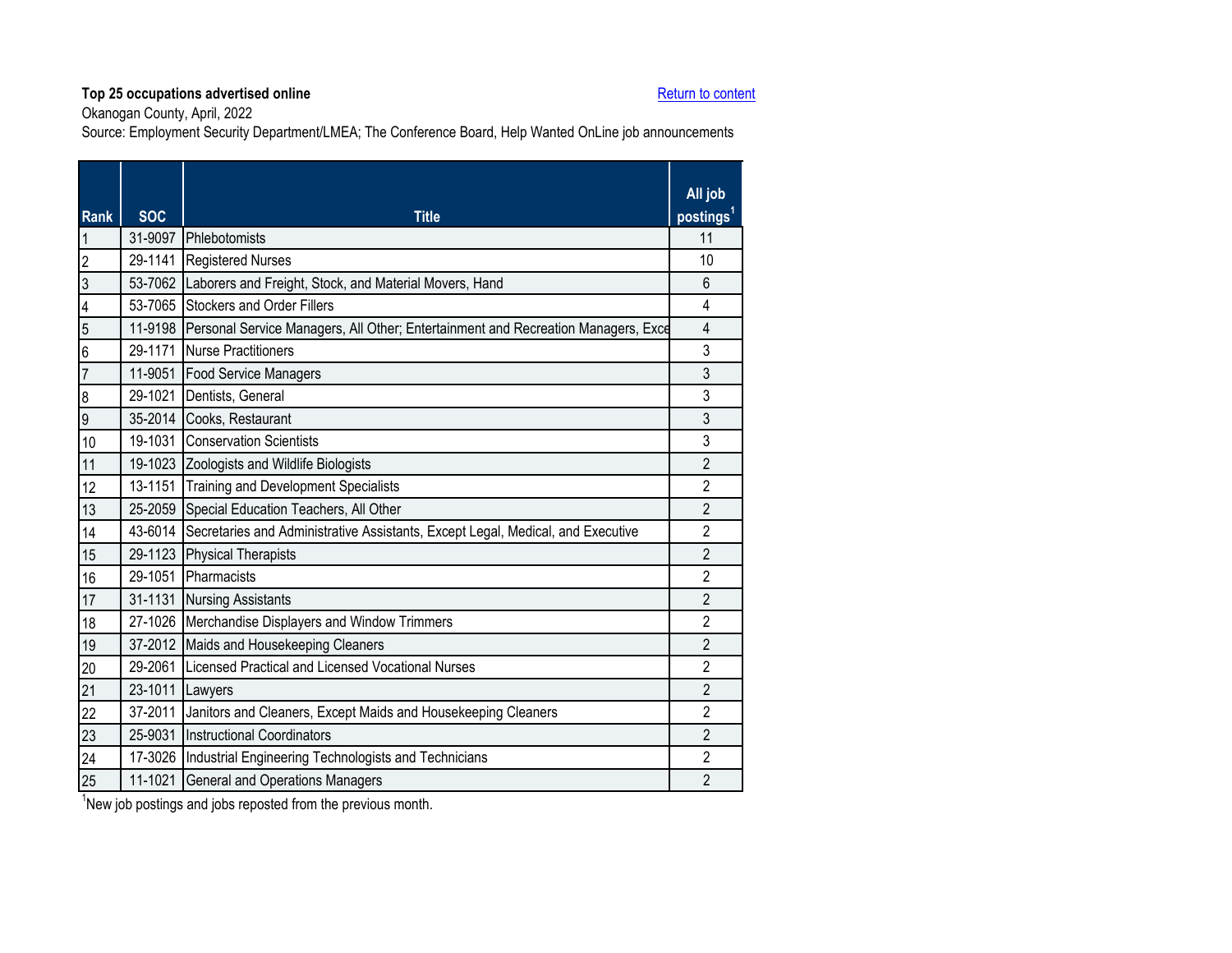Pacific County, April, 2022

Source: Employment Security Department/LMEA; The Conference Board, Help Wanted OnLine job announcements

<span id="page-26-0"></span>

| <b>Rank</b>      | <b>SOC</b> | <b>Title</b>                                                                                | All job<br>postings <sup>1</sup> |
|------------------|------------|---------------------------------------------------------------------------------------------|----------------------------------|
|                  |            | 25-2059 Special Education Teachers, All Other                                               | 5                                |
| $\overline{2}$   |            | 11-9032 Education Administrators, Kindergarten through Secondary                            | 4                                |
| 3                | 49-9071    | Maintenance and Repair Workers, General                                                     | 3                                |
| 4                |            | 31-1120 Home Health and Personal Care Aides                                                 | 3                                |
| 5                |            | 25-2021 Elementary School Teachers, Except Special Education                                | 3                                |
| $6\overline{6}$  |            | 21-1012 Educational, Guidance, and Career Counselors and Advisors                           | 3                                |
| $\overline{7}$   |            | 25-9045 Teaching Assistants, Except Postsecondary                                           | $\overline{2}$                   |
| $\boldsymbol{8}$ |            | 25-3031 Substitute Teachers, Short-Term                                                     | $\overline{2}$                   |
| $\overline{9}$   |            | 29-1151 Nurse Anesthetists                                                                  | $\overline{2}$                   |
| 10               |            | 37-2011 Janitors and Cleaners, Except Maids and Housekeeping Cleaners                       | $\overline{2}$                   |
| 11               |            | 27-2022 Coaches and Scouts                                                                  | 2                                |
| 12               |            | 29-1127 Speech-Language Pathologists                                                        | 1                                |
| 13               |            | 43-6014 Secretaries and Administrative Assistants, Except Legal, Medical, and Executive     | 1                                |
| 14               |            | 41-4012 Sales Representatives, Wholesale and Manufacturing, Except Technical and Scientific | 1                                |
| 15               |            | 47-5071 Roustabouts, Oil and Gas                                                            | 1                                |
| 16               |            | 11-9141 Property, Real Estate, and Community Association Managers                           | 1                                |
| 17               |            | 47-2152 Plumbers, Pipefitters, and Steamfitters                                             | 1                                |
| 18               |            | 31-2011 Occupational Therapy Assistants                                                     | 1                                |
| 19               |            | 29-1171 Nurse Practitioners                                                                 | 1                                |
| 20               |            | 11-9111 Medical and Health Services Managers                                                | 1                                |
| 21               | 13-1161    | Market Research Analysts and Marketing Specialists                                          | 1                                |
| 22               |            | 13-1111 Management Analysts                                                                 | 1                                |
| 23               | 29-2035    | Magnetic Resonance Imaging Technologists                                                    | 1                                |
| 24               | 51-4041    | Machinists                                                                                  | 1                                |
| 25               |            | 43-4081 Hotel, Motel, and Resort Desk Clerks                                                | 1                                |

<sup>1</sup>New job postings and jobs reposted from the previous month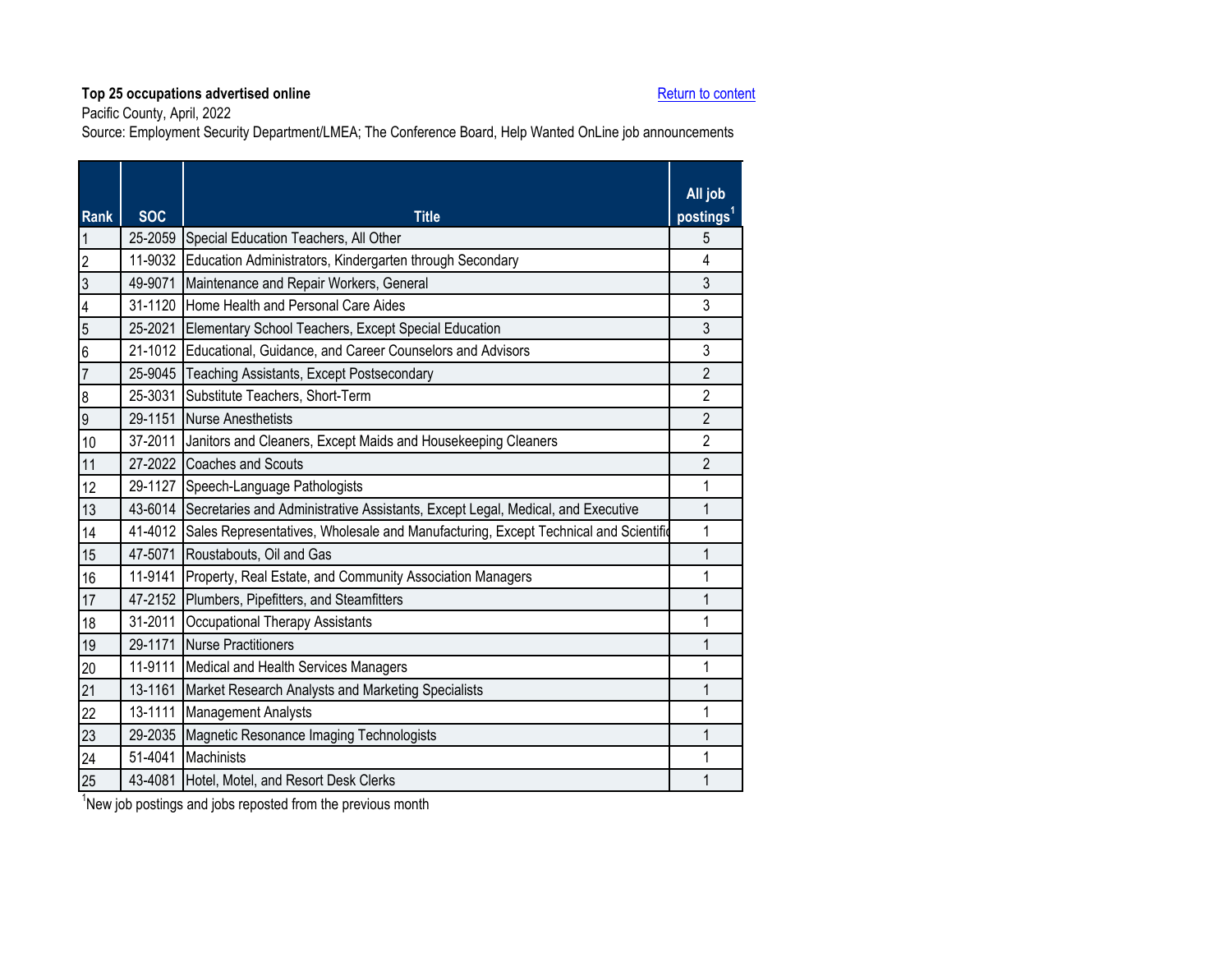Pend Oreille County, April, 2022

Source: Employment Security Department/LMEA; The Conference Board, Help Wanted OnLine job announcements

<span id="page-27-0"></span>

| <b>Rank</b>     | <b>SOC</b> | <b>Title</b>                                                               | All job<br>postings <sup>1</sup> |
|-----------------|------------|----------------------------------------------------------------------------|----------------------------------|
| 1               |            | 29-1171 Nurse Practitioners                                                | 9                                |
| $\overline{c}$  |            | 37-2012 Maids and Housekeeping Cleaners                                    | 4                                |
| $\overline{3}$  |            | 31-1120 Home Health and Personal Care Aides                                | $\overline{4}$                   |
| 4               |            | 47-2061 Construction Laborers                                              | 4                                |
| $\overline{5}$  |            | 29-1141 Registered Nurses                                                  | 3                                |
| 6               |            | 35-3023 Fast Food and Counter Workers                                      | 3                                |
| $\overline{7}$  |            | 43-4051 Customer Service Representatives                                   | 3                                |
| 8               | 35-3031    | <b>Waiters and Waitresses</b>                                              | $\overline{2}$                   |
| $\overline{9}$  | 43-3071    | Tellers                                                                    | $\overline{2}$                   |
| 10              |            | 17-1022 Surveyors                                                          | $\overline{2}$                   |
| 11              | 41-3031    | Securities, Commodities, and Financial Services Sales Agents               | $\overline{2}$                   |
| 12              |            | 53-5011 Sailors and Marine Oilers                                          | $\overline{2}$                   |
| 13              |            | 29-1041 Optometrists                                                       | $\overline{2}$                   |
| 14              | 49-9071    | Maintenance and Repair Workers, General                                    | 2                                |
| 15              | 37-2011    | Janitors and Cleaners, Except Maids and Housekeeping Cleaners              | $\overline{2}$                   |
| 16              |            | 17-3026 Industrial Engineering Technologists and Technicians               | 2                                |
| 17              |            | 13-1071 Human Resources Specialists                                        | $\overline{2}$                   |
| 18              |            | 19-4071 Forest and Conservation Technicians                                | $\overline{2}$                   |
| 19              |            | 31-9091 Dental Assistants                                                  | $\overline{2}$                   |
| 20              |            | 15-1245 Database Administrators and Architects                             | $\overline{2}$                   |
| 21              |            | 19-1023 Zoologists and Wildlife Biologists                                 | 1                                |
| $\overline{22}$ | 11-3071    | Transportation, Storage, and Distribution Managers                         | 1                                |
| 23              |            | 49-3093 Tire Repairers and Changers                                        | 1                                |
| 24              |            | 21-1018 Substance Abuse, Behavioral Disorder, and Mental Health Counselors | 1                                |
| 25              |            | 29-1127 Speech-Language Pathologists                                       | 1                                |
|                 |            |                                                                            |                                  |

<sup>1</sup>New job postings and jobs reposted from the previous month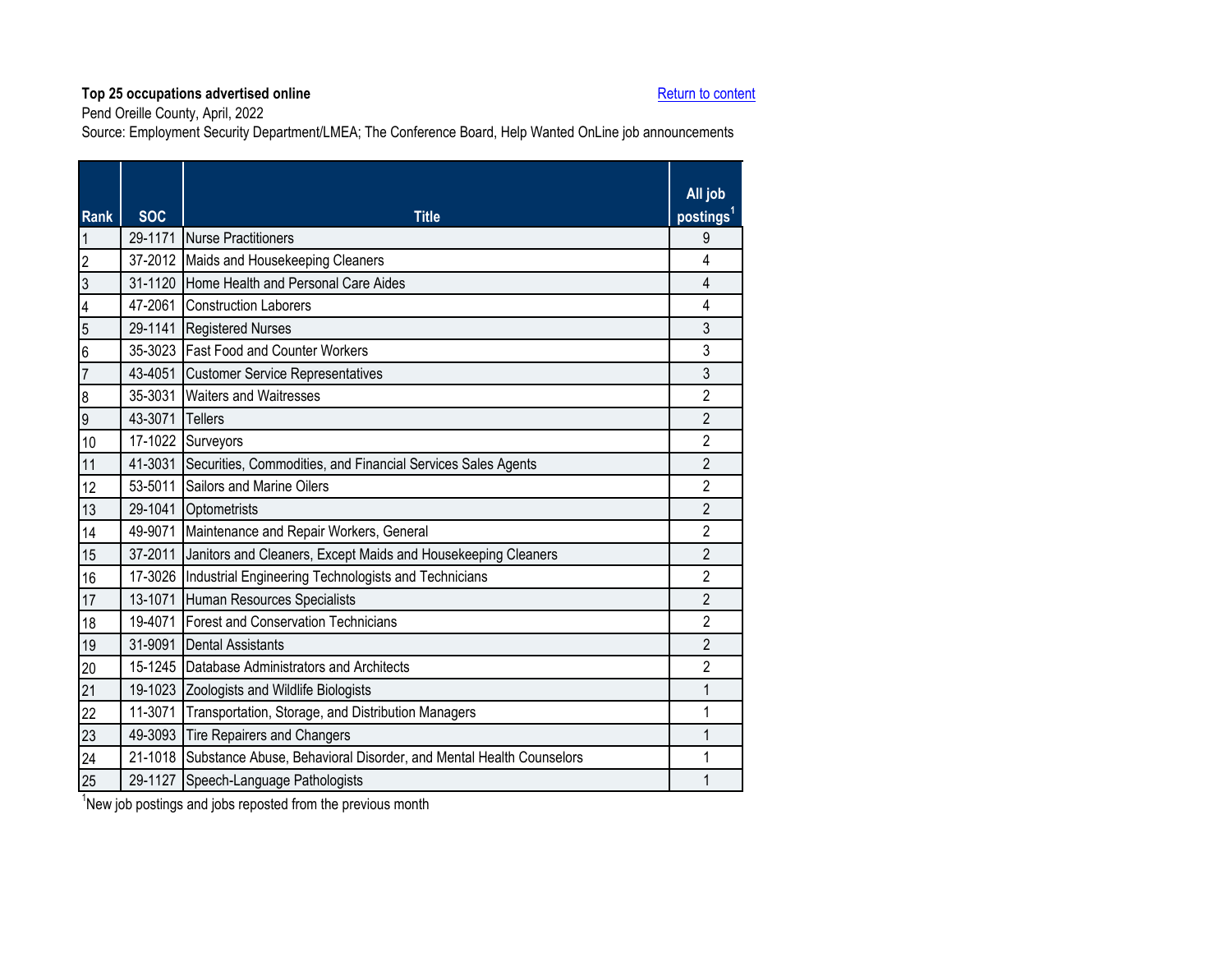Pierce County, April, 2022

Source: Employment Security Department/LMEA; The Conference Board, Help Wanted OnLine job announcements

<span id="page-28-0"></span>

| Rank                    | <b>SOC</b> | <b>Title</b>                                                                                | All job<br>postings <sup>1</sup> |
|-------------------------|------------|---------------------------------------------------------------------------------------------|----------------------------------|
| $\overline{\mathbf{1}}$ |            | 29-1141 Registered Nurses                                                                   | 901                              |
| $\overline{2}$          | 15-1256    | Software Developers and Software Quality Assurance Analysts and Testers                     | 518                              |
| 3                       | 15-1299    | Computer Occupations, All Other                                                             | 496                              |
| $\overline{\mathbf{4}}$ |            | 41-2031 Retail Salespersons                                                                 | 458                              |
| $\overline{5}$          |            | 53-7062 Laborers and Freight, Stock, and Material Movers, Hand                              | 426                              |
| $6\overline{6}$         |            | 53-3032 Heavy and Tractor-Trailer Truck Drivers                                             | 418                              |
| $\overline{7}$          |            | 43-4051 Customer Service Representatives                                                    | 390                              |
| $\overline{8}$          |            | 41-4012 Sales Representatives, Wholesale and Manufacturing, Except Technical and Scientific | 322                              |
| $\overline{9}$          |            | 53-7065 Stockers and Order Fillers                                                          | 301                              |
| 10                      |            | 11-9198 Personal Service Managers, All Other; Entertainment and Recreation Managers, Exce   | 292                              |
| 11                      |            | 41-1011 First-Line Supervisors of Retail Sales Workers                                      | 272                              |
| 12                      |            | 35-3023 Fast Food and Counter Workers                                                       | 242                              |
| 13                      |            | 11-9111 Medical and Health Services Managers                                                | 236                              |
| 14                      |            | 33-9032 Security Guards                                                                     | 201                              |
| 15                      |            | 37-2011 Janitors and Cleaners, Except Maids and Housekeeping Cleaners                       | 201                              |
| 16                      |            | 17-2199 Engineers, All Other                                                                | 195                              |
| 17                      | 49-9071    | Maintenance and Repair Workers, General                                                     | 185                              |
| 18                      |            | 29-2061 Licensed Practical and Licensed Vocational Nurses                                   | 182                              |
| 19                      |            | 43-6014 Secretaries and Administrative Assistants, Except Legal, Medical, and Executive     | 175                              |
| $20\,$                  |            | 11-1021 General and Operations Managers                                                     | 173                              |
| 21                      |            | 31-1131 Nursing Assistants                                                                  | 171                              |
| 22                      |            | 29-2098 Medical Dosimetrists, Medical Records Specialists, and Health Technologists and Ted | 167                              |
| 23                      |            | 53-3031 Driver/Sales Workers                                                                | 160                              |
| 24                      |            | 41-9022 Real Estate Sales Agents                                                            | 139                              |
| 25                      |            | 31-9092 Medical Assistants                                                                  | 137                              |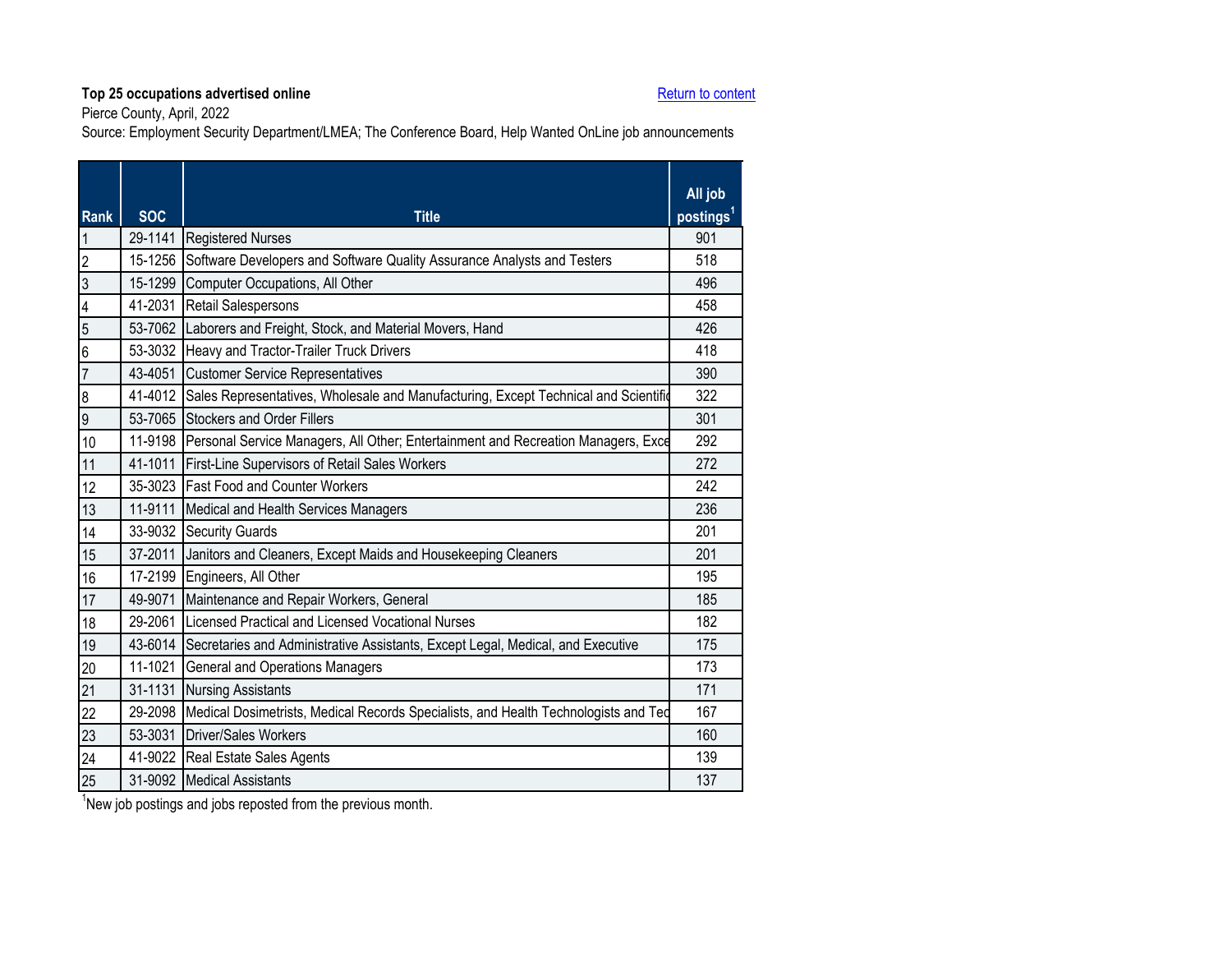San Juan County, April, 2022

Source: Employment Security Department/LMEA; The Conference Board, Help Wanted OnLine job announcements

<span id="page-29-0"></span>

| <b>Rank</b>      | <b>SOC</b>      | <b>Title</b>                                                                                | All job<br>postings <sup>1</sup> |
|------------------|-----------------|---------------------------------------------------------------------------------------------|----------------------------------|
|                  |                 | 47-2031 Carpenters                                                                          | 6                                |
| $\overline{2}$   | 11-9198         | Personal Service Managers, All Other; Entertainment and Recreation Managers, Exce           | 5                                |
| 3                | 35-1011         | <b>Chefs and Head Cooks</b>                                                                 | 5                                |
| 4                |                 | 39-7010 Tour and Travel Guides                                                              | 4                                |
| 5                | 43-3071 Tellers |                                                                                             | 4                                |
| $6\phantom{.}6$  | 41-3031         | Securities, Commodities, and Financial Services Sales Agents                                | 4                                |
| $\overline{7}$   |                 | 35-2014 Cooks, Restaurant                                                                   | 4                                |
| $\boldsymbol{8}$ |                 | 39-9011 Childcare Workers                                                                   | 4                                |
| 9                | 51-3011 Bakers  |                                                                                             | 4                                |
| 10               |                 | 21-1018 Substance Abuse, Behavioral Disorder, and Mental Health Counselors                  | 3                                |
| 11               |                 | 39-9032 Recreation Workers                                                                  | 3                                |
| 12               |                 | 31-9011 Massage Therapists                                                                  | 3                                |
| 13               |                 | 25-4022 Librarians and Media Collections Specialists                                        | 3                                |
| 14               |                 | 37-2011 Janitors and Cleaners, Except Maids and Housekeeping Cleaners                       | 3                                |
| 15               | 43-4081         | Hotel, Motel, and Resort Desk Clerks                                                        | 3                                |
| 16               |                 | 49-1011 First-Line Supervisors of Mechanics, Installers, and Repairers                      | 3                                |
| 17               |                 | 41-4012 Sales Representatives, Wholesale and Manufacturing, Except Technical and Scientific | $\overline{2}$                   |
| 18               |                 | 53-5011 Sailors and Marine Oilers                                                           | $\overline{2}$                   |
| 19               | 25-2011         | Preschool Teachers, Except Special Education                                                | $\overline{2}$                   |
| 20               | 29-2098         | Medical Dosimetrists, Medical Records Specialists, and Health Technologists and Ted         | $\overline{2}$                   |
| 21               | 49-9071         | Maintenance and Repair Workers, General                                                     | $\overline{2}$                   |
| 22               |                 | 53-3033 Light Truck Drivers                                                                 | $\overline{2}$                   |
| 23               | 35-1012         | First-Line Supervisors of Food Preparation and Serving Workers                              | $\overline{2}$                   |
| 24               | 35-9021         | <b>Dishwashers</b>                                                                          | $\overline{2}$                   |
| 25               |                 | 43-4051 Customer Service Representatives                                                    | $\overline{2}$                   |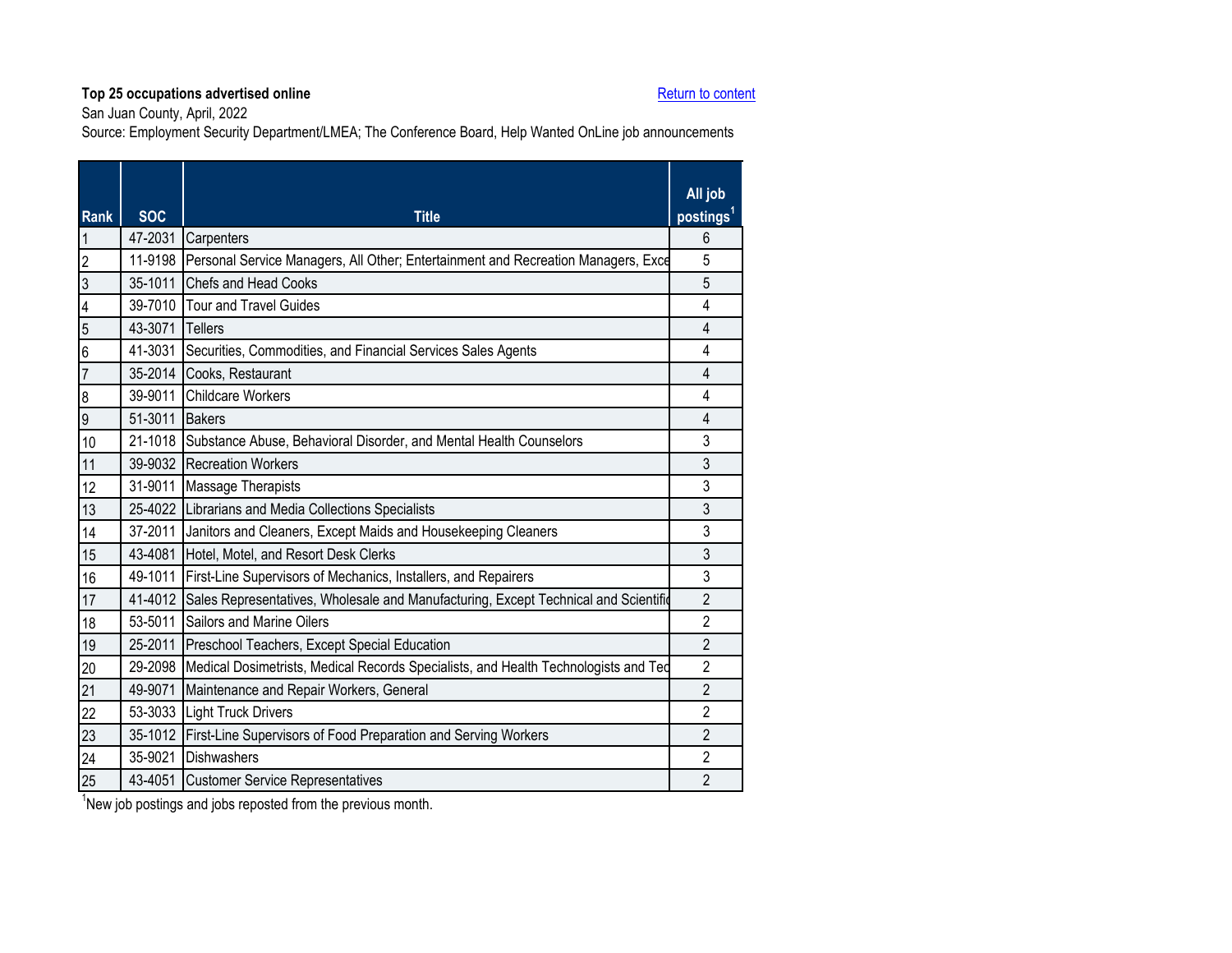Skagit County, April, 2022

Source: Employment Security Department/LMEA; The Conference Board, Help Wanted OnLine job announcements

<span id="page-30-0"></span>

| <b>SOC</b> | <b>Title</b>                                                                    | All job<br>postings <sup>1</sup>                                                                                                                                                                                                                                                                                                                                                                                                                                                                                                                                                                                                                                                                                                                                                                                                                                                                                                                                                                                                            |
|------------|---------------------------------------------------------------------------------|---------------------------------------------------------------------------------------------------------------------------------------------------------------------------------------------------------------------------------------------------------------------------------------------------------------------------------------------------------------------------------------------------------------------------------------------------------------------------------------------------------------------------------------------------------------------------------------------------------------------------------------------------------------------------------------------------------------------------------------------------------------------------------------------------------------------------------------------------------------------------------------------------------------------------------------------------------------------------------------------------------------------------------------------|
|            |                                                                                 | 51                                                                                                                                                                                                                                                                                                                                                                                                                                                                                                                                                                                                                                                                                                                                                                                                                                                                                                                                                                                                                                          |
| 29-1141    |                                                                                 | 43                                                                                                                                                                                                                                                                                                                                                                                                                                                                                                                                                                                                                                                                                                                                                                                                                                                                                                                                                                                                                                          |
| 43-4051    | <b>Customer Service Representatives</b>                                         | 38                                                                                                                                                                                                                                                                                                                                                                                                                                                                                                                                                                                                                                                                                                                                                                                                                                                                                                                                                                                                                                          |
|            |                                                                                 | 35                                                                                                                                                                                                                                                                                                                                                                                                                                                                                                                                                                                                                                                                                                                                                                                                                                                                                                                                                                                                                                          |
|            |                                                                                 | 34                                                                                                                                                                                                                                                                                                                                                                                                                                                                                                                                                                                                                                                                                                                                                                                                                                                                                                                                                                                                                                          |
|            |                                                                                 | 33                                                                                                                                                                                                                                                                                                                                                                                                                                                                                                                                                                                                                                                                                                                                                                                                                                                                                                                                                                                                                                          |
|            |                                                                                 | 33                                                                                                                                                                                                                                                                                                                                                                                                                                                                                                                                                                                                                                                                                                                                                                                                                                                                                                                                                                                                                                          |
| 49-9071    |                                                                                 | 30                                                                                                                                                                                                                                                                                                                                                                                                                                                                                                                                                                                                                                                                                                                                                                                                                                                                                                                                                                                                                                          |
|            |                                                                                 | 28                                                                                                                                                                                                                                                                                                                                                                                                                                                                                                                                                                                                                                                                                                                                                                                                                                                                                                                                                                                                                                          |
|            |                                                                                 | 26                                                                                                                                                                                                                                                                                                                                                                                                                                                                                                                                                                                                                                                                                                                                                                                                                                                                                                                                                                                                                                          |
|            |                                                                                 | 25                                                                                                                                                                                                                                                                                                                                                                                                                                                                                                                                                                                                                                                                                                                                                                                                                                                                                                                                                                                                                                          |
| 37-2011    | Janitors and Cleaners, Except Maids and Housekeeping Cleaners                   | 23                                                                                                                                                                                                                                                                                                                                                                                                                                                                                                                                                                                                                                                                                                                                                                                                                                                                                                                                                                                                                                          |
|            |                                                                                 | 23                                                                                                                                                                                                                                                                                                                                                                                                                                                                                                                                                                                                                                                                                                                                                                                                                                                                                                                                                                                                                                          |
|            |                                                                                 | 22                                                                                                                                                                                                                                                                                                                                                                                                                                                                                                                                                                                                                                                                                                                                                                                                                                                                                                                                                                                                                                          |
|            |                                                                                 | 22                                                                                                                                                                                                                                                                                                                                                                                                                                                                                                                                                                                                                                                                                                                                                                                                                                                                                                                                                                                                                                          |
|            |                                                                                 | 20                                                                                                                                                                                                                                                                                                                                                                                                                                                                                                                                                                                                                                                                                                                                                                                                                                                                                                                                                                                                                                          |
|            |                                                                                 | 18                                                                                                                                                                                                                                                                                                                                                                                                                                                                                                                                                                                                                                                                                                                                                                                                                                                                                                                                                                                                                                          |
| 31-9091    | <b>Dental Assistants</b>                                                        | 18                                                                                                                                                                                                                                                                                                                                                                                                                                                                                                                                                                                                                                                                                                                                                                                                                                                                                                                                                                                                                                          |
|            |                                                                                 | 18                                                                                                                                                                                                                                                                                                                                                                                                                                                                                                                                                                                                                                                                                                                                                                                                                                                                                                                                                                                                                                          |
|            |                                                                                 | 17                                                                                                                                                                                                                                                                                                                                                                                                                                                                                                                                                                                                                                                                                                                                                                                                                                                                                                                                                                                                                                          |
|            |                                                                                 | 16                                                                                                                                                                                                                                                                                                                                                                                                                                                                                                                                                                                                                                                                                                                                                                                                                                                                                                                                                                                                                                          |
| 11-9111    |                                                                                 | 16                                                                                                                                                                                                                                                                                                                                                                                                                                                                                                                                                                                                                                                                                                                                                                                                                                                                                                                                                                                                                                          |
| 35-3031    | <b>Waiters and Waitresses</b>                                                   | 15                                                                                                                                                                                                                                                                                                                                                                                                                                                                                                                                                                                                                                                                                                                                                                                                                                                                                                                                                                                                                                          |
|            |                                                                                 | 15                                                                                                                                                                                                                                                                                                                                                                                                                                                                                                                                                                                                                                                                                                                                                                                                                                                                                                                                                                                                                                          |
|            | Secretaries and Administrative Assistants, Except Legal, Medical, and Executive | 15                                                                                                                                                                                                                                                                                                                                                                                                                                                                                                                                                                                                                                                                                                                                                                                                                                                                                                                                                                                                                                          |
|            |                                                                                 | 41-2031 Retail Salespersons<br><b>Registered Nurses</b><br>35-3023 Fast Food and Counter Workers<br>31-1120 Home Health and Personal Care Aides<br>41-1011 First-Line Supervisors of Retail Sales Workers<br>49-3023 Automotive Service Technicians and Mechanics<br>Maintenance and Repair Workers, General<br>41-4012 Sales Representatives, Wholesale and Manufacturing, Except Technical and Scientific<br>11-9198 Personal Service Managers, All Other; Entertainment and Recreation Managers, Exce<br>53-3032 Heavy and Tractor-Trailer Truck Drivers<br>35-2014 Cooks, Restaurant<br>29-2061 Licensed Practical and Licensed Vocational Nurses<br>53-7062 Laborers and Freight, Stock, and Material Movers, Hand<br>53-7065 Stockers and Order Fillers<br>37-2012 Maids and Housekeeping Cleaners<br>41-2011 Cashiers<br>17-2199 Engineers, All Other<br>51-9199 Production Workers, All Other<br>Medical and Health Services Managers<br>15-1256 Software Developers and Software Quality Assurance Analysts and Testers<br>43-6014 |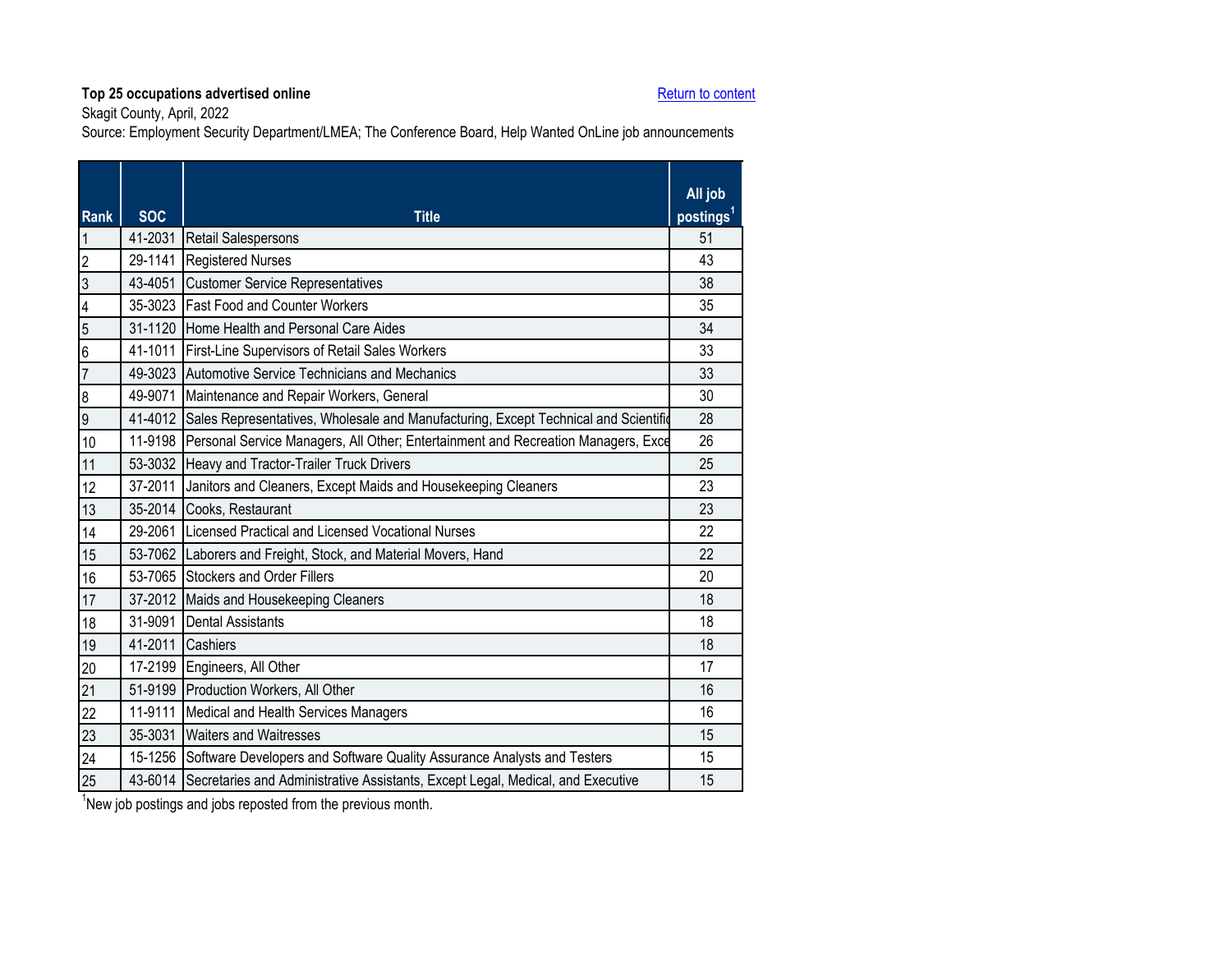Skamania County, April, 2022

Source: Employment Security Department/LMEA; The Conference Board, Help Wanted OnLine job announcements

<span id="page-31-0"></span>

| <b>Rank</b>             | <b>SOC</b> | <b>Title</b>                                                                            | All job<br>postings <sup>1</sup> |
|-------------------------|------------|-----------------------------------------------------------------------------------------|----------------------------------|
| $\mathbf 1$             | 49-9071    | Maintenance and Repair Workers, General                                                 | $\mathfrak{p}$                   |
| $\overline{c}$          | 37-2012    | Maids and Housekeeping Cleaners                                                         | $\overline{2}$                   |
| 3                       | 37-2011    | Janitors and Cleaners, Except Maids and Housekeeping Cleaners                           | $\overline{2}$                   |
| $\overline{\mathbf{4}}$ |            | 53-3032 Heavy and Tractor-Trailer Truck Drivers                                         | $\overline{2}$                   |
| 5                       | 51-7099    | Woodworkers, All Other                                                                  | 1                                |
| $6\phantom{a}$          | 49-9081    | Wind Turbine Service Technicians                                                        | 1                                |
| $\overline{7}$          |            | 43-6014 Secretaries and Administrative Assistants, Except Legal, Medical, and Executive | 1                                |
| $\bf 8$                 | 41-2031    | Retail Salespersons                                                                     | 1                                |
| $\overline{9}$          | 43-4181    | Reservation and Transportation Ticket Agents and Travel Clerks                          | 1                                |
| 10                      | 29-1141    | <b>Registered Nurses</b>                                                                | 1                                |
| 11                      | 43-4171    | Receptionists and Information Clerks                                                    | 1                                |
| 12                      | 43-3061    | <b>Procurement Clerks</b>                                                               | 1                                |
| 13                      |            | 43-6013 Medical Secretaries and Administrative Assistants                               | 1                                |
| 14                      |            | 11-9081 Lodging Managers                                                                | 1                                |
| 15                      | 37-3011    | Landscaping and Groundskeeping Workers                                                  | 1                                |
| 16                      | 13-1071    | Human Resources Specialists                                                             | 1                                |
| 17                      | 43-4081    | Hotel, Motel, and Resort Desk Clerks                                                    | 1                                |
| 18                      | 11-9051    | Food Service Managers                                                                   | 1                                |
| 19                      |            | 27-1023 Floral Designers                                                                | 1                                |
| 20                      | 49-1011    | First-Line Supervisors of Mechanics, Installers, and Repairers                          | 1                                |
| 21                      | 37-1011    | First-Line Supervisors of Housekeeping and Janitorial Workers                           | 1                                |
| 22                      | 35-1012    | First-Line Supervisors of Food Preparation and Serving Workers                          | 1                                |
| 23                      | 35-9021    | <b>Dishwashers</b>                                                                      | 1                                |
| 24                      | 43-4051    | <b>Customer Service Representatives</b>                                                 | 1                                |
| 25                      |            | 15-1232 Computer User Support Specialists                                               | 1                                |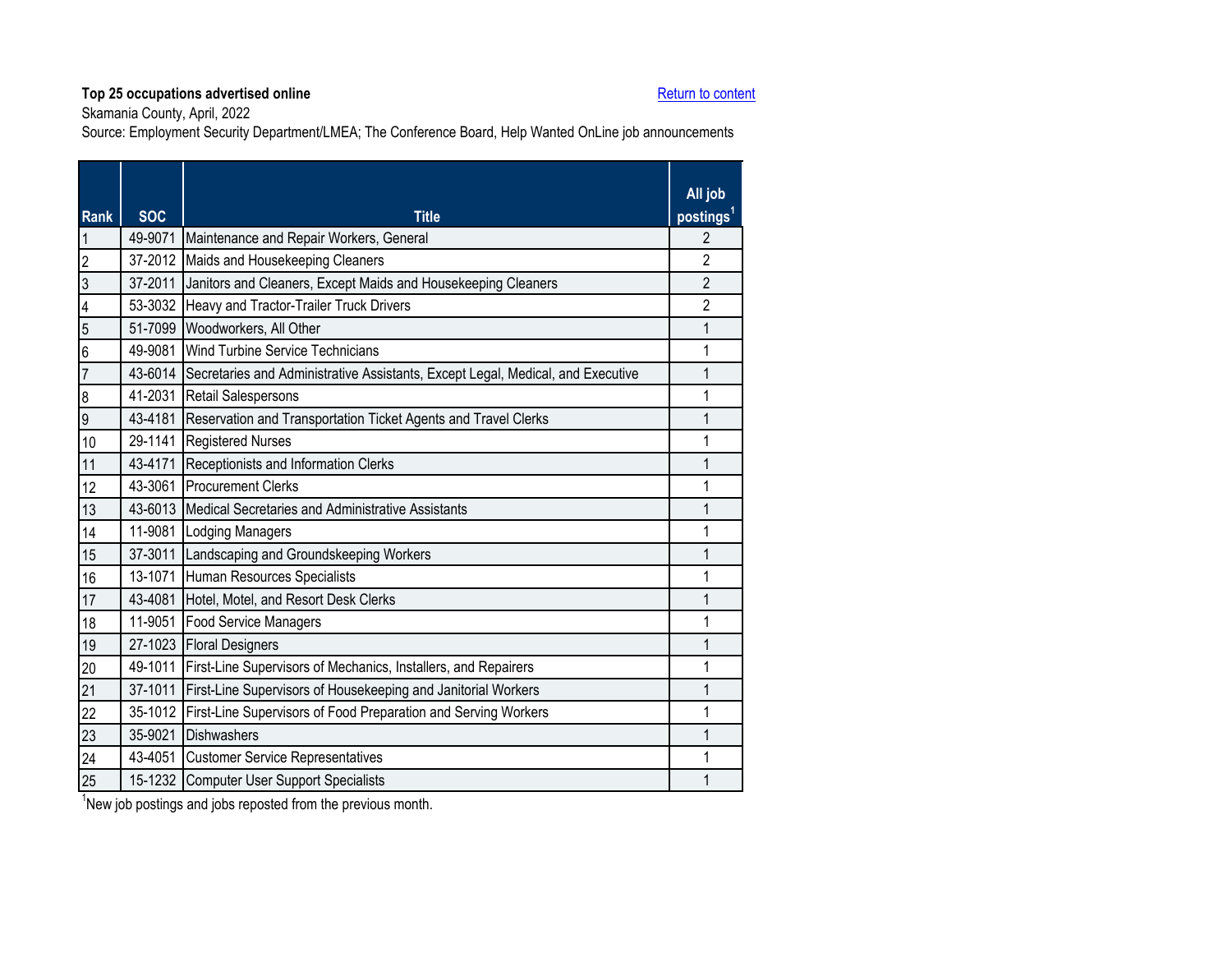Snohomish County, April, 2022

Source: Employment Security Department/LMEA; The Conference Board, Help Wanted OnLine job announcements

<span id="page-32-0"></span>

| <b>Rank</b>             | <b>SOC</b> | <b>Title</b>                                                                                | All job<br>postings <sup>1</sup> |
|-------------------------|------------|---------------------------------------------------------------------------------------------|----------------------------------|
| $\overline{1}$          |            | 29-1141 Registered Nurses                                                                   | 821                              |
| $\overline{2}$          | 15-1256    | Software Developers and Software Quality Assurance Analysts and Testers                     | 557                              |
| $\overline{3}$          | 15-1299    | Computer Occupations, All Other                                                             | 521                              |
| $\overline{\mathbf{4}}$ | 41-2031    | <b>Retail Salespersons</b>                                                                  | 469                              |
| $\overline{5}$          |            | 53-7062 Laborers and Freight, Stock, and Material Movers, Hand                              | 347                              |
| $6\overline{6}$         |            | 41-1011 First-Line Supervisors of Retail Sales Workers                                      | 329                              |
| $\overline{7}$          |            | 43-4051 Customer Service Representatives                                                    | 288                              |
| $\overline{8}$          |            | 11-9198 Personal Service Managers, All Other; Entertainment and Recreation Managers, Exce   | 282                              |
| $\overline{9}$          |            | 41-4012 Sales Representatives, Wholesale and Manufacturing, Except Technical and Scientific | 254                              |
| 10                      |            | 53-3032 Heavy and Tractor-Trailer Truck Drivers                                             | 249                              |
| 11                      |            | 53-7065 Stockers and Order Fillers                                                          | 247                              |
| 12                      |            | 35-3023 Fast Food and Counter Workers                                                       | 215                              |
| 13                      |            | 31-9092 Medical Assistants                                                                  | 183                              |
| 14                      |            | 49-9071 Maintenance and Repair Workers, General                                             | 172                              |
| 15                      | 37-2011    | Janitors and Cleaners, Except Maids and Housekeeping Cleaners                               | 162                              |
| 16                      |            | 17-2141 Mechanical Engineers                                                                | 143                              |
| 17                      |            | 43-6014 Secretaries and Administrative Assistants, Except Legal, Medical, and Executive     | 142                              |
| 18                      |            | 31-1120 Home Health and Personal Care Aides                                                 | 135                              |
| 19                      |            | 11-1021 General and Operations Managers                                                     | 134                              |
| 20                      |            | 17-2199 Engineers, All Other                                                                | 129                              |
| 21                      | 11-9051    | <b>Food Service Managers</b>                                                                | 128                              |
| 22                      |            | 13-1111 Management Analysts                                                                 | 122                              |
| 23                      | 11-9041    | Architectural and Engineering Managers                                                      | 122                              |
| 24                      |            | 39-9011 Childcare Workers                                                                   | 121                              |
| 25                      |            | 41-2011 Cashiers                                                                            | 117                              |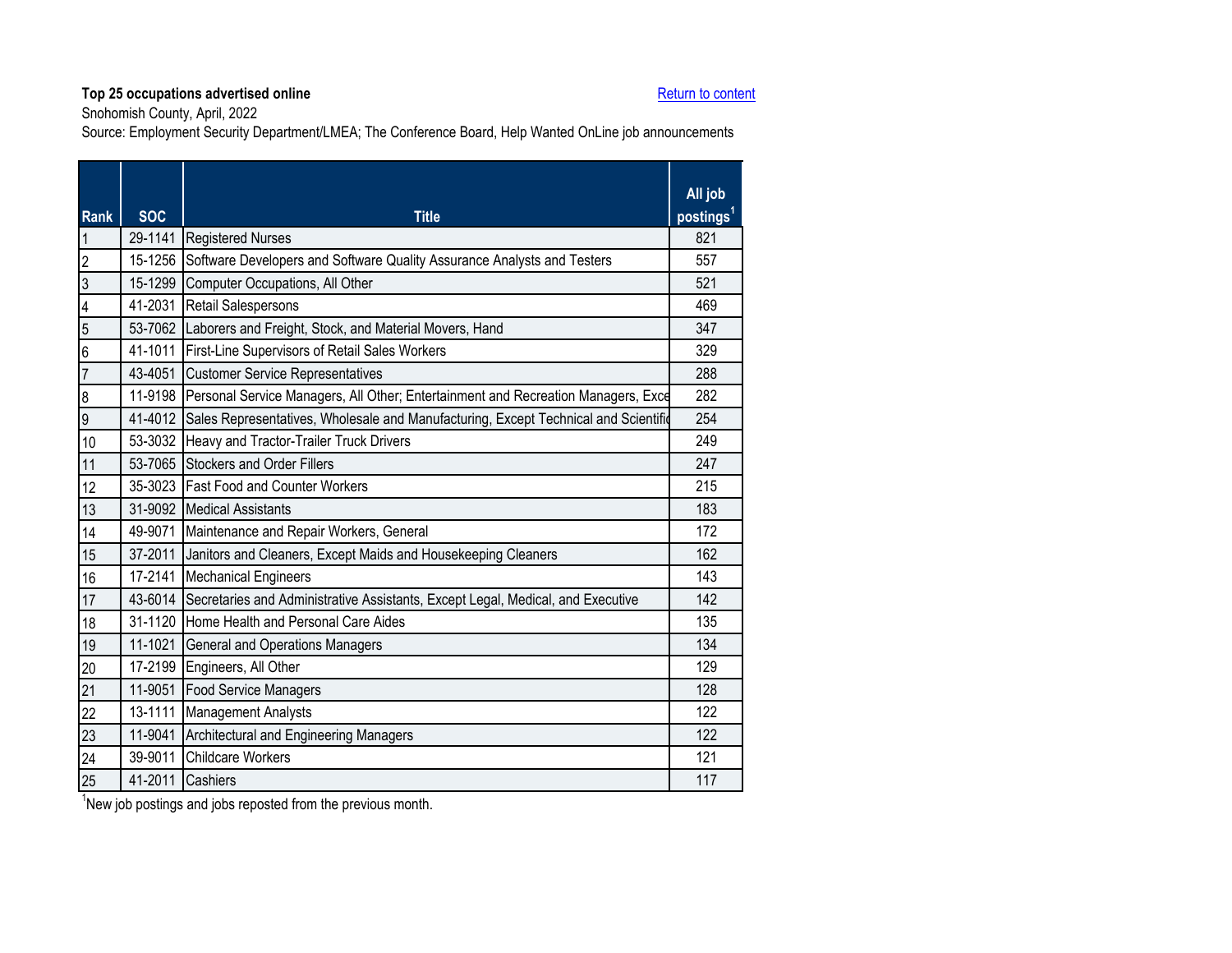Spokane County, April, 2022

Source: Employment Security Department/LMEA; The Conference Board, Help Wanted OnLine job announcements

<span id="page-33-0"></span>

| <b>Rank</b>             | <b>SOC</b> | <b>Title</b>                                                                                | All job<br>postings <sup>1</sup> |
|-------------------------|------------|---------------------------------------------------------------------------------------------|----------------------------------|
| $\overline{\mathbf{1}}$ |            | 29-1141 Registered Nurses                                                                   | 956                              |
| $\overline{c}$          | 41-4012    | Sales Representatives, Wholesale and Manufacturing, Except Technical and Scientific         | 468                              |
| $\overline{3}$          | 41-2031    | <b>Retail Salespersons</b>                                                                  | 380                              |
| $\overline{\mathbf{4}}$ | 43-4051    | <b>Customer Service Representatives</b>                                                     | 355                              |
| 5                       |            | 53-7062 Laborers and Freight, Stock, and Material Movers, Hand                              | 279                              |
| $6\overline{6}$         |            | 11-9198 Personal Service Managers, All Other; Entertainment and Recreation Managers, Exce   | 278                              |
| $\overline{7}$          |            | 53-3032 Heavy and Tractor-Trailer Truck Drivers                                             | 231                              |
| $\overline{8}$          | 31-1120    | Home Health and Personal Care Aides                                                         | 229                              |
| $\overline{9}$          |            | 41-1011 First-Line Supervisors of Retail Sales Workers                                      | 229                              |
| 10                      |            | 49-9071 Maintenance and Repair Workers, General                                             | 228                              |
| 11                      | 37-2011    | Janitors and Cleaners, Except Maids and Housekeeping Cleaners                               | 213                              |
| 12                      |            | 35-3023 Fast Food and Counter Workers                                                       | 206                              |
| 13                      |            | 43-6014 Secretaries and Administrative Assistants, Except Legal, Medical, and Executive     | 184                              |
| 14                      |            | 15-1299 Computer Occupations, All Other                                                     | 175                              |
| 15                      |            | 31-1131 Nursing Assistants                                                                  | 170                              |
| 16                      | 11-9111    | Medical and Health Services Managers                                                        | 161                              |
| 17                      | 53-7065    | Stockers and Order Fillers                                                                  | 150                              |
| 18                      |            | 29-2098 Medical Dosimetrists, Medical Records Specialists, and Health Technologists and Ted | 149                              |
| 19                      | 33-9032    | <b>Security Guards</b>                                                                      | 136                              |
| 20                      |            | 11-1021 General and Operations Managers                                                     | 133                              |
| 21                      | 43-3031    | Bookkeeping, Accounting, and Auditing Clerks                                                | 129                              |
| 22                      |            | 37-2012 Maids and Housekeeping Cleaners                                                     | 128                              |
| 23                      | 35-3031    | <b>Waiters and Waitresses</b>                                                               | 122                              |
| 24                      | 47-2061    | <b>Construction Laborers</b>                                                                | 122                              |
| 25                      | 15-1256    | Software Developers and Software Quality Assurance Analysts and Testers                     | 118                              |
|                         |            |                                                                                             |                                  |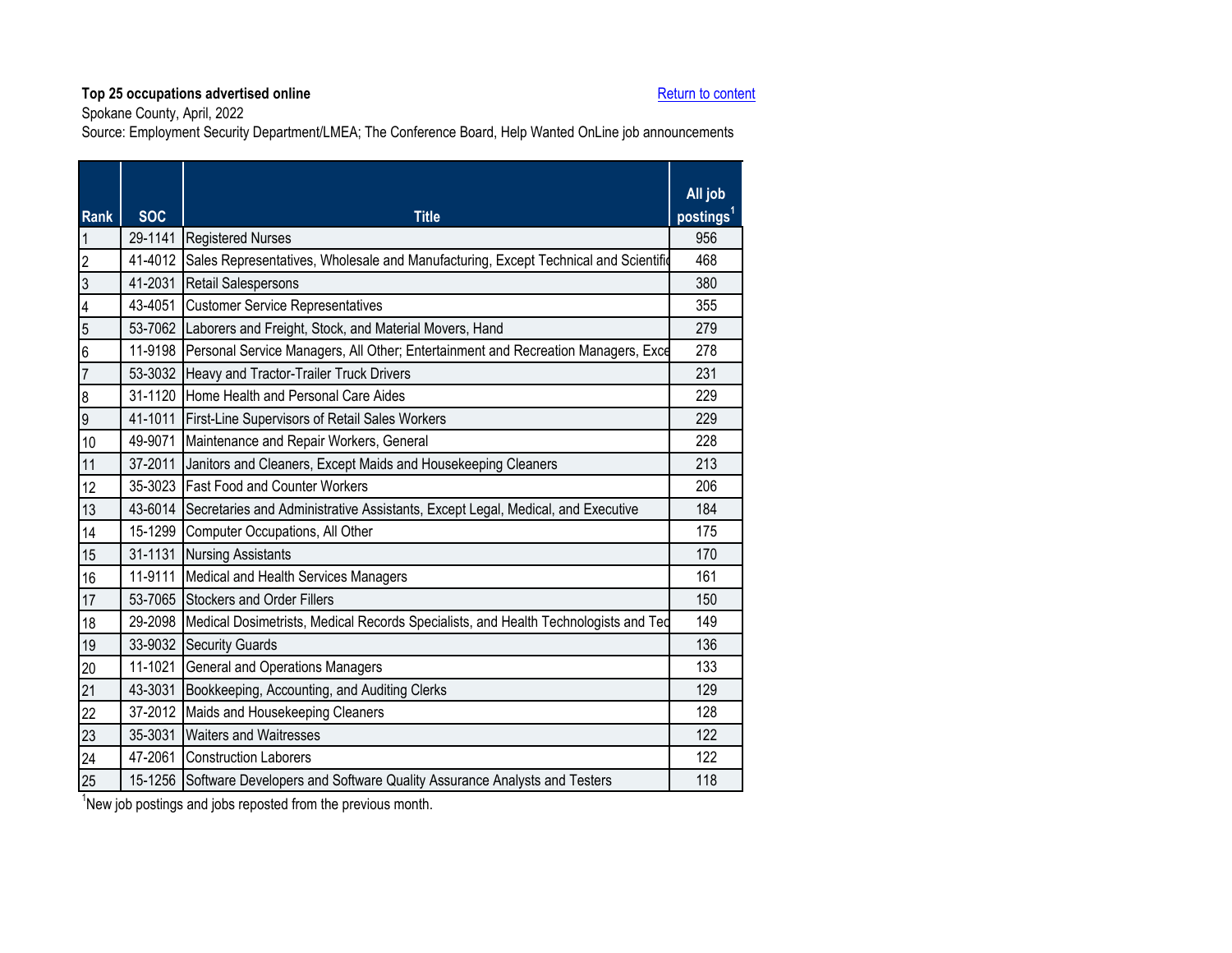Stevens County, April, 2022

Source: Employment Security Department/LMEA; The Conference Board, Help Wanted OnLine job announcements

<span id="page-34-0"></span>

| <b>Rank</b>              | <b>SOC</b>      | <b>Title</b>                                                                            | All job<br>postings <sup>1</sup> |
|--------------------------|-----------------|-----------------------------------------------------------------------------------------|----------------------------------|
| $\overline{1}$           |                 | 29-1141 Registered Nurses                                                               | 20                               |
| $\overline{2}$           |                 | 43-4051 Customer Service Representatives                                                | 13                               |
| $\overline{3}$           | 37-2011         | Janitors and Cleaners, Except Maids and Housekeeping Cleaners                           | 10                               |
| $\overline{\mathcal{L}}$ | 31-1120         | Home Health and Personal Care Aides                                                     | 8                                |
| $\overline{5}$           | 11-9198         | Personal Service Managers, All Other; Entertainment and Recreation Managers, Exce       | $6\phantom{1}6$                  |
| $\overline{6}$           | 11-9111         | Medical and Health Services Managers                                                    | 6                                |
| $\overline{7}$           |                 | 43-6014 Secretaries and Administrative Assistants, Except Legal, Medical, and Executive | 5                                |
| $\overline{8}$           |                 | 31-9092 Medical Assistants                                                              | 5                                |
| 6                        |                 | 11-1021 General and Operations Managers                                                 | 5                                |
| 10                       |                 | 29-2010 Clinical Laboratory Technologists and Technicians                               | 5                                |
| 11                       |                 | 29-2055 Surgical Technologists                                                          | 4                                |
| 12                       |                 | 51-9199 Production Workers, All Other                                                   | $\overline{4}$                   |
| 13                       |                 | 53-7062 Laborers and Freight, Stock, and Material Movers, Hand                          | 4                                |
| 14                       | 43-3071 Tellers |                                                                                         | 3                                |
| 15                       |                 | 53-7065 Stockers and Order Fillers                                                      | 3                                |
| 16                       |                 | 33-9032 Security Guards                                                                 | 3                                |
| 17                       |                 | 41-2031 Retail Salespersons                                                             | 3                                |
| 18                       | 11-2030         | Public Relations and Fundraising Managers                                               | 3                                |
| 19                       | 31-1131         | <b>Nursing Assistants</b>                                                               | 3                                |
| 20                       |                 | 27-1026 Merchandise Displayers and Window Trimmers                                      | 3                                |
| 21                       | 37-3011         | Landscaping and Groundskeeping Workers                                                  | 3                                |
| 22                       |                 | 35-2014 Cooks, Restaurant                                                               | 3                                |
| 23                       |                 | 41-2011 Cashiers                                                                        | 3                                |
| 24                       |                 | 37-3013 Tree Trimmers and Pruners                                                       | $\overline{2}$                   |
| 25                       | 41-3031         | Securities, Commodities, and Financial Services Sales Agents                            | $\overline{2}$                   |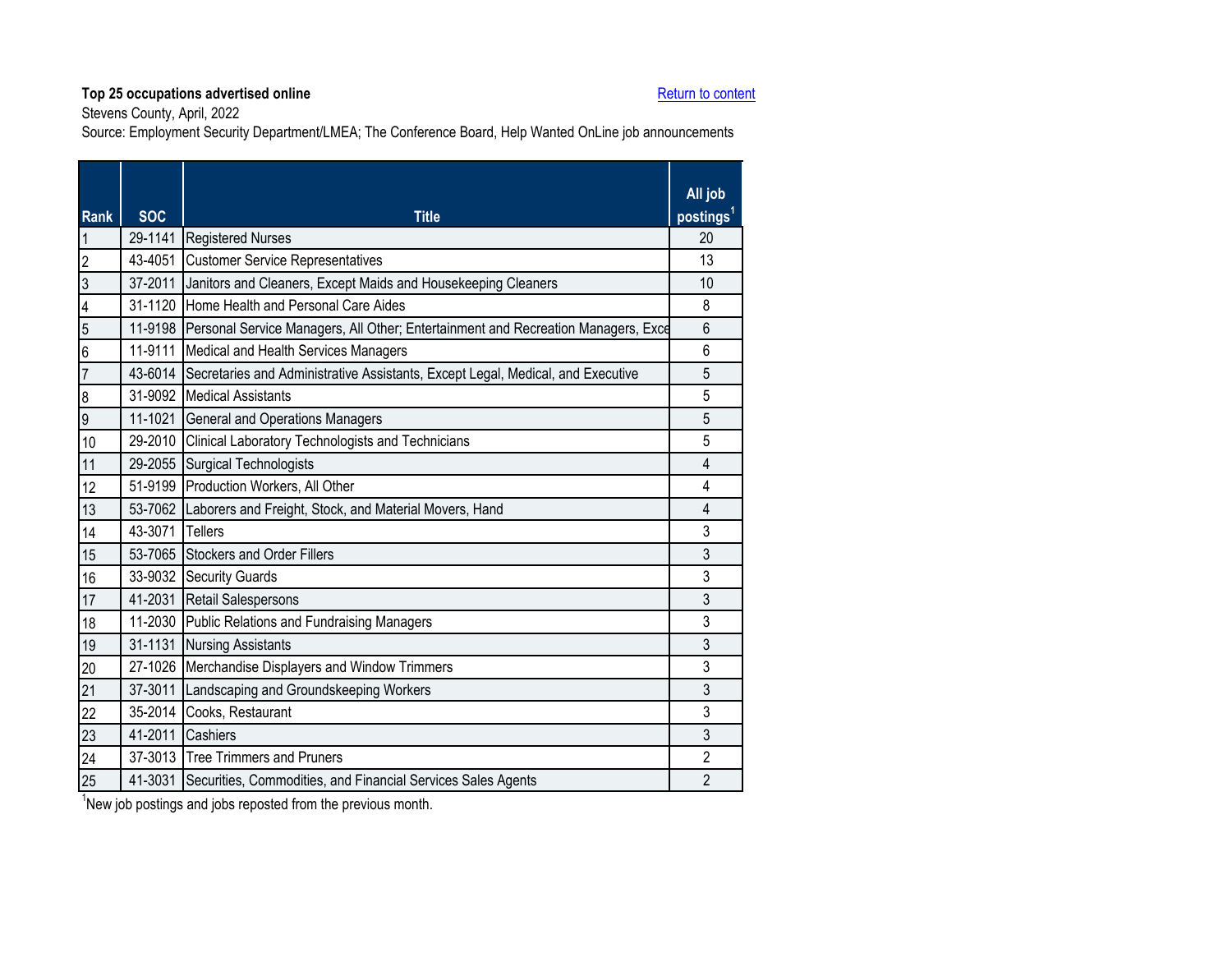Thurston County, April, 2022

Source: Employment Security Department/LMEA; The Conference Board, Help Wanted OnLine job announcements

<span id="page-35-0"></span>

| Rank                    | <b>SOC</b> | <b>Title</b>                                                                                    | All job<br>postings <sup>1</sup> |
|-------------------------|------------|-------------------------------------------------------------------------------------------------|----------------------------------|
| $\mathbf 1$             |            | 29-1141 Registered Nurses                                                                       | 223                              |
| $\overline{2}$          | 11-9198    | Personal Service Managers, All Other; Entertainment and Recreation Managers, Exce               | 188                              |
| $\overline{3}$          | 41-2031    | <b>Retail Salespersons</b>                                                                      | 104                              |
| $\overline{\mathbf{4}}$ | 15-1299    | Computer Occupations, All Other                                                                 | 100                              |
| $\overline{5}$          | 41-1011    | First-Line Supervisors of Retail Sales Workers                                                  | 98                               |
| $6\overline{6}$         | 43-6014    | Secretaries and Administrative Assistants, Except Legal, Medical, and Executive                 | 90                               |
| $\overline{7}$          |            | 43-4051 Customer Service Representatives                                                        | 85                               |
| $\boldsymbol{8}$        |            | 41-9022 Real Estate Sales Agents                                                                | 80                               |
| $\overline{9}$          |            | 35-3023 Fast Food and Counter Workers                                                           | 72                               |
| 10                      |            | 11-9111 Medical and Health Services Managers                                                    | 69                               |
| 11                      |            | 15-1256 Software Developers and Software Quality Assurance Analysts and Testers                 | 62                               |
| 12                      |            | 41-4012 Sales Representatives, Wholesale and Manufacturing, Except Technical and Scientific     | 56                               |
| 13                      |            | 53-7065 Stockers and Order Fillers                                                              | 55                               |
| 14                      |            | 25-9045 Teaching Assistants, Except Postsecondary                                               | 51                               |
| 15                      |            | 53-7062 Laborers and Freight, Stock, and Material Movers, Hand                                  | 51                               |
| 16                      |            | 13-2098 Financial and Investment Analysts, Financial Risk Specialists, and Financial Specialist | 51                               |
| 17                      | 13-1111    | <b>Management Analysts</b>                                                                      | 50                               |
| 18                      | 49-9071    | Maintenance and Repair Workers, General                                                         | 46                               |
| 19                      |            | 29-2098 Medical Dosimetrists, Medical Records Specialists, and Health Technologists and Ted     | 44                               |
| 20                      | 37-2011    | Janitors and Cleaners, Except Maids and Housekeeping Cleaners                                   | 44                               |
| 21                      | 11-1021    | General and Operations Managers                                                                 | 44                               |
| 22                      | 29-2061    | Licensed Practical and Licensed Vocational Nurses                                               | 40                               |
| 23                      | 31-1131    | <b>Nursing Assistants</b>                                                                       | 38                               |
| 24                      |            | 13-1071 Human Resources Specialists                                                             | 37                               |
| 25                      |            | 15-1211 Computer Systems Analysts                                                               | 37                               |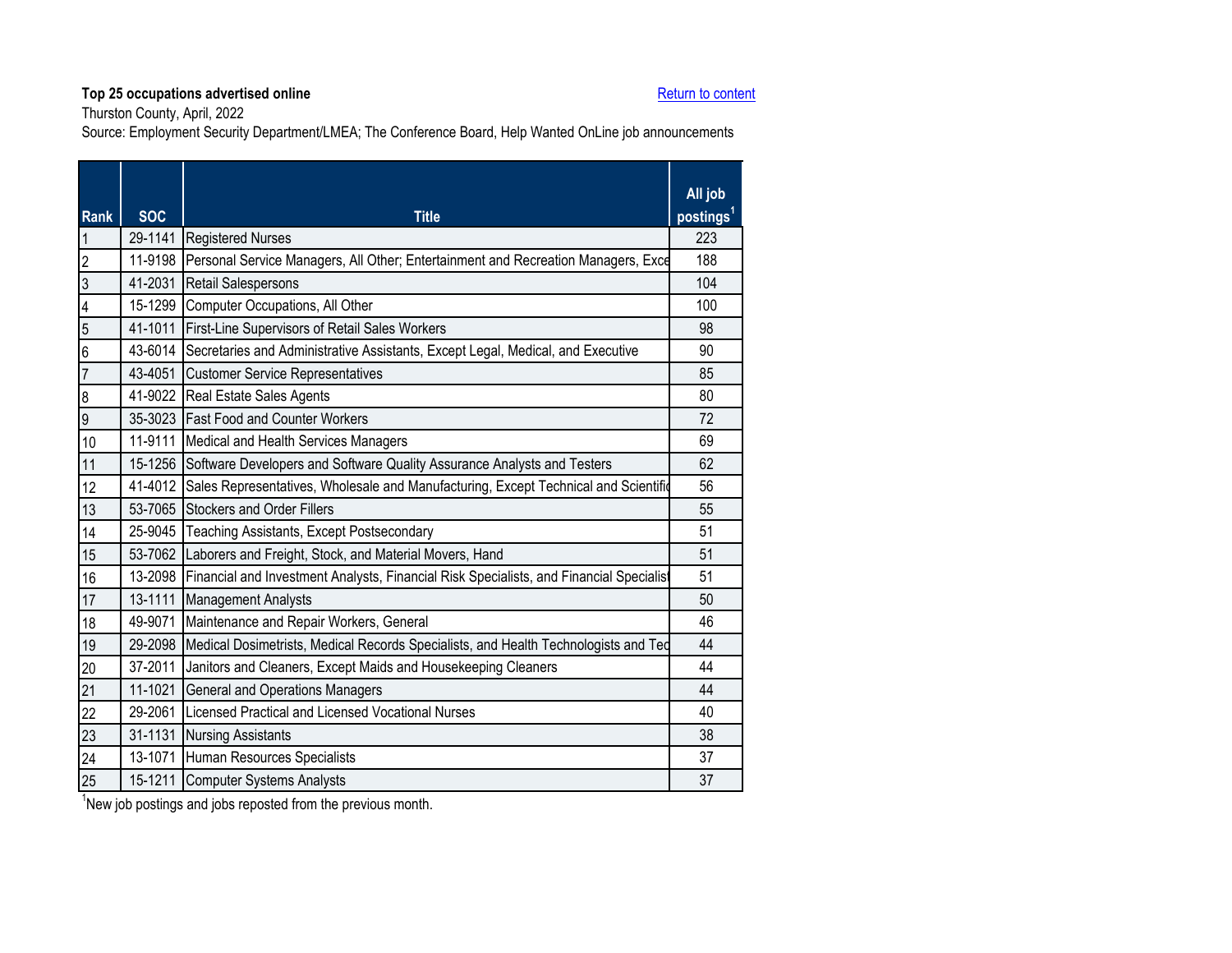Wahkiakum County, April, 2022

Source: Employment Security Department/LMEA; The Conference Board, Help Wanted OnLine job announcements

<span id="page-36-0"></span>

| <b>Rank</b> | SOC. | <b>Title</b>                                                                              | All job<br>postings <sup>1</sup> |
|-------------|------|-------------------------------------------------------------------------------------------|----------------------------------|
|             |      | 31-1120 Home Health and Personal Care Aides                                               |                                  |
| 2           |      | 21-1018 Substance Abuse, Behavioral Disorder, and Mental Health Counselors                |                                  |
| 3           |      | 11-9198 Personal Service Managers, All Other; Entertainment and Recreation Managers, Exce |                                  |
| 4           |      | 11-2022 Sales Managers                                                                    |                                  |
| 5           |      | 17-2081 Environmental Engineers                                                           |                                  |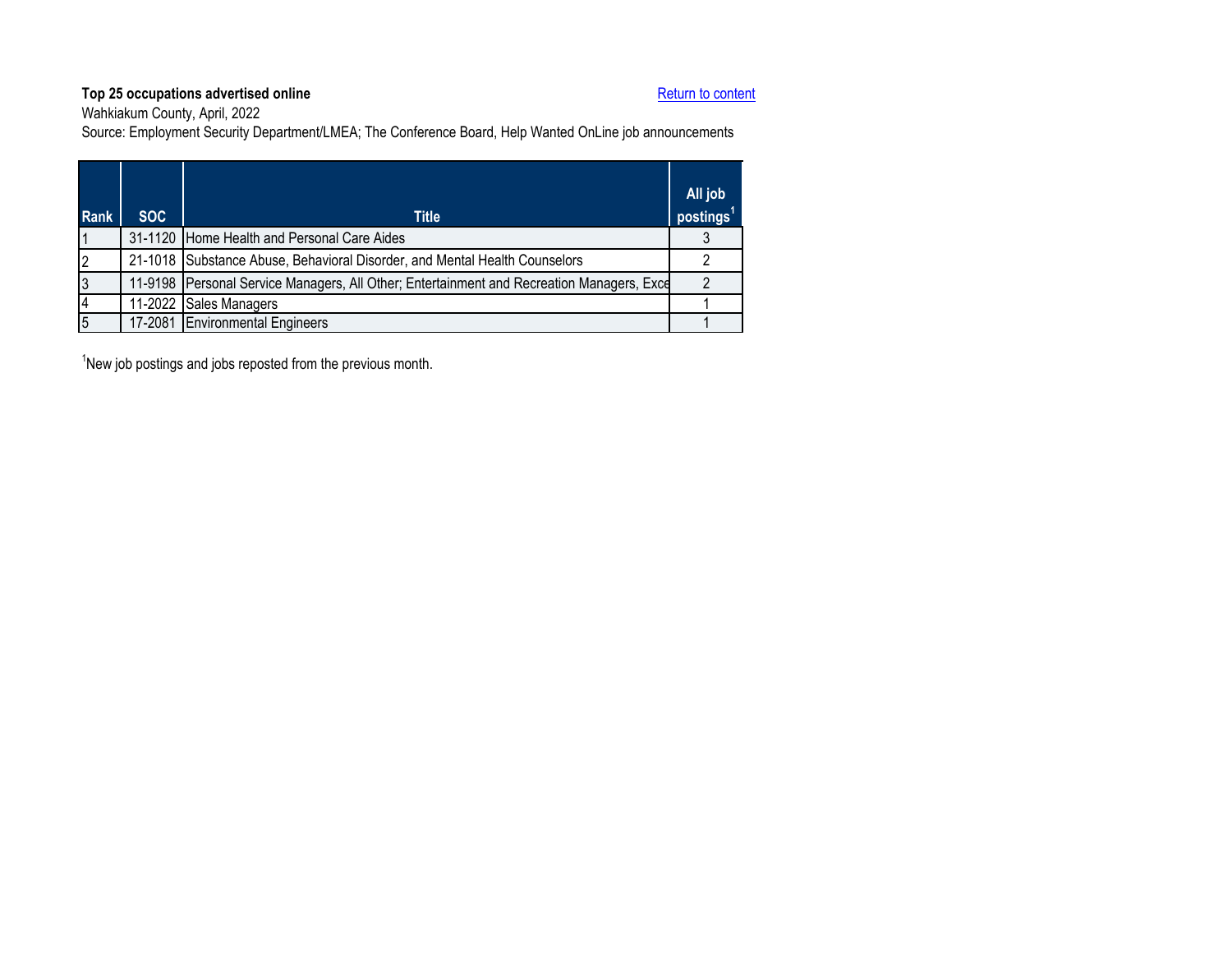Walla Walla County, April, 2022

Source: Employment Security Department/LMEA; The Conference Board, Help Wanted OnLine job announcements

<span id="page-37-0"></span>

| Rank                    | <b>SOC</b> | <b>Title</b>                                                                                | All job<br>postings <sup>1</sup> |
|-------------------------|------------|---------------------------------------------------------------------------------------------|----------------------------------|
| $\overline{1}$          |            | 29-1141 Registered Nurses                                                                   | 38                               |
| $\overline{2}$          | 31-1131    | <b>Nursing Assistants</b>                                                                   | 18                               |
| 3                       | 43-4051    | <b>Customer Service Representatives</b>                                                     | 11                               |
| $\overline{\mathbf{4}}$ |            | 43-6014 Secretaries and Administrative Assistants, Except Legal, Medical, and Executive     | 10                               |
| $\overline{5}$          |            | 25-1199 Postsecondary Teachers, All Other                                                   | 10                               |
| $6\overline{6}$         |            | 31-9092 Medical Assistants                                                                  | 9                                |
| $\overline{7}$          |            | 35-2014 Cooks, Restaurant                                                                   | 9                                |
| $\boldsymbol{8}$        |            | 13-2011 Accountants and Auditors                                                            | 9                                |
| 9                       |            | 41-2031 Retail Salespersons                                                                 | 8                                |
| 10                      |            | 29-2098 Medical Dosimetrists, Medical Records Specialists, and Health Technologists and Ted | 8                                |
| 11                      |            | 37-2012 Maids and Housekeeping Cleaners                                                     | 8                                |
| 12                      |            | 25-9045 Teaching Assistants, Except Postsecondary                                           | 7                                |
| 13                      |            | 11-9111 Medical and Health Services Managers                                                | $\overline{7}$                   |
| 14                      |            | 41-1011 First-Line Supervisors of Retail Sales Workers                                      | $\overline{7}$                   |
| 15                      |            | 27-2022 Coaches and Scouts                                                                  | $\overline{7}$                   |
| 16                      |            | 29-2010 Clinical Laboratory Technologists and Technicians                                   | $\overline{7}$                   |
| 17                      |            | 29-1127 Speech-Language Pathologists                                                        | $6\phantom{1}$                   |
| 18                      |            | 41-3031 Securities, Commodities, and Financial Services Sales Agents                        | 6                                |
| 19                      |            | 39-9032 Recreation Workers                                                                  | $6\phantom{1}$                   |
| 20                      |            | 29-1228 Physicians, All Other; and Ophthalmologists, Except Pediatric                       | 6                                |
| 21                      |            | 13-1071 Human Resources Specialists                                                         | $6\phantom{1}6$                  |
| 22                      |            | 11-3121 Human Resources Managers                                                            | 6                                |
| 23                      |            | 53-3032 Heavy and Tractor-Trailer Truck Drivers                                             | $6\phantom{1}$                   |
| 24                      |            | 29-1122 Occupational Therapists                                                             | 5                                |
| 25                      |            | 29-1171 Nurse Practitioners                                                                 | 5                                |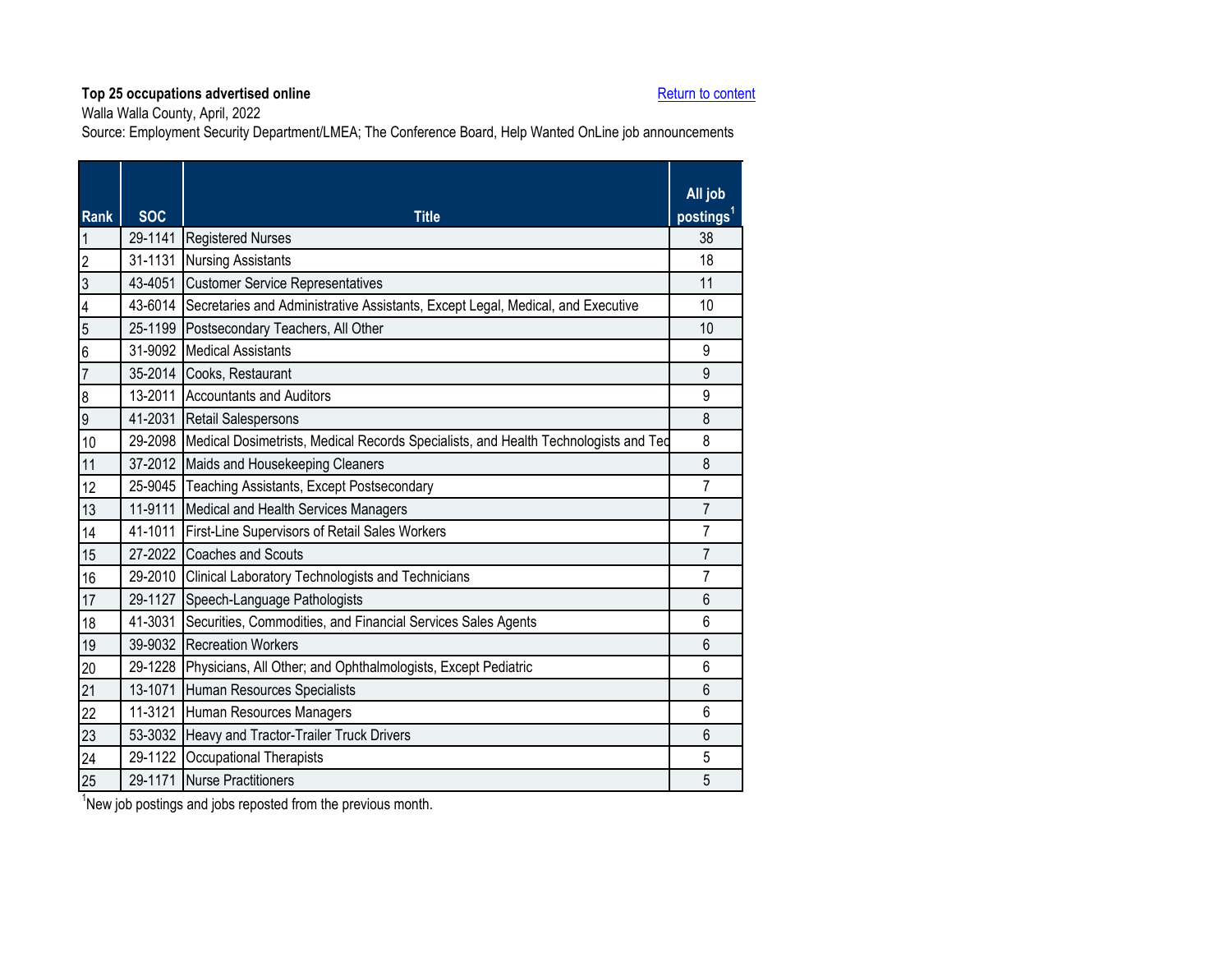Whatcom County, April, 2022

Source: Employment Security Department/LMEA; The Conference Board, Help Wanted OnLine job announcements

<span id="page-38-0"></span>

| <b>Rank</b>             | <b>SOC</b> | <b>Title</b>                                                                              | All job<br>postings <sup>1</sup> |
|-------------------------|------------|-------------------------------------------------------------------------------------------|----------------------------------|
| $\mathbf 1$             |            | 29-1141 Registered Nurses                                                                 | 76                               |
| $\overline{2}$          | 43-4051    | <b>Customer Service Representatives</b>                                                   | 56                               |
| $\overline{3}$          | 41-2031    | <b>Retail Salespersons</b>                                                                | 52                               |
| $\overline{\mathbf{4}}$ |            | 31-1120 Home Health and Personal Care Aides                                               | 52                               |
| $\overline{5}$          |            | 53-7062 Laborers and Freight, Stock, and Material Movers, Hand                            | 50                               |
| $6\overline{6}$         |            | 53-3032 Heavy and Tractor-Trailer Truck Drivers                                           | 50                               |
| $\overline{7}$          |            | 35-2014 Cooks, Restaurant                                                                 | 41                               |
| $\boldsymbol{8}$        |            | 51-9199 Production Workers, All Other                                                     | 33                               |
| $\overline{9}$          |            | 37-2011 Janitors and Cleaners, Except Maids and Housekeeping Cleaners                     | 33                               |
| 10                      |            | 43-6014 Secretaries and Administrative Assistants, Except Legal, Medical, and Executive   | 31                               |
| 11                      |            | 53-7065 Stockers and Order Fillers                                                        | 27                               |
| 12                      |            | 31-1131 Nursing Assistants                                                                | 27                               |
| 13                      | 41-1011    | First-Line Supervisors of Retail Sales Workers                                            | 27                               |
| 14                      |            | 11-9198 Personal Service Managers, All Other; Entertainment and Recreation Managers, Exce | 26                               |
| 15                      | 41-4012    | Sales Representatives, Wholesale and Manufacturing, Except Technical and Scientific       | 25                               |
| 16                      | 11-9111    | Medical and Health Services Managers                                                      | 25                               |
| 17                      |            | 49-3023 Automotive Service Technicians and Mechanics                                      | 25                               |
| 18                      | 37-3011    | Landscaping and Groundskeeping Workers                                                    | 23                               |
| 19                      |            | 35-3023 Fast Food and Counter Workers                                                     | 23                               |
| 20                      | 47-2061    | <b>Construction Laborers</b>                                                              | 23                               |
| 21                      | 49-9071    | Maintenance and Repair Workers, General                                                   | 22                               |
| 22                      | 47-2031    | Carpenters                                                                                | 20                               |
| 23                      | 29-2061    | Licensed Practical and Licensed Vocational Nurses                                         | 19                               |
| 24                      | 43-3031    | Bookkeeping, Accounting, and Auditing Clerks                                              | 19                               |
| 25                      | 43-4081    | Hotel, Motel, and Resort Desk Clerks                                                      | 18                               |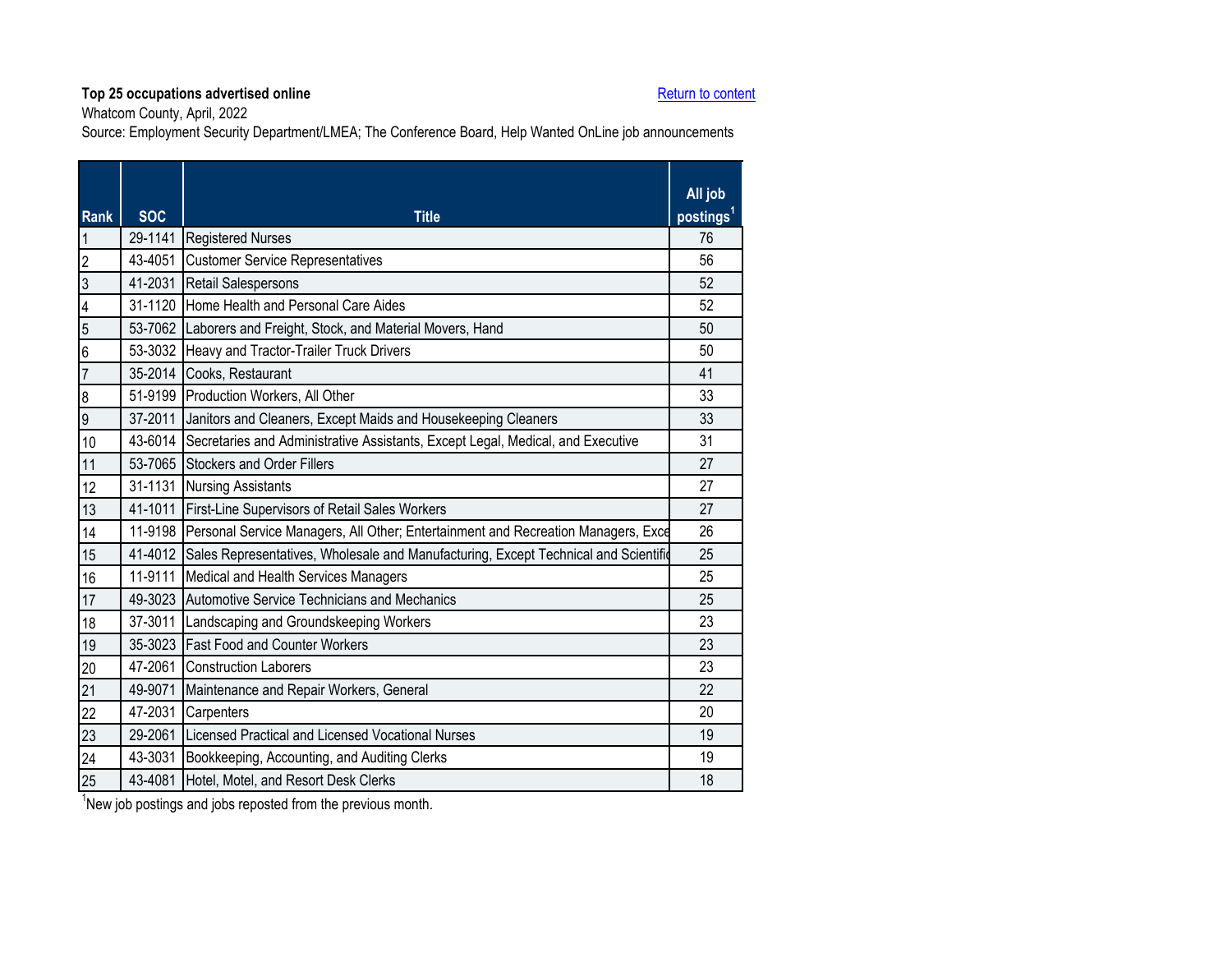Whitman County, April, 2022

Source: Employment Security Department/LMEA; The Conference Board, Help Wanted OnLine job announcements

<span id="page-39-0"></span>

| <b>Rank</b>    | <b>SOC</b> | <b>Title</b>                                                                                    | All job<br>postings <sup>1</sup> |
|----------------|------------|-------------------------------------------------------------------------------------------------|----------------------------------|
| 1              |            | 25-1199 Postsecondary Teachers, All Other                                                       | 43                               |
| $\overline{2}$ | 11-9198    | Personal Service Managers, All Other; Entertainment and Recreation Managers, Exce               | 21                               |
| $\overline{3}$ |            | 11-9033 Education Administrators, Postsecondary                                                 | 20                               |
| $\overline{4}$ |            | 27-3031 Public Relations Specialists                                                            | 12                               |
| $\overline{5}$ |            | 11-9111 Medical and Health Services Managers                                                    | 12                               |
| 6              |            | 11-2030 Public Relations and Fundraising Managers                                               | 11                               |
| $\overline{7}$ |            | 49-9071 Maintenance and Repair Workers, General                                                 | 11                               |
| 8              |            | 13-2098 Financial and Investment Analysts, Financial Risk Specialists, and Financial Specialist | 11                               |
| 9              |            | 43-6014 Secretaries and Administrative Assistants, Except Legal, Medical, and Executive         | 10                               |
| 10             |            | 37-2011 Janitors and Cleaners, Except Maids and Housekeeping Cleaners                           | 9                                |
| 11             |            | 35-3023 Fast Food and Counter Workers                                                           | 9                                |
| 12             |            | 15-1299 Computer Occupations, All Other                                                         | 9                                |
| 13             |            | 27-2022 Coaches and Scouts                                                                      | 9                                |
| 14             |            | 11-1021 General and Operations Managers                                                         | 8                                |
| 15             |            | 11-9051 Food Service Managers                                                                   | 8                                |
| 16             |            | 35-2014 Cooks, Restaurant                                                                       | 8                                |
| 17             |            | 15-1232 Computer User Support Specialists                                                       | 8                                |
| 18             |            | 15-1256 Software Developers and Software Quality Assurance Analysts and Testers                 | $\overline{7}$                   |
| 19             |            | 29-1141 Registered Nurses                                                                       | $\overline{7}$                   |
| 20             |            | 37-2012 Maids and Housekeeping Cleaners                                                         | $\overline{7}$                   |
| 21             | 43-4081    | Hotel, Motel, and Resort Desk Clerks                                                            | $\overline{7}$                   |
| 22             |            | 29-2010 Clinical Laboratory Technologists and Technicians                                       | $\overline{7}$                   |
| 23             | 15-2031    | <b>Operations Research Analysts</b>                                                             | 6                                |
| 24             | 11-9121    | Natural Sciences Managers                                                                       | 6                                |
| 25             |            | 53-7062 Laborers and Freight, Stock, and Material Movers, Hand                                  | 6                                |